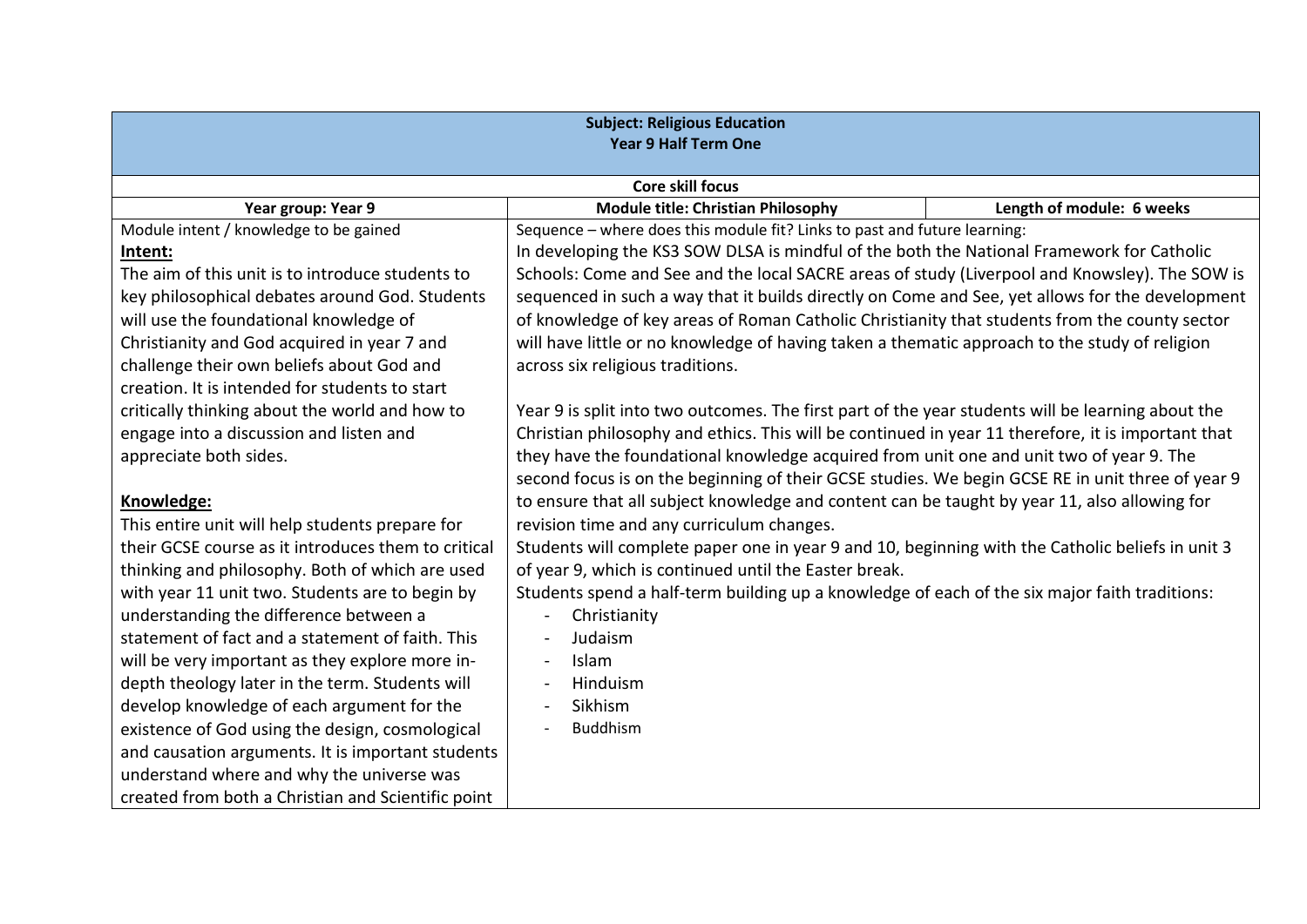| of view. It is critical that students have a balanced                              |                                   | KS4: Edexcel Catholic Christianity. The four units are called:                                                      |  |  |
|------------------------------------------------------------------------------------|-----------------------------------|---------------------------------------------------------------------------------------------------------------------|--|--|
| view on creation and learn about more than one                                     | Beliefs and teachings             |                                                                                                                     |  |  |
| argument.                                                                          | Practices<br>$\bullet$            |                                                                                                                     |  |  |
| There will also be a focus upon the problem of                                     | Sources of Wisdom and Authority   |                                                                                                                     |  |  |
| evil. This includes, both natural and moral evil                                   | Forms of Expression.<br>$\bullet$ |                                                                                                                     |  |  |
| and how evil can sometimes be both. Students                                       | <b>Catholic Philosophy</b>        |                                                                                                                     |  |  |
| will then learn about, theodicies and how each                                     | <b>Catholic Philosophy</b>        |                                                                                                                     |  |  |
| can be used to argue for and against the                                           |                                   |                                                                                                                     |  |  |
| existence of God, this will also be picked up once                                 | <b>Family and Relationship</b>    |                                                                                                                     |  |  |
| again and developed within GCSE year 11.                                           | Judaism                           |                                                                                                                     |  |  |
|                                                                                    | Beliefs and teachings             |                                                                                                                     |  |  |
|                                                                                    | Practices                         |                                                                                                                     |  |  |
| Key words:                                                                         |                                   | Staff to follow the following principles when teaching SEN students                                                 |  |  |
| Statements of Fact: statement that can be proved scientifically, for example, the  |                                   |                                                                                                                     |  |  |
| sky is blue.                                                                       |                                   | Data rich seating plans with a full rational                                                                        |  |  |
| Statements of Faith: Statements which people choose to believe. For example,       |                                   | Model responses to scaffold pupils who need additional                                                              |  |  |
| God exists.                                                                        |                                   | support to demonstrate how knowledge is to be applied.<br>Re-teach weeks based upon the data gained from assessment |  |  |
| The universal theory of Cause and Effect: Scientific theory which states that      |                                   | points - where sufficient knowledge is not being retained and                                                       |  |  |
| everything has a cause and every cause leads to an effect.                         |                                   | retrieved. Re-teaching must take place.                                                                             |  |  |
| St Thomas Aquinas: Catholic philosopher who argued that the universe was           |                                   | The use of knowledge organisers and homework to ensure                                                              |  |  |
| caused by God.                                                                     |                                   | learning is retained.                                                                                               |  |  |
| The First Cause: According to Aquinas, God is the only thing which does not have   |                                   | Gunning fox index to be applied to reading material to assess                                                       |  |  |
| a cause. Aquinas argued that God is the first cause of everything.                 |                                   | its suitability for students.                                                                                       |  |  |
| Cosmological Argument: Aquinas's theory that the cosmos, meaning universe          |                                   |                                                                                                                     |  |  |
| proved the existence of God. Therefore, it means God must have created it.         |                                   |                                                                                                                     |  |  |
| Conscience: Inner sense of right and wrong which Catholics believe is the voice of |                                   |                                                                                                                     |  |  |
| God.                                                                               |                                   |                                                                                                                     |  |  |
| Situation Ethics: Christian theory which states that when faced with a problem     |                                   |                                                                                                                     |  |  |
| one should always do the most loving thing.                                        |                                   |                                                                                                                     |  |  |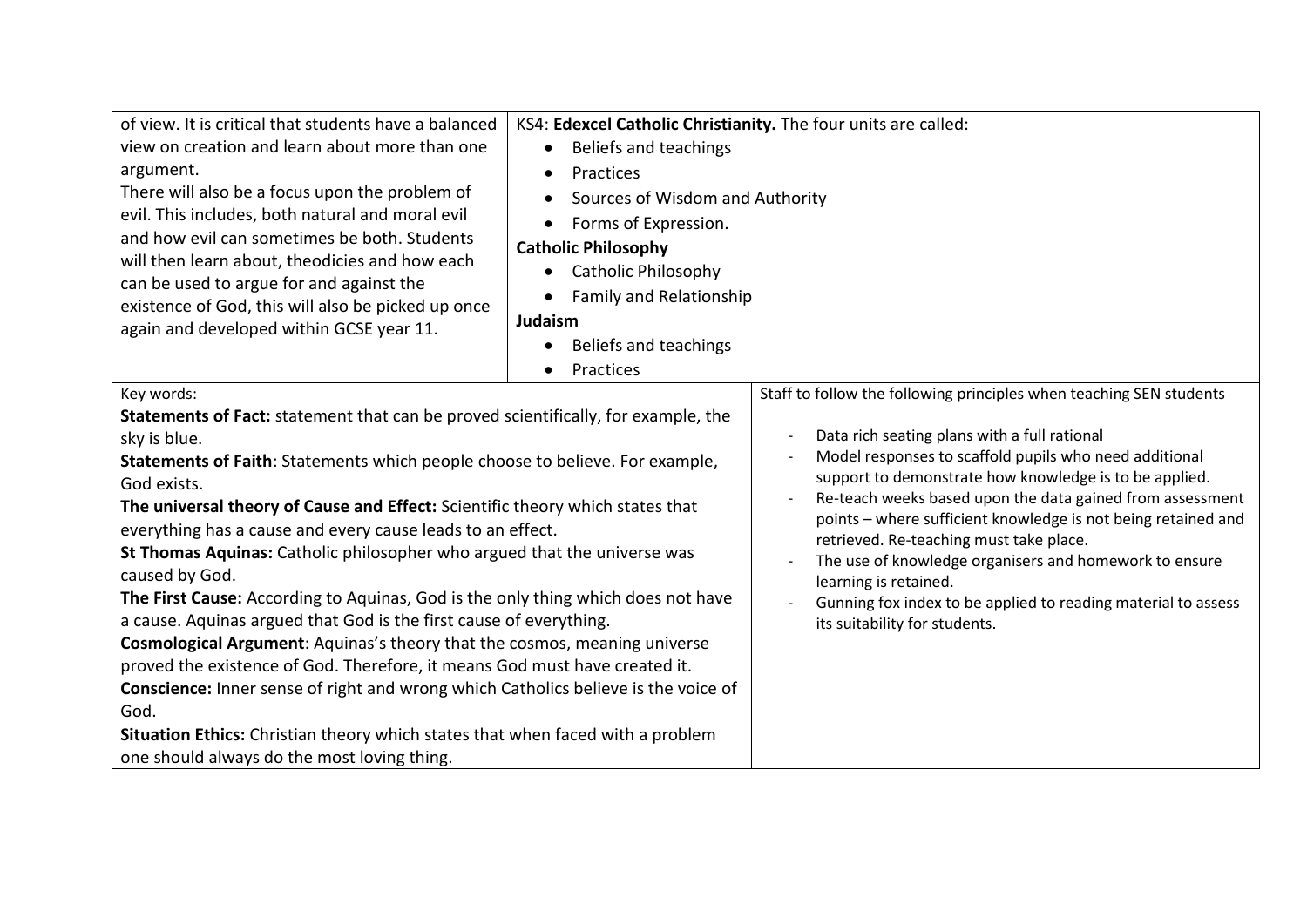| good and bad.      | Moral Choices: Are choices between things considered to be right and wrong,                                                                                                                                                                                                                                                                                                                                                                                                                                                                                                                                                                                                                                                                                                                                                                                                                                                                  |                                                                                                                                                                                                                                                                                                                                                                                                                                                                                                                                                                                                                                                                                                     |                                                                                                                                                                                                                                                                                                                                                                                               |
|--------------------|----------------------------------------------------------------------------------------------------------------------------------------------------------------------------------------------------------------------------------------------------------------------------------------------------------------------------------------------------------------------------------------------------------------------------------------------------------------------------------------------------------------------------------------------------------------------------------------------------------------------------------------------------------------------------------------------------------------------------------------------------------------------------------------------------------------------------------------------------------------------------------------------------------------------------------------------|-----------------------------------------------------------------------------------------------------------------------------------------------------------------------------------------------------------------------------------------------------------------------------------------------------------------------------------------------------------------------------------------------------------------------------------------------------------------------------------------------------------------------------------------------------------------------------------------------------------------------------------------------------------------------------------------------------|-----------------------------------------------------------------------------------------------------------------------------------------------------------------------------------------------------------------------------------------------------------------------------------------------------------------------------------------------------------------------------------------------|
|                    |                                                                                                                                                                                                                                                                                                                                                                                                                                                                                                                                                                                                                                                                                                                                                                                                                                                                                                                                              |                                                                                                                                                                                                                                                                                                                                                                                                                                                                                                                                                                                                                                                                                                     |                                                                                                                                                                                                                                                                                                                                                                                               |
| <b>Week number</b> | Learning activity / intention of knowledge                                                                                                                                                                                                                                                                                                                                                                                                                                                                                                                                                                                                                                                                                                                                                                                                                                                                                                   | <b>Stretch &amp; Support activities</b>                                                                                                                                                                                                                                                                                                                                                                                                                                                                                                                                                                                                                                                             | <b>Homework</b>                                                                                                                                                                                                                                                                                                                                                                               |
| $\mathbf{1}$       | Lesson One - Fact vs Faith<br>By the end of the lesson the students will have the following<br>knowledge:<br>• Understand what the following terms mean<br>Atheist<br>Agnostic<br>Theist<br>The scientific and Christian creation theories.<br>Learning Tasks: Scientific explanations of the existence of the<br>Universe/World prove that God did not create it"<br>Do you agree?<br>Give 2 reasons for your opinion<br>Give 1 reason why someone may disagree with you<br>Learning Tasks: Students to research both Scientific and<br>Christian theories.<br>1) Turn to a single page<br>2) Fold in half or draw a line<br>Down the middle<br>3) Write Religious response and Scientific response across the<br>two columns<br><b>Intention of Knowledge:</b><br>Students will be able to understand both the religious<br>and non-religious arguments for life<br>They will understand the difference between the term<br>faith and fact | Students will be given the<br>following:<br>Extra Time to write down the<br>answers if needed.<br>Pictures to aid their learning.<br>Students with any dyslexia will be<br>given the opportunity of an<br>overlay.<br>At level 5, pupils will be able to:<br>* identify the main sources of<br>religious belief that contribute to<br>our understanding of science in<br>the world<br>At level 6, pupils will be able to:<br>* know and understand how<br>sources of argument from<br>different traditions provide<br>answers to the questions<br>between faith and science<br>At level 7, pupils will be able to:<br>* show a coherent understanding<br>of the debate between faith and<br>science | Knowledge Organiser-<br>Students will learn the first five<br>key words on the knowledge<br>organiser. This will then be tested<br>in the PFL during the next lesson.<br>Students to create their poster<br>for the perfect world. They must<br>only include five different aspects<br>that make their world perfect.<br>They must also justify this in their<br>work and why they chose each |
|                    | Lesson Two - The Causation Argument                                                                                                                                                                                                                                                                                                                                                                                                                                                                                                                                                                                                                                                                                                                                                                                                                                                                                                          |                                                                                                                                                                                                                                                                                                                                                                                                                                                                                                                                                                                                                                                                                                     | aspect.                                                                                                                                                                                                                                                                                                                                                                                       |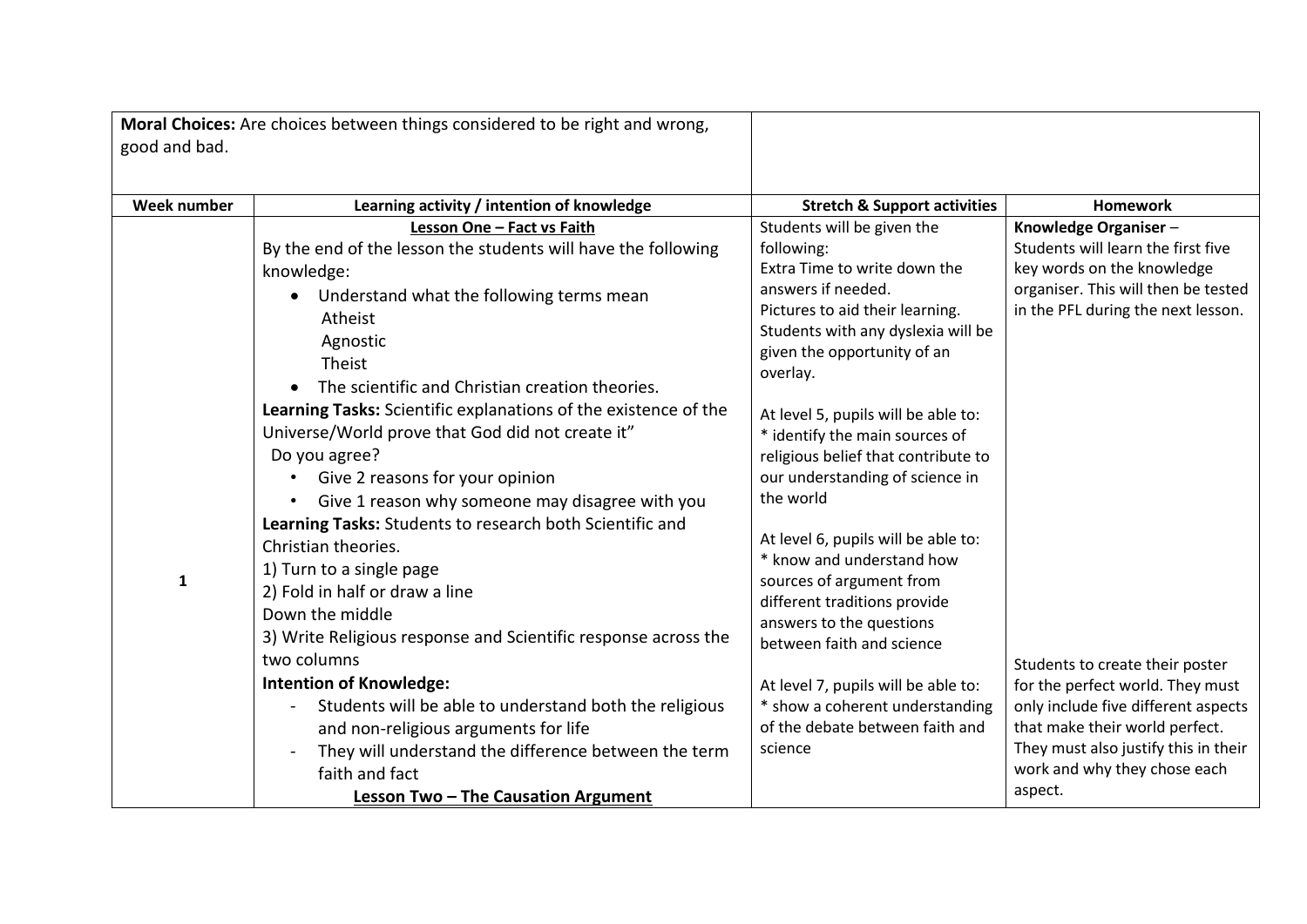| By the end of the lesson the students will have the following<br>knowledge:<br>Recall the causation argument.<br>Explain how it leads to a belief in God.<br>If the argument and decide if it leads to a belief in God.<br>Learning Tasks: Students to begin by giving Reasons God_does<br>Exist<br>Must give 2 reasons<br>Learning Tasks: Then they will give two reasons why God does<br>not exist.<br>Students to complete a gap fill exercise about the argument.<br><b>Intention of Knowledge:</b><br>Students will be able to describe what the causation<br>argument is and how it proves the existence of God for<br>Catholics<br>Students will be able to analyse the argument and give<br>their own defined argument based off the facts. | <b>Stretch and challenge:</b><br>1) If the everything in the<br>universe needs a cause<br>then why doesn't God<br>need a cause?<br>The causation argument<br>2)<br>provides enough<br>evidence that God<br>created the universe. Do<br>you agree with this<br>statement?         |                                                                                                                                                                                 |
|-----------------------------------------------------------------------------------------------------------------------------------------------------------------------------------------------------------------------------------------------------------------------------------------------------------------------------------------------------------------------------------------------------------------------------------------------------------------------------------------------------------------------------------------------------------------------------------------------------------------------------------------------------------------------------------------------------------------------------------------------------|----------------------------------------------------------------------------------------------------------------------------------------------------------------------------------------------------------------------------------------------------------------------------------|---------------------------------------------------------------------------------------------------------------------------------------------------------------------------------|
| Lesson Three - The Design Argument<br>By the end of the lesson the students will have the following<br>knowledge:<br>Recall what the Design Argument is.<br>$\bullet$<br>Explain the nature of the design argument.<br>Learning Tasks: Students to begin by understanding why things<br>are designed and how they are designed and finally who they<br>are designed by.<br>Learning Tasks: Can you think of anything that has been<br>designed badly in nature?<br>"The design argument proves God exists"<br>I Agree/ or disagree because                                                                                                                                                                                                          | Students will be given the<br>following:<br>Extra Time to write down the<br>answers if needed.<br>Pictures to aid their learning.<br>Students with any dyslexia will be<br>given the opportunity of an<br>overlay.<br>For stretch and challenge<br>students will have to try and | Knowledge Organiser - Students<br>will learn the second line of five<br>key words on the knowledge<br>organiser. This will then be tested<br>in the PFL during the next lesson. |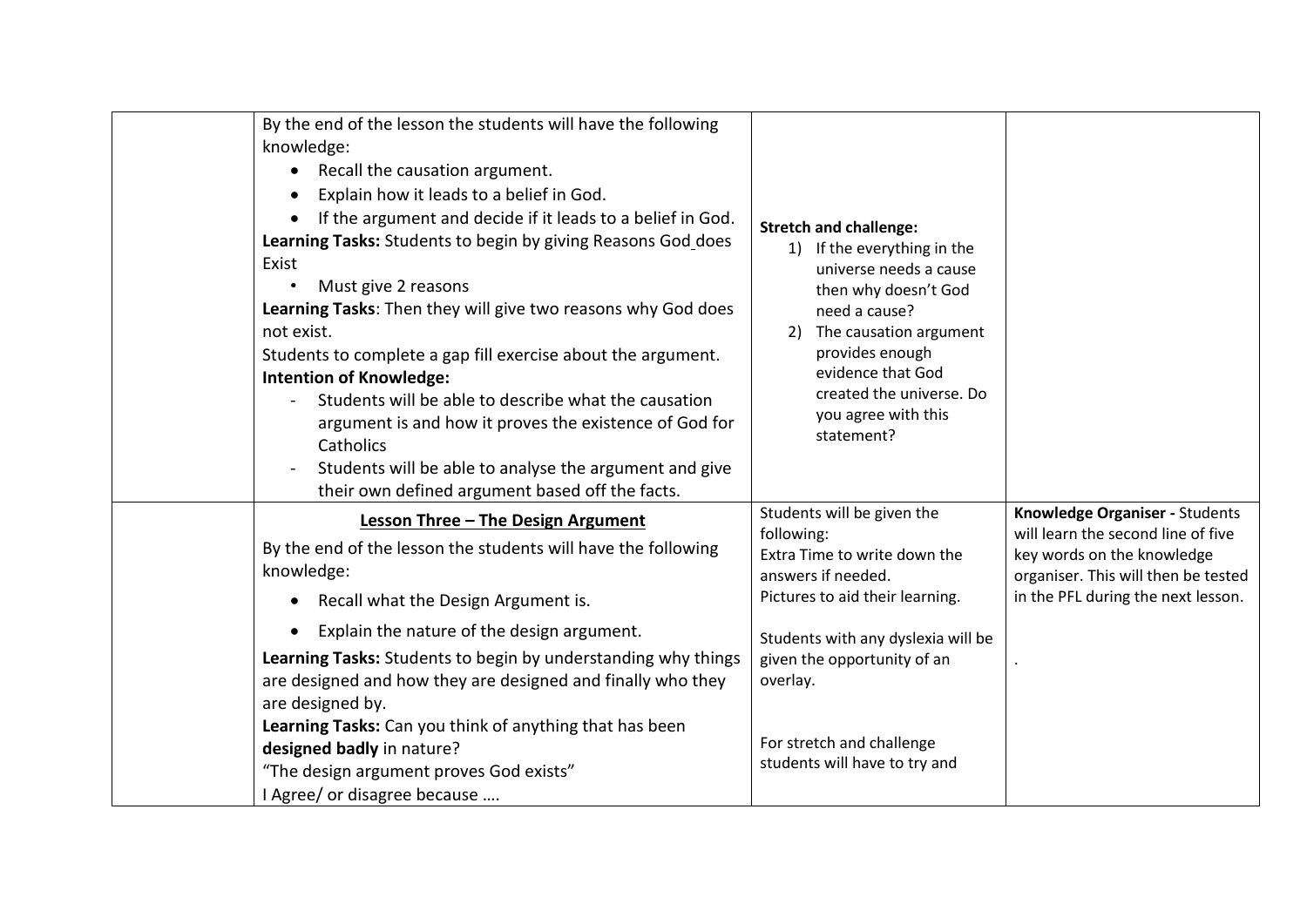| $\mathbf{2}$ | 1 reason<br>$\bullet$<br>Someone may disagree with me because<br>1 reason<br><b>Intention of Knowledge:</b><br>Students will be able to describe the design argument<br>$\overline{\phantom{a}}$<br>and how it proves the existence of God.<br>Students will be able to analyse the arguments and<br>make an opinion for themselves.                                                                                                                              | provide more than one reason for<br>each answer.<br>Differentiation will also be made<br>by outcomes.<br>Stretch and challenge questions<br>will be available throughout the<br>lesson and also on the<br>whiteboard, so there should<br>never be a time when a student is<br>not writing or completing a task. | Students will begin to use<br>exam questions. The<br>Cosmological argument proves<br>God exists"<br>I Agree/ or disagree because<br>$\cdots$ |
|--------------|-------------------------------------------------------------------------------------------------------------------------------------------------------------------------------------------------------------------------------------------------------------------------------------------------------------------------------------------------------------------------------------------------------------------------------------------------------------------|-----------------------------------------------------------------------------------------------------------------------------------------------------------------------------------------------------------------------------------------------------------------------------------------------------------------|----------------------------------------------------------------------------------------------------------------------------------------------|
|              | Lesson Four - The Cosmological Argument<br>By the end of the lesson the students will have the following<br>knowledge:<br>Recall what the Cosmological argument is.<br>$\bullet$<br>Explain the nature of the cosmological argument.<br>$\bullet$<br>Evaluate whether the argument proves the existence of<br>٠<br>God.<br>Learning Tasks: Students will use all of the arguments and put<br>together their own argument from the three that they have<br>learnt. | Lower ability students will be<br>given images to support their<br>work.<br><b>Stretch and challenge:</b><br>The cosmological<br>1)<br>argument is the greatest<br>argument to prove the<br>existence of God. Do you<br>agree with this<br>statement?                                                           | 1 reason<br>Someone may disagree with<br>me because<br>1 reason                                                                              |
|              | Learning Tasks: Students will also analyse the difference<br>between this argument and the previous lessons argument.<br><b>Intention of Knowledge:</b>                                                                                                                                                                                                                                                                                                           |                                                                                                                                                                                                                                                                                                                 |                                                                                                                                              |
|              | Students will be able to describe that the Cosmological<br>$\overline{\phantom{m}}$<br>argument is and how it relates to the existence of God.                                                                                                                                                                                                                                                                                                                    |                                                                                                                                                                                                                                                                                                                 |                                                                                                                                              |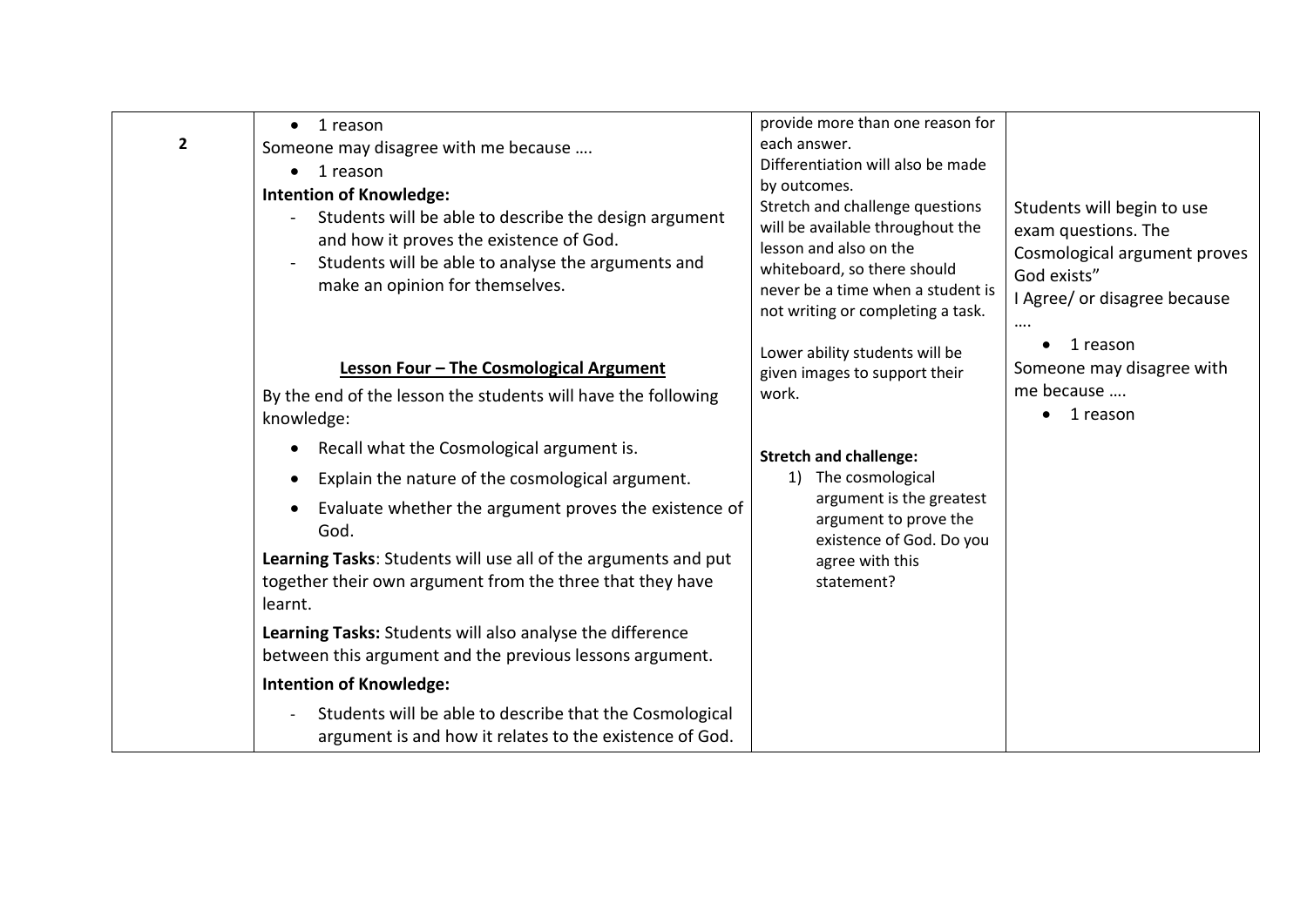|   | Students will be able to compare the two arguments<br>$\overline{\phantom{a}}$<br>and make their own evaluation as to which argument is<br>more reliable.                                                                                                                                                                                                                                                                                      |                                                                                                                                                                                                                                                                                  |                                                                                                                                                                               |
|---|------------------------------------------------------------------------------------------------------------------------------------------------------------------------------------------------------------------------------------------------------------------------------------------------------------------------------------------------------------------------------------------------------------------------------------------------|----------------------------------------------------------------------------------------------------------------------------------------------------------------------------------------------------------------------------------------------------------------------------------|-------------------------------------------------------------------------------------------------------------------------------------------------------------------------------|
|   | Lesson Five - The Problem of Evil<br>By the end of the lesson the students will have the following<br>knowledge:<br>Reasons Catholics give for suffering in the world<br>$\bullet$<br>How suffering can lead to rejection/belief in God<br>$\bullet$<br>Whether an omnipotent, omniscient, omnibenevolent God<br>$\bullet$<br>would allow us to suffer<br>Learning Tasks: Students must define and find examples of natural<br>and moral evil. | Structure led answers for weaker<br>English writing students.<br>Students will be given the<br>following:<br>Extra Time to write down<br>$\bullet$<br>the answers if needed.<br>Sheet to be differentiated to use<br>sentence starters and gap fill for<br>lower ability groups. | Knowledge Organiser - Students<br>will learn the third row of five key<br>words on the knowledge<br>organiser. This will then be tested<br>in the PFL during the next lesson. |
| 3 | Learning Tasks: Students will also define what suffering is and find<br>examples of suffering within their own community.<br>Learning Tasks: Students will complete an exam question.<br>Learning Tasks: Outline three reasons Catholics might give for the<br>existence of suffering in the world<br>(3 Marks)                                                                                                                                | Differentiation by outcome when<br>giving feedback on the exam<br>question.<br><b>Stretch and challenge:</b><br>1) Humans are the cause of<br>all evil. What are your<br>thoughts about this                                                                                     | Students need to research<br>different types of evil around the                                                                                                               |
|   | <b>Intention of Knowledge:</b><br>Students will be able to describe the different types of<br>evil that exist in the world.<br>They will be able to choose which evil is moral and<br>which is natural<br>Students will be able to evaluate whether God is to<br>blame for the evil in the universe.                                                                                                                                           | statement?<br>Do humans need evil to<br>2)<br>understand good?<br>Sentence starters there to help<br>lower ability students.<br>Structure led answers for weaker<br>English writing students.                                                                                    | world and bring them into the<br>next lesson.                                                                                                                                 |
|   | Lesson Six - Moral and Natural Evil<br>By the end of the lesson the students will have the following<br>knowledge:                                                                                                                                                                                                                                                                                                                             | Students will be given the<br>following:                                                                                                                                                                                                                                         |                                                                                                                                                                               |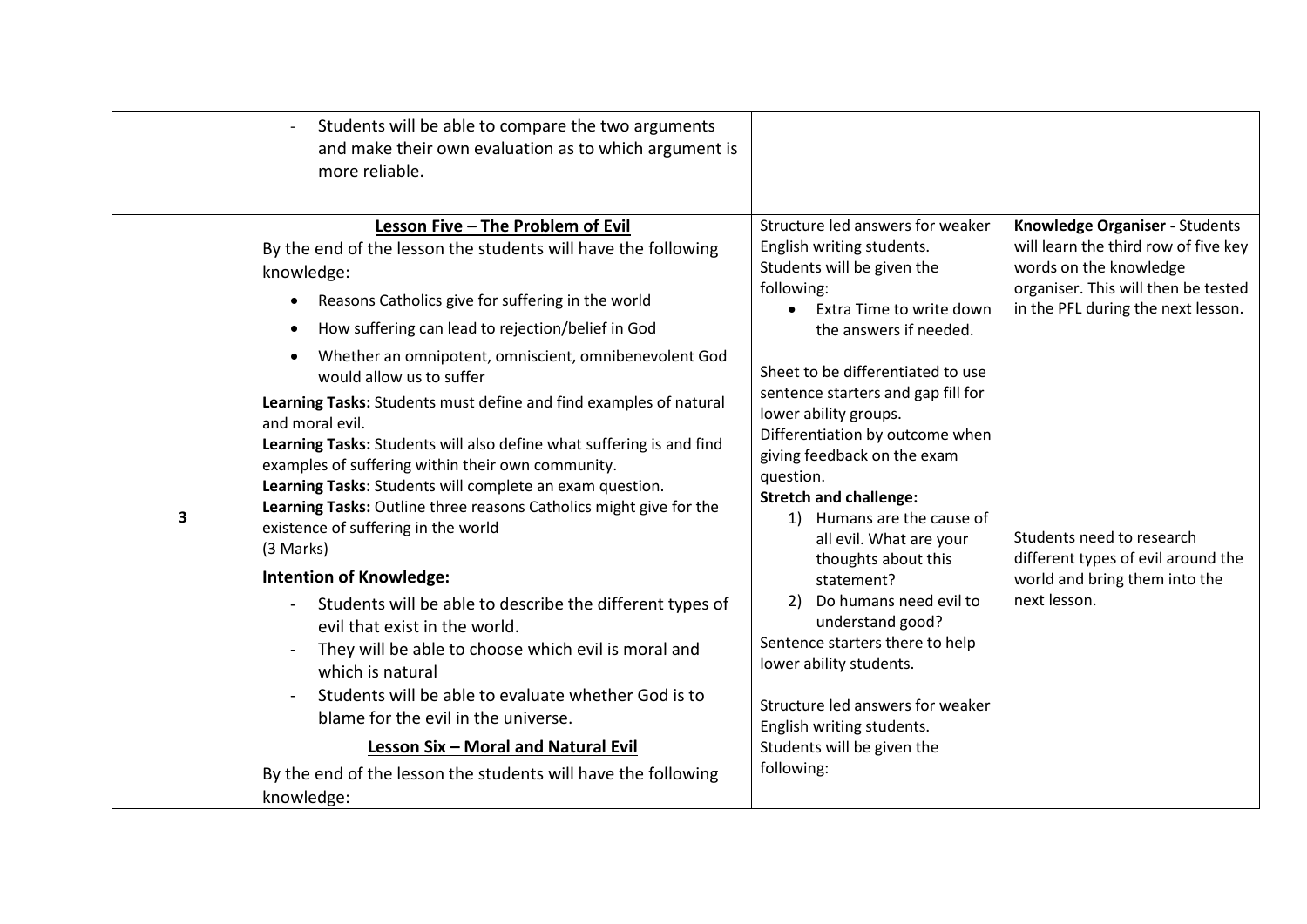|   | Outline what natural and moral evil is.<br>$\bullet$<br>Why God may not be at fault for evil in the world.<br>Whether God is at fault.<br>Learning Tasks: To create a poster on both natural and moral<br>evil.<br>Learning Tasks: To write an argument for which God should be<br>blamed for more. Natural evil or Moral evil.<br>Learning Tasks: Students must make a list of all the different<br>types of moral and natural evil in the world.<br>Learning Tasks: They must also come up with some that are a<br>mixture of the two types. | Extra Time to write down<br>the answers if needed.<br>Differentiated questioning and<br>outcomes for higher ability<br>students.                                                                                                                                                                                                                                   |                                                                                                                                                                                |
|---|------------------------------------------------------------------------------------------------------------------------------------------------------------------------------------------------------------------------------------------------------------------------------------------------------------------------------------------------------------------------------------------------------------------------------------------------------------------------------------------------------------------------------------------------|--------------------------------------------------------------------------------------------------------------------------------------------------------------------------------------------------------------------------------------------------------------------------------------------------------------------------------------------------------------------|--------------------------------------------------------------------------------------------------------------------------------------------------------------------------------|
|   | <b>Intention of Knowledge:</b><br>Students will be able to describe the different types of<br>evil that exist in the world.<br>They will be able to choose which evil is moral and<br>which is natural<br>Students will be able to evaluate whether God is to<br>blame for the evil in the universe.                                                                                                                                                                                                                                           |                                                                                                                                                                                                                                                                                                                                                                    |                                                                                                                                                                                |
| 4 | Lesson Seven - The Story of Job<br>By the end of the lesson the students will have the following<br>knowledge:<br>The story of Job<br>Why the story of Job proves God exists despite evil<br>existing in the universe.<br>Express your own opinion on the story of Job and<br>whether it is a good explanation for evil.<br>Learning Tasks: Briefly retell - The story of Job<br>Learning Tasks: Explain what the meaning of the book of Job<br>and why it is important for people studying the problem of evil                                | Structure led answers for weaker<br>English writing students.<br>Students will be given the<br>following:<br>Extra Time to write down<br>$\bullet$<br>the answers if needed.<br>Differentiated questioning and<br>outcomes for higher ability<br>students.<br>Worksheets with images will be<br>made.<br>Newspaper will already be<br>created to help students who | Knowledge Organiser - Students<br>will learn the fourth row of five<br>key words on the knowledge<br>organiser. This will then be tested<br>in the PFL during the next lesson. |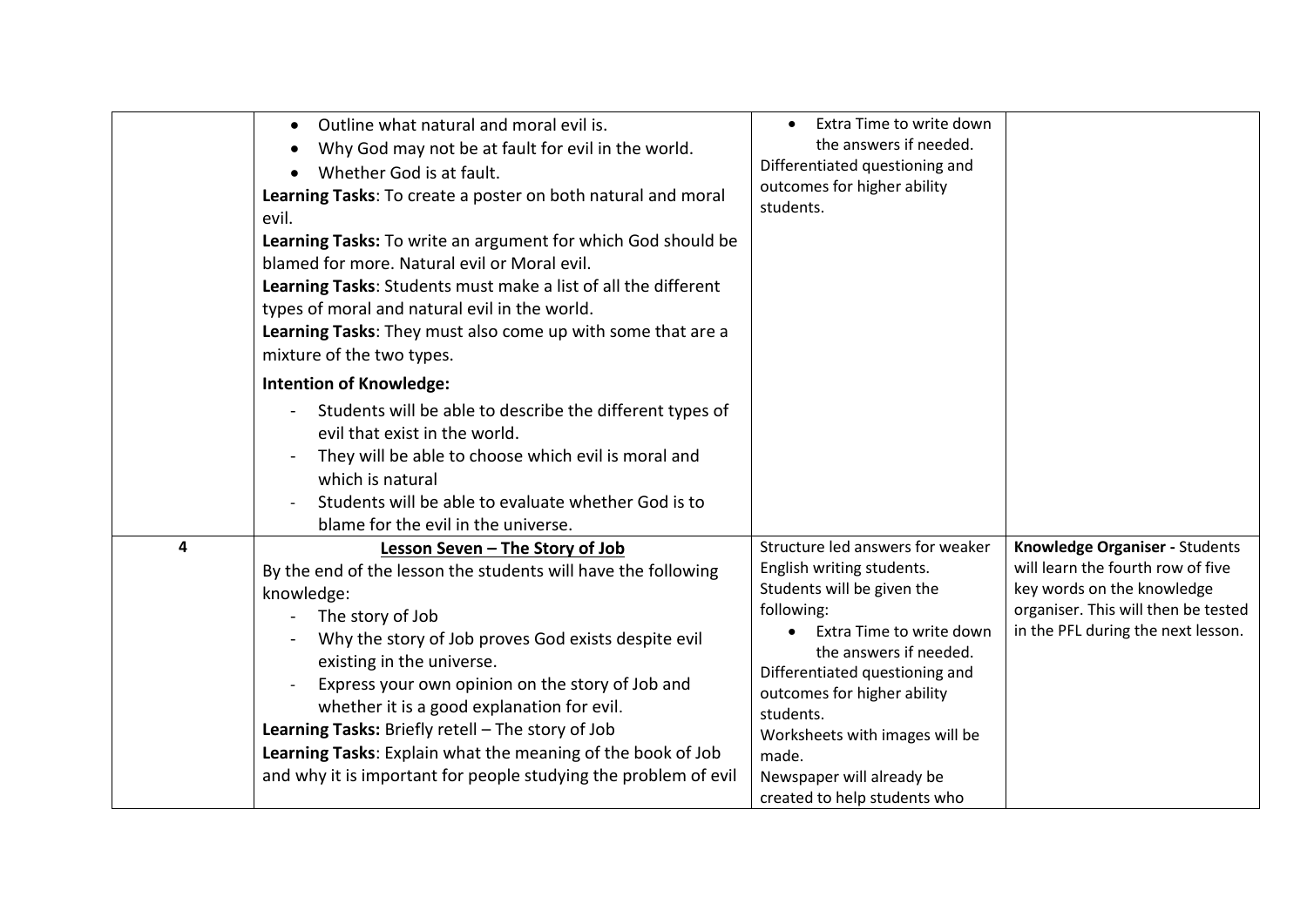| Learning Tasks: Express your own opinion - Does the story of                                                                                                                                                                                              | struggle with writing. It will                                                                                       | Students to come up with their   |
|-----------------------------------------------------------------------------------------------------------------------------------------------------------------------------------------------------------------------------------------------------------|----------------------------------------------------------------------------------------------------------------------|----------------------------------|
| Job explain sufficiently why there is evil and suffering in the                                                                                                                                                                                           | become a gap filling exercise for                                                                                    | own theodicies and bring them to |
| world                                                                                                                                                                                                                                                     | them.                                                                                                                | the next lesson.                 |
| <b>Intention of Knowledge:</b>                                                                                                                                                                                                                            |                                                                                                                      |                                  |
| Students will be able to retell the story of Job and how<br>$\overline{a}$<br>it relates to the problem of evil and suffering.<br>Students will be able to use this story to aid their<br>knowledge about the problem of evil and Christian<br>responses. | Differentiated questioning and<br>outcomes for higher ability<br>students.<br>Worksheets with images will be<br>made |                                  |
|                                                                                                                                                                                                                                                           | Students will be given historical<br>questions to stretch and<br>challenge.                                          |                                  |
| Lesson Eight - Theodicies                                                                                                                                                                                                                                 |                                                                                                                      |                                  |
| By the end of the lesson the students will have the following                                                                                                                                                                                             |                                                                                                                      |                                  |
| knowledge:                                                                                                                                                                                                                                                |                                                                                                                      |                                  |
| The problem of evil                                                                                                                                                                                                                                       |                                                                                                                      |                                  |
| How the A+I theodicies attempt to solve the problem of                                                                                                                                                                                                    |                                                                                                                      |                                  |
| evil                                                                                                                                                                                                                                                      |                                                                                                                      |                                  |
| Which theodicy better solves the problem of evil                                                                                                                                                                                                          |                                                                                                                      |                                  |
| Learning Tasks: We are going to watch a video that outlines                                                                                                                                                                                               |                                                                                                                      |                                  |
| the Augustian theodicy. Students are to make notes.                                                                                                                                                                                                       |                                                                                                                      |                                  |
| Learning Tasks: Fill out the worksheet as you hear the answer.                                                                                                                                                                                            |                                                                                                                      |                                  |
| Learning Tasks: Criticisms of the Augustinian theodicy                                                                                                                                                                                                    |                                                                                                                      |                                  |
| Learning Tasks: Criticisms of the Irenaeus theodicy                                                                                                                                                                                                       |                                                                                                                      |                                  |
| <b>Intention of Knowledge:</b>                                                                                                                                                                                                                            |                                                                                                                      |                                  |
| Students will be able to understand and describe what                                                                                                                                                                                                     |                                                                                                                      |                                  |
| a Theodicy is.                                                                                                                                                                                                                                            |                                                                                                                      |                                  |
| Students will be able to describe how a theodicy proves                                                                                                                                                                                                   |                                                                                                                      |                                  |
| God exists despite their still being the problem of evil.                                                                                                                                                                                                 |                                                                                                                      |                                  |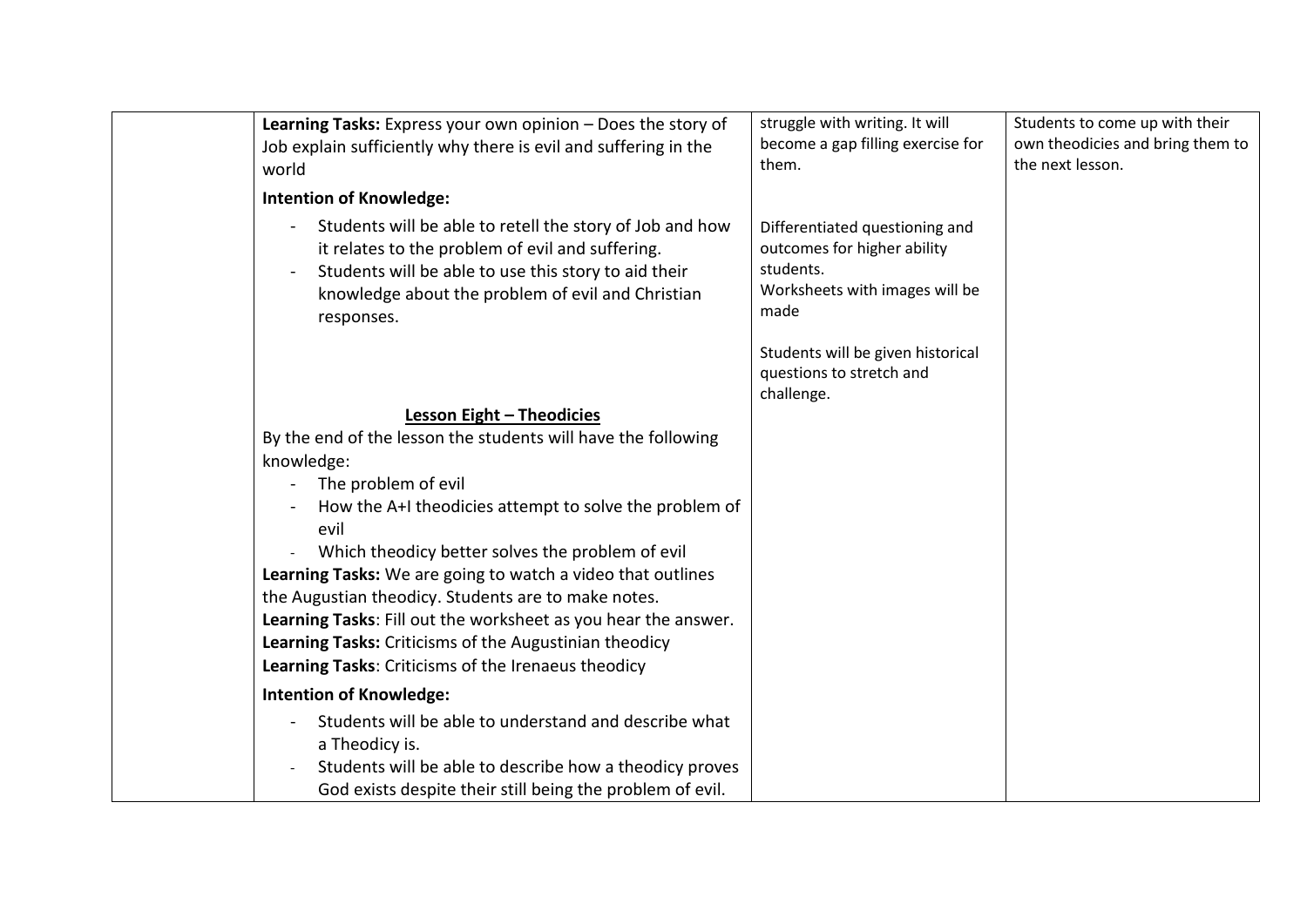| 5 | Lesson Nine-Celebration of Knowledge                                   | IRT feedback is to differ                                            | Knowledge Organiser - Students     |
|---|------------------------------------------------------------------------|----------------------------------------------------------------------|------------------------------------|
|   | Students will complete a celebration of knowledge to show off what     | depending on each student and                                        | will be tested on all of the key   |
|   | they have learnt this half term. This is traditionally completed as    | the work that they have                                              | words for this week. They have     |
|   | twenty questions, however, this can be adjusted and can be made to     | completed.                                                           | learnt each stage individually now |
|   | be more practical.                                                     |                                                                      | they must try and learn all the    |
|   |                                                                        |                                                                      | words.                             |
|   | Lesson Ten - DIRT Feedback                                             |                                                                      |                                    |
|   | Evaluation of learning that has taken place and an evaluation of the   |                                                                      |                                    |
|   | books and ensure that they are up to the right level and any work      |                                                                      |                                    |
|   | missing or feedback needed is completed during this lesson.            |                                                                      |                                    |
| 6 | Lesson Eleven - Reteach Lesson                                         | Knowledge organisers can be                                          | Knowledge Organiser - Students     |
|   | Revisit and Reteach certain elements of the course and evaluate how    | used to aid any students who feel                                    | will be tested on all of the key   |
|   | the half term has gone and set targets for improvements in the         | they have not made the required                                      | words for this week. They have     |
|   | future.                                                                | progress.                                                            | learnt each stage individually now |
|   | This should be the first half of the half term condensed into the main | Word banks, sentence starters                                        | they must try and learn all the    |
|   | points you want the students to re learn.                              | will be available to those students                                  | words.                             |
|   | Students will be questioned with new and targeted questions and        | who need them.                                                       |                                    |
|   | work to ensure they have all made progress this half term              | Students who need to be                                              |                                    |
|   |                                                                        | stretched and challenged will be                                     |                                    |
|   | Lesson Twelve-Reteach lesson Two                                       | done so by outcome also.                                             |                                    |
|   | Revisit and Reteach certain elements of the course and evaluate how    | Questions will vary to try and test                                  |                                    |
|   | the half term has gone and set targets for improvements in the         | them.                                                                | Knowledge Organiser - Students     |
|   | future.                                                                |                                                                      | will be tested on all of the key   |
|   | This should be the second half of the half term condensed into the     | Knowledge organisers can be                                          | words for this week. They have     |
|   | main points you want the students to re learn.                         | used to aid any students who feel                                    | learnt each stage individually now |
|   | Students will be questioned with new and targeted questions and        | they have not made the required                                      | they must try and learn all the    |
|   | work to ensure they have all made progress this half term              | progress.                                                            | words.                             |
|   |                                                                        | Word banks, sentence starters<br>will be available to those students |                                    |
|   |                                                                        |                                                                      |                                    |
|   |                                                                        | who need them.                                                       |                                    |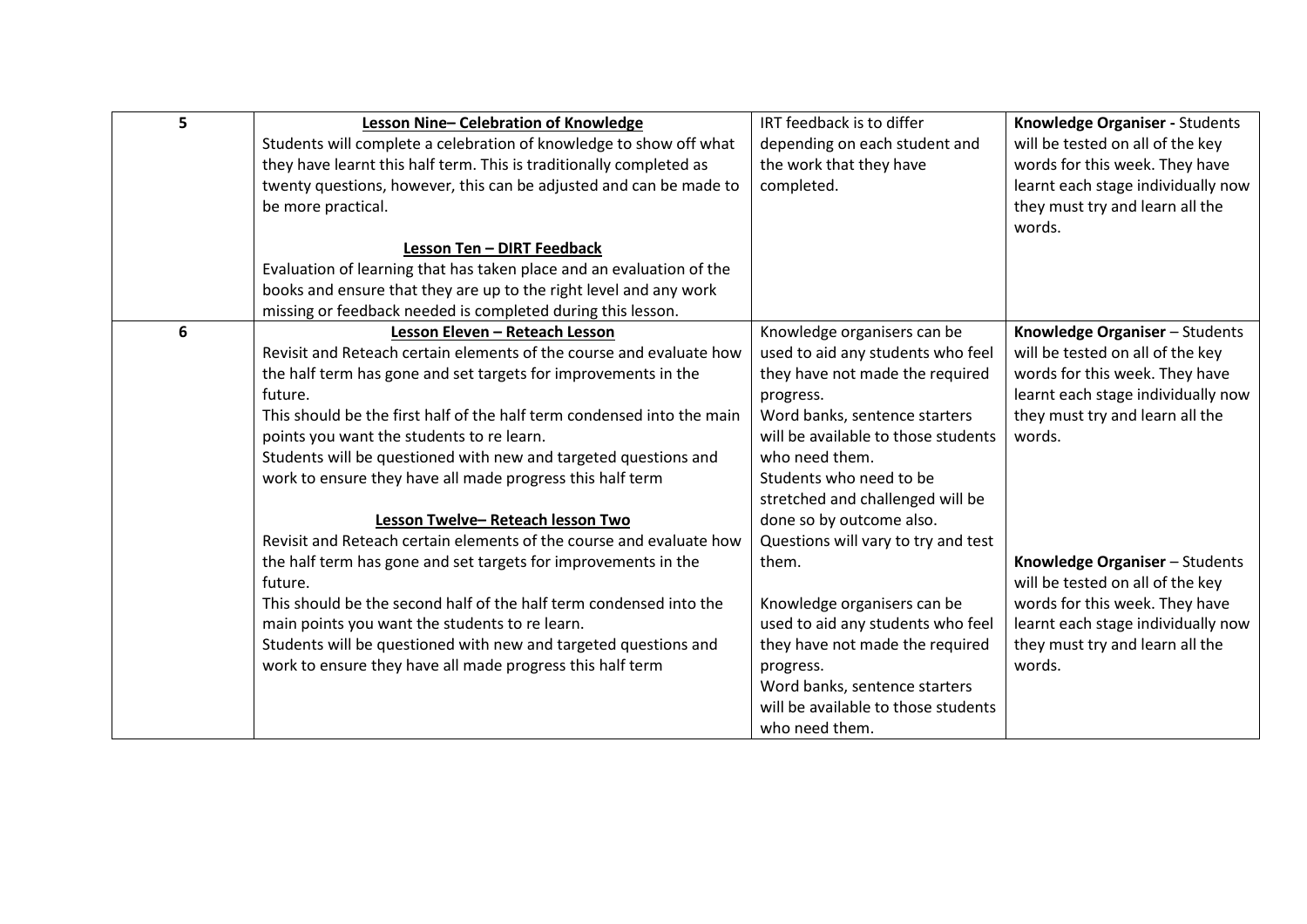| <b>Subject: Religious Education</b><br><b>Year 9 Half Term Two</b> |                                                                                                       |                           |  |
|--------------------------------------------------------------------|-------------------------------------------------------------------------------------------------------|---------------------------|--|
| <b>Core skill focus</b>                                            |                                                                                                       |                           |  |
| Year group: Year 9                                                 | <b>Module title: Christian Philosophy</b>                                                             | Length of module: 6 weeks |  |
| Module intent / knowledge to be gained                             | Sequence - where does this module fit? Links to past and future learning:                             |                           |  |
| Intent:                                                            |                                                                                                       |                           |  |
| The intent of this unit is to build upon the                       | In developing the KS3 SOW DLSA is mindful of the both the National Framework for Catholic             |                           |  |
| knowledge that was gained in unit one. Students                    | Schools: Come and See and the local SACRE areas of study (Liverpool and Knowsley). The SOW is         |                           |  |
| will understand and learn more about the moral                     | sequenced in such a way that it builds directly on Come and See, yet allows for the development       |                           |  |
| situations within our world and how different                      | of knowledge of key areas of Roman Catholic Christianity that students from the county sector         |                           |  |
| opinions can cause different reactions. This is an                 | will have little or no knowledge of having taken a thematic approach to the study of religion         |                           |  |
| opportunity for students to be able to develop                     | across six religious traditions.                                                                      |                           |  |
| their own sense of moral compass and use this to                   |                                                                                                       |                           |  |
| engage in well thought out and written                             | Year 9 is split into two outcomes. The first part of the year students will be learning about the     |                           |  |
| arguments.                                                         | Christian philosophy and ethics. This second unit continues the focus on Ethics and more              |                           |  |
| Knowledge:                                                         | specifically Christian ethics. This will include learning about Euthanasia, abortion, the sanctity of |                           |  |
| Students will begin by looking at Why is life                      | life, transplants, conscience and situation ethics. The is the last unit of KS3 RE before the         |                           |  |
| sacred? Studying the importance of looking after                   | students move onto KS4 GCSE RE.                                                                       |                           |  |
| all of Gods creation. This is continuation of the                  | Students will complete paper one in year 9 and 10, beginning with the Catholic beliefs in unit 3      |                           |  |
| year 8 unit one learning about creation and its                    | of year 9, which is continued until the Easter break.                                                 |                           |  |
| importance. This will also be followed up by the                   | Students spend a half-term building up a knowledge of each of the six major faith traditions:         |                           |  |
| study of stewardship at GCSE level. This will then                 | Christianity                                                                                          |                           |  |
| lead the students into an investigation on                         | Judaism                                                                                               |                           |  |
| abortion and analyse the arguments both for and                    | Islam                                                                                                 |                           |  |
| against abortion. This will include the Catholic                   | Hinduism                                                                                              |                           |  |
| point of view. A key question they students will                   | Sikhism                                                                                               |                           |  |
| develop their knowledge on is 'Should we take                      | <b>Buddhism</b>                                                                                       |                           |  |
| life for granted?' Once again promoting dialogue                   |                                                                                                       |                           |  |
| from different perspectives that give the students                 |                                                                                                       |                           |  |
| the skills to be able to write and hold an                         |                                                                                                       |                           |  |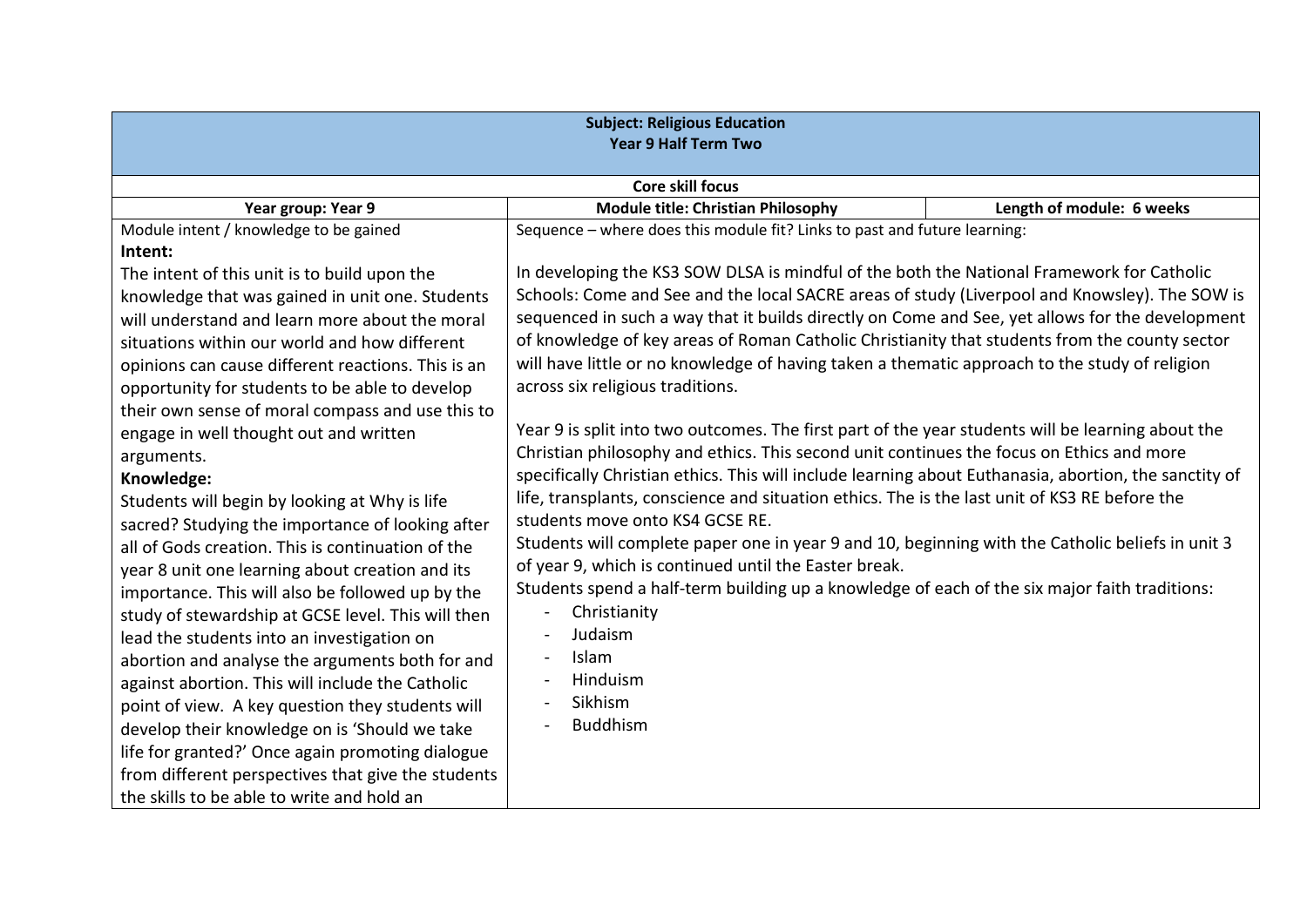| argument and understand both sides of the<br>argument.<br>How does the Sanctity of Life affect the way<br>Christians live their life and the choices they<br>make?                                                                                                                                                                                                                                                                                                                                                                                                                                                                                                                                                                                                                                                                                                                                                                                                                                                                                                        | KS4: Edexcel Catholic Christianity. The four units are called:<br>Beliefs and teachings<br>$\bullet$<br>Practices<br>Sources of Wisdom and Authority<br>Forms of Expression.<br>$\bullet$ |                                                                                                                                                                                                                                                                                                                                                                                                                                                                                                                                |
|---------------------------------------------------------------------------------------------------------------------------------------------------------------------------------------------------------------------------------------------------------------------------------------------------------------------------------------------------------------------------------------------------------------------------------------------------------------------------------------------------------------------------------------------------------------------------------------------------------------------------------------------------------------------------------------------------------------------------------------------------------------------------------------------------------------------------------------------------------------------------------------------------------------------------------------------------------------------------------------------------------------------------------------------------------------------------|-------------------------------------------------------------------------------------------------------------------------------------------------------------------------------------------|--------------------------------------------------------------------------------------------------------------------------------------------------------------------------------------------------------------------------------------------------------------------------------------------------------------------------------------------------------------------------------------------------------------------------------------------------------------------------------------------------------------------------------|
|                                                                                                                                                                                                                                                                                                                                                                                                                                                                                                                                                                                                                                                                                                                                                                                                                                                                                                                                                                                                                                                                           | <b>Catholic Philosophy</b>                                                                                                                                                                |                                                                                                                                                                                                                                                                                                                                                                                                                                                                                                                                |
|                                                                                                                                                                                                                                                                                                                                                                                                                                                                                                                                                                                                                                                                                                                                                                                                                                                                                                                                                                                                                                                                           | <b>Catholic Philosophy</b>                                                                                                                                                                |                                                                                                                                                                                                                                                                                                                                                                                                                                                                                                                                |
|                                                                                                                                                                                                                                                                                                                                                                                                                                                                                                                                                                                                                                                                                                                                                                                                                                                                                                                                                                                                                                                                           | <b>Family and Relationship</b>                                                                                                                                                            |                                                                                                                                                                                                                                                                                                                                                                                                                                                                                                                                |
|                                                                                                                                                                                                                                                                                                                                                                                                                                                                                                                                                                                                                                                                                                                                                                                                                                                                                                                                                                                                                                                                           | Judaism                                                                                                                                                                                   |                                                                                                                                                                                                                                                                                                                                                                                                                                                                                                                                |
|                                                                                                                                                                                                                                                                                                                                                                                                                                                                                                                                                                                                                                                                                                                                                                                                                                                                                                                                                                                                                                                                           | Beliefs and teachings                                                                                                                                                                     |                                                                                                                                                                                                                                                                                                                                                                                                                                                                                                                                |
|                                                                                                                                                                                                                                                                                                                                                                                                                                                                                                                                                                                                                                                                                                                                                                                                                                                                                                                                                                                                                                                                           | Practices                                                                                                                                                                                 |                                                                                                                                                                                                                                                                                                                                                                                                                                                                                                                                |
| Key words:                                                                                                                                                                                                                                                                                                                                                                                                                                                                                                                                                                                                                                                                                                                                                                                                                                                                                                                                                                                                                                                                |                                                                                                                                                                                           | Staff to follow the following principles when teaching SEN students                                                                                                                                                                                                                                                                                                                                                                                                                                                            |
|                                                                                                                                                                                                                                                                                                                                                                                                                                                                                                                                                                                                                                                                                                                                                                                                                                                                                                                                                                                                                                                                           |                                                                                                                                                                                           |                                                                                                                                                                                                                                                                                                                                                                                                                                                                                                                                |
| Moral Choice: is a choice between actions considered right and wrong.<br>nConsciece: Inner sense of right and wrong which Catholics believe is the voice of<br>God.<br>Abortion: The removal of an embryo or foetus before it can survive.<br><b>Embryo:</b> Name given to the developing human up to the $56th$ day after<br>conception.<br><b>Foetus:</b> Name given to the developing human after the 56 <sup>th</sup> day after conception<br>to birth.<br>Euthanasia: A gentle an easy death for a person who has an incurable illness.<br>Assisted Suicide: Supporting a person to end their life legally<br>Just Theory: The Christian theory that outlines the rules of war.<br>Pacifism: The belief all forms of violence and war are wrong.<br>Militarism: The belief that wars can be fought for the right reasons.<br>Abortion Act: The name given the law that made abortion legal n 1967.<br>Abortion Debate: The debate which agues about the ethics of abortion.<br>Pro-Life: The belief that Abortion is intrinsically evil. In other words, abortion is |                                                                                                                                                                                           | Data rich seating plans with a full rational<br>Model responses to scaffold pupils who need additional<br>support to demonstrate how knowledge is to be applied.<br>Re-teach weeks based upon the data gained from assessment<br>points - where sufficient knowledge is not being retained and<br>retrieved. Re-teaching must take place.<br>The use of knowledge organisers and homework to ensure<br>learning is retained.<br>Gunning fox index to be applied to reading material to assess<br>its suitability for students. |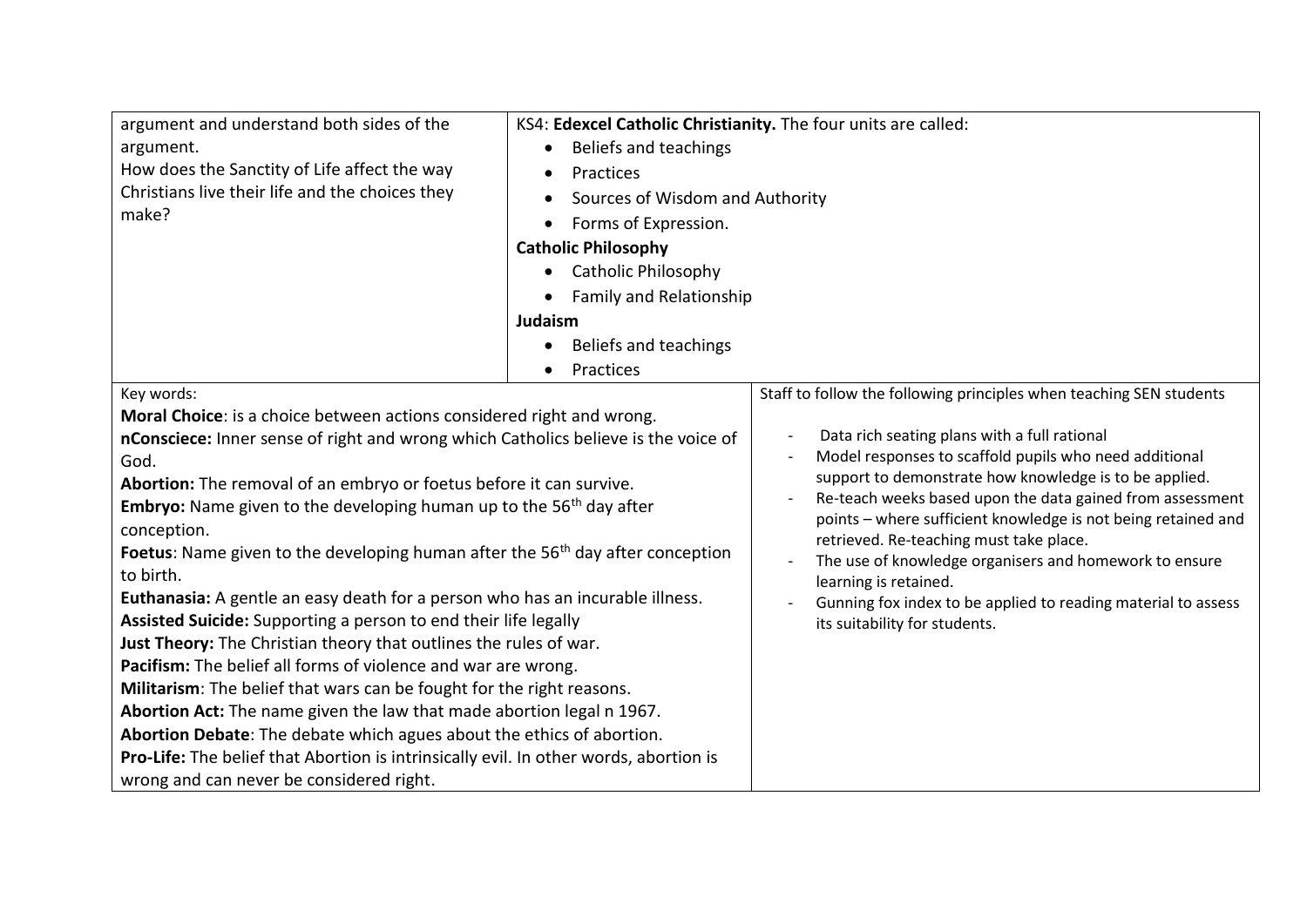|                         | Pro-Choice: The belief that abortion is acceptable. And that right of the women |                                                                       |                                                               |
|-------------------------|---------------------------------------------------------------------------------|-----------------------------------------------------------------------|---------------------------------------------------------------|
| come before the foetus. |                                                                                 |                                                                       |                                                               |
|                         |                                                                                 |                                                                       |                                                               |
| <b>Week number</b>      | Learning activity / intention of knowledge                                      | <b>Stretch &amp; Support activities</b>                               | <b>Homework</b>                                               |
|                         | <b>Lesson One - Moral Choices</b>                                               | Students will be given the                                            | Knowledge Organiser-                                          |
|                         | By the end of the lesson the students will have the following                   | following:                                                            | Students will learn the first five                            |
|                         | knowledge:                                                                      | Extra Time to write down the                                          | key words on the knowledge                                    |
|                         | The choices we make every day.<br>$\bullet$                                     | answers if needed.                                                    | organiser. This will then be tested                           |
|                         | What a moral choice is and what morality is.                                    | Pictures to aid their learning.<br>Students with any dyslexia will be | in the PFL during the next lesson.                            |
|                         | Create a system to choose between right and wrong.                              | given the opportunity of an                                           |                                                               |
|                         | Learning Tasks: Lesson to begin with questions from the                         | overlay.                                                              |                                                               |
|                         | knowledge organiser.                                                            |                                                                       |                                                               |
|                         | Learning Tasks: Students to be given a number of different                      | Students will be given different                                      |                                                               |
|                         | scenarios where they can make different choices.                                | choices depending on their skill                                      |                                                               |
|                         | Learning Tasks: Students will also work out how they make                       | level.                                                                |                                                               |
|                         | their own choices and where that knowledge has come from.                       |                                                                       |                                                               |
|                         | <b>Intention of Knowledge:</b>                                                  | Differentiation will be made by                                       |                                                               |
|                         | Students will have the knowledge to choose between                              | outcomes.                                                             | Students will speak with                                      |
|                         | right and wrong.                                                                |                                                                       | members of their family and<br>friend and ask them where they |
| 1                       |                                                                                 |                                                                       | got their moral teachings from                                |
|                         | <b>Lesson Two - Conscience</b>                                                  | <b>Stretch and Challenge</b>                                          |                                                               |
|                         | By the end of the lesson the students will have the following                   | Should you always listen<br>1)                                        |                                                               |
|                         | knowledge:                                                                      | to your conscience?                                                   |                                                               |
|                         | What Conscience is and how Catholics and other                                  | How do you clean your<br>2)                                           |                                                               |
|                         | Christians use it to make moral decisions                                       | conscience?                                                           |                                                               |
|                         | Where Christians believe our conscience comes from.                             |                                                                       |                                                               |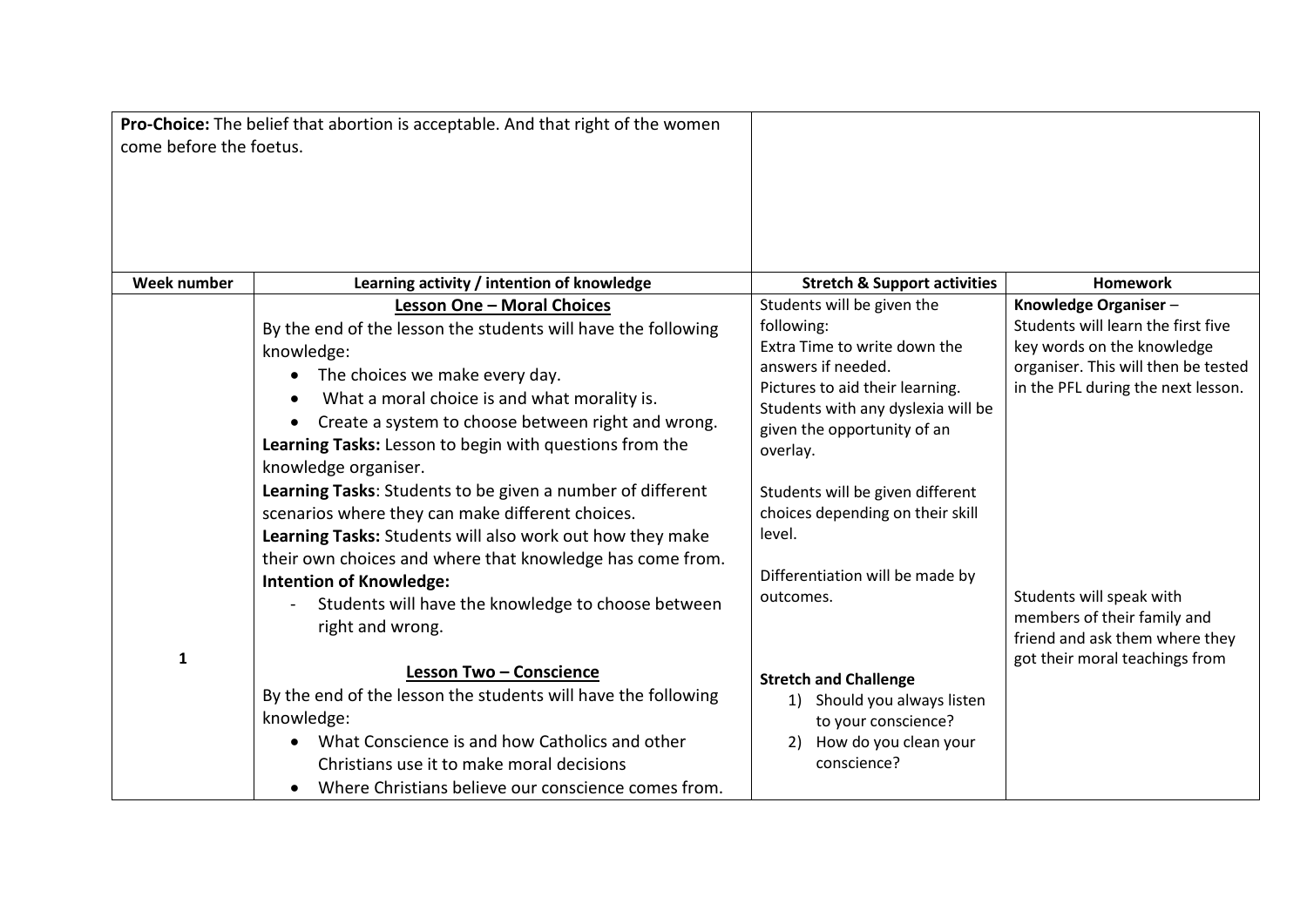| Compare between religious views on conscience and<br>$\bullet$<br>non-religious views.<br>Learning Tasks: Lesson to begin with questions from the<br>knowledge organiser.<br>Learning Tasks: Students will be asked a number of different<br>question and they must write down what decision they would<br>make and why.<br>Learning Tasks: Students to complete the worksheet on<br>conscience. This can be found within the department folder.<br><b>Intention of Knowledge:</b><br>Students will be able to understand what their own<br>conscience is and how it works.<br>Students will be able to develop knowledge of the<br>Christian belief about their conscience and where it<br>comes from. | Extension recap questions will be<br>on the board for higher ability<br>students.<br>Structure led answers for weaker<br>English writing students.                                                                                                                                                                                                     |                                                                                                                                                                                 |
|---------------------------------------------------------------------------------------------------------------------------------------------------------------------------------------------------------------------------------------------------------------------------------------------------------------------------------------------------------------------------------------------------------------------------------------------------------------------------------------------------------------------------------------------------------------------------------------------------------------------------------------------------------------------------------------------------------|--------------------------------------------------------------------------------------------------------------------------------------------------------------------------------------------------------------------------------------------------------------------------------------------------------------------------------------------------------|---------------------------------------------------------------------------------------------------------------------------------------------------------------------------------|
| Lesson Three-The Sanctity of Life<br>By the end of the lesson the students will have the following<br>knowledge:<br>Understand why life is special and a gift from God<br>$\bullet$<br>Why suicide is deemed a sin and analyse that Christian<br>belief<br>Evaluate whether or not humans have the right to<br>$\bullet$<br>decide who lives and who dies.<br>Learning Tasks: Lesson to begin with questions from the<br>knowledge organiser.<br>Learning Tasks: What examples can you find to show that<br>humans seem to treat life cheaply?<br>Learning Tasks: Students to watch a video and answer the<br>$\overline{2}$<br>following questions:                                                    | Students will be given the<br>following:<br>Extra Time to write down the<br>answers if needed.<br>Pictures to aid their learning.<br>Students with any dyslexia will be<br>given the opportunity of an<br>overlay.<br><b>Stretch and Challenge</b><br>1) Situation ethics can be<br>applied to all situations.<br>Do you agree with this<br>statement? | Knowledge Organiser - Students<br>will learn the second line of five<br>key words on the knowledge<br>organiser. This will then be tested<br>in the PFL during the next lesson. |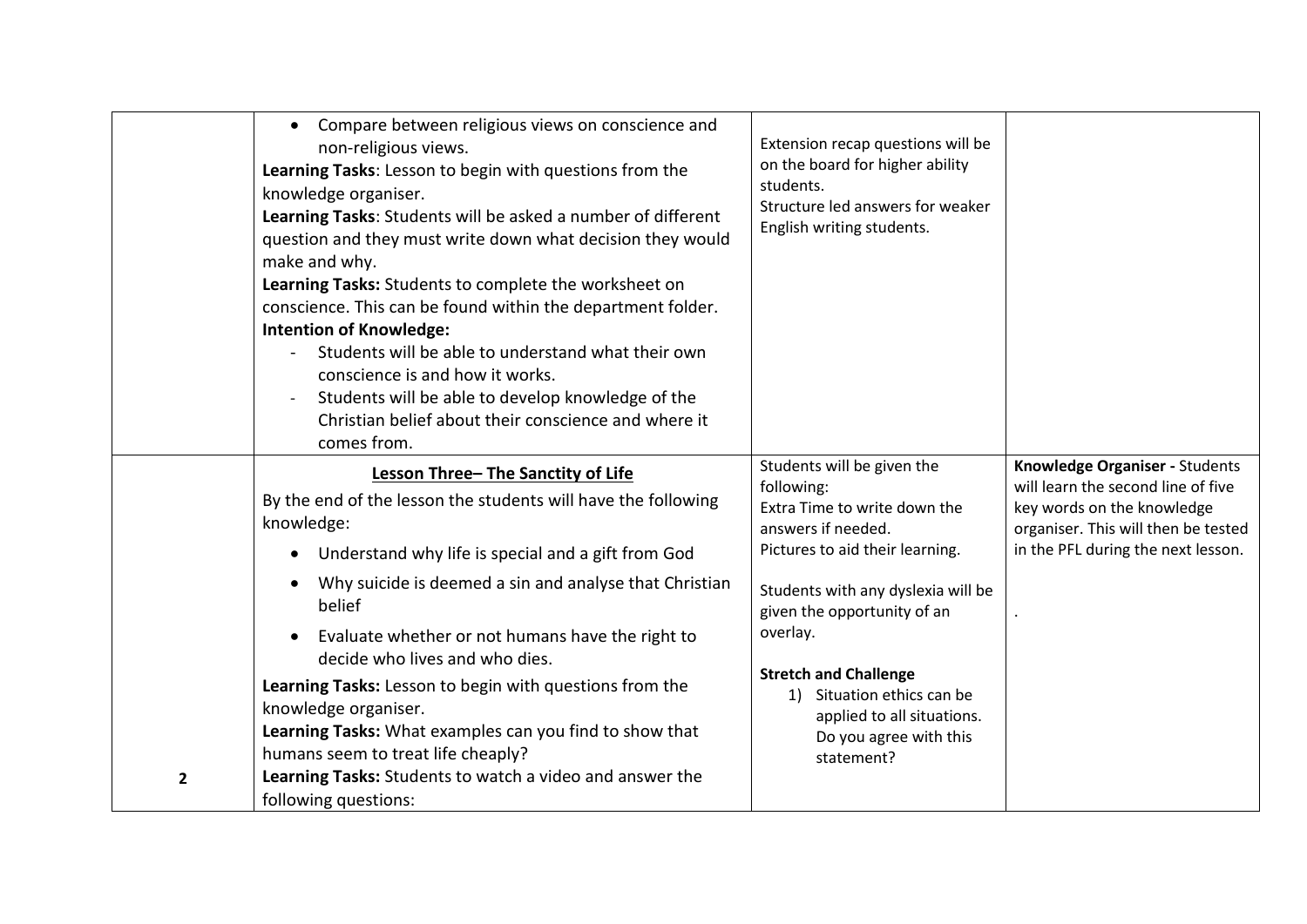|   | Write a list of reasons why George Carlin doesn't agree<br>$\bullet$<br>that life is sacred.<br>Which of George's reasons do you agree with the most?<br><b>Intention of Knowledge:</b><br>Students will be able to describe what life is sacred<br>from a Catholic and non-Catholic point of view.<br>Students will be able to evaluate why all life is<br>important.                                                                                                                                                                                                                                                                                                  | Stretch and challenge questions<br>will be available throughout the<br>lesson and also on the<br>whiteboard, so there should<br>never be a time when a student is<br>not writing or completing a task.<br>Lower ability students will be<br>given images to support their<br>work.                                                                                                                                                                                    | I want you to write down ten<br>reasons why life is special and<br>should be treated that way.                                                                                                                                                      |
|---|-------------------------------------------------------------------------------------------------------------------------------------------------------------------------------------------------------------------------------------------------------------------------------------------------------------------------------------------------------------------------------------------------------------------------------------------------------------------------------------------------------------------------------------------------------------------------------------------------------------------------------------------------------------------------|-----------------------------------------------------------------------------------------------------------------------------------------------------------------------------------------------------------------------------------------------------------------------------------------------------------------------------------------------------------------------------------------------------------------------------------------------------------------------|-----------------------------------------------------------------------------------------------------------------------------------------------------------------------------------------------------------------------------------------------------|
| 3 | Lesson Four - Euthanasia<br>By the end of the lesson the students will have the following<br>knowledge:<br>What Euthanasia means<br>The differing arguments surrounding Euthanasia.<br>Whether or not it should be legal<br>Learning Tasks: Lesson to begin with questions from the<br>knowledge organiser.<br>Learning Tasks: Students to create a spider diagram about the<br>reasons someone may want to die.<br>Learning Tasks: Students to watch a video and answer the<br>following questions:<br>1) How does this video make you feel?<br>Have you changed your opinion on Euthanasia because<br>2)<br>of this video and why?<br><b>Extension Question</b><br>3) | Structure led answers for weaker<br>English writing students.<br>Students will be given the<br>following:<br>Extra Time to write down<br>the answers if needed.<br>Sheet to be differentiated to use<br>sentence starters and gap fill for<br>lower ability groups.<br>Differentiation by outcome when<br>giving feedback on the exam<br>question.<br><b>Stretch and Challenge</b><br>1) What do you think the<br>consequences would be if<br>we legalise euthanasia? | Knowledge Organiser - Students<br>will learn the third row of five key<br>words on the knowledge<br>organiser. This will then be tested<br>in the PFL during the next lesson.<br>Students to either create a pro-<br>life or pro-choice booklet for |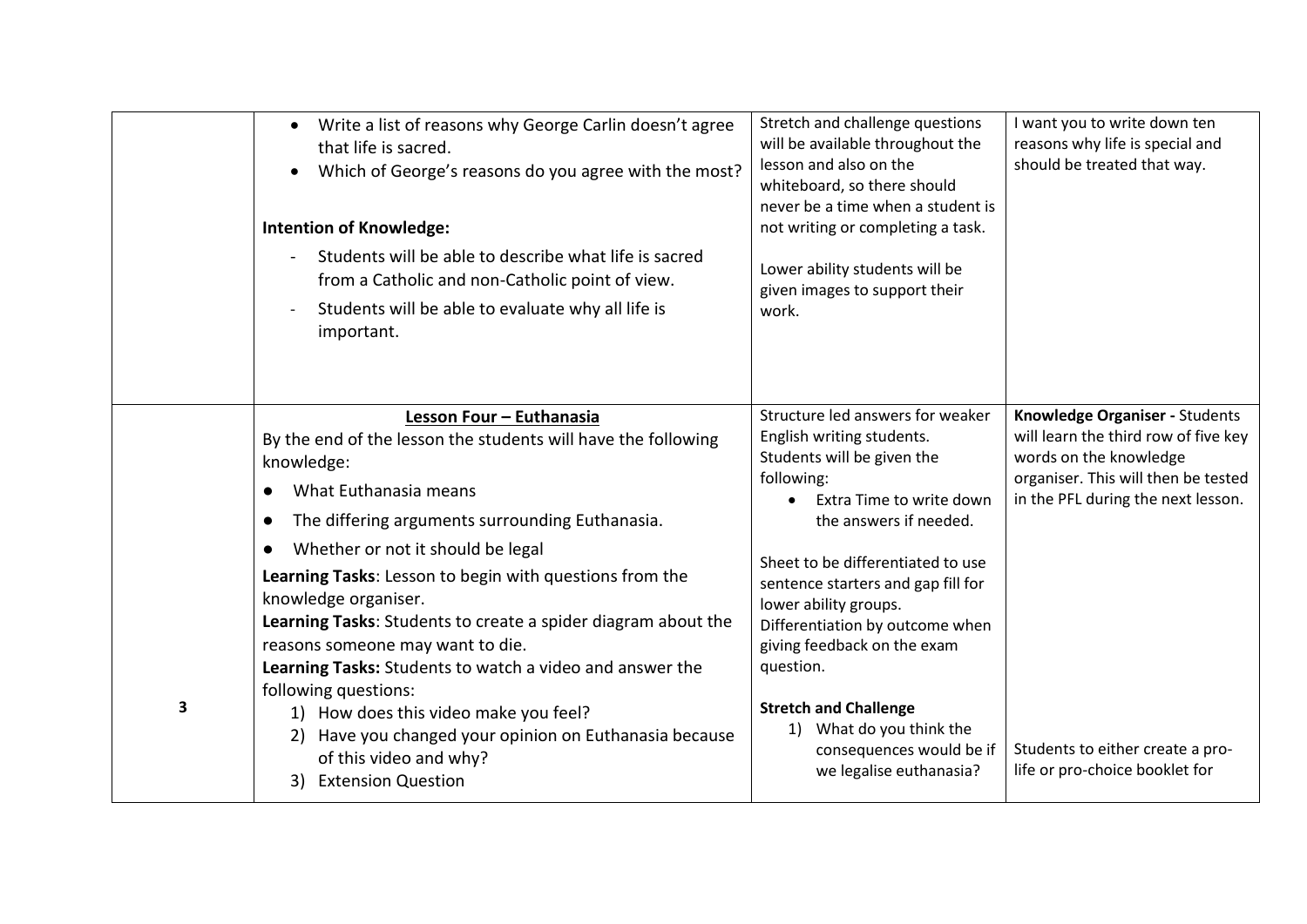| Learning Tasks: Should he go to hell for committing a sin?<br>Learning Tasks: Write an argument for Euthanasia.<br><b>Intention of Knowledge:</b><br>Students will be able to explain what Euthanasia is,<br>where it is legal and the legal reproductions of it.<br>Students can develop answers about whether it should<br>be legal or not.<br><b>Lesson Five - Abortion</b><br>By the end of the lesson the students will have the following<br>knowledge:<br>The importance of life<br>$\bullet$<br>Why it is a gift from God.<br>$\bullet$<br>Whether we have the right to choose when we die.<br>$\bullet$<br>Learning Tasks: Lesson to begin with questions from the<br>knowledge organiser.<br>Learning Tasks: Students will create a spider diagram with all<br>the reasons for and against abortion.<br>Learning Tasks: Students must make their own decision.<br>Choose a question below to answer:<br>"It is too easy to get an abortion." Do you agree? (3)<br>"A doctor's job is to save life, not end it." Do you agree? (3)<br>"The government doesn't have the right to tell a woman what<br>she is or isn't allowed to do with her body." Do you agree? (3)<br><b>Intention of Knowledge:</b><br>Students will be able to describe what both prolife and<br>$\blacksquare$<br>prochoice believe and decide which side they choose.<br>Students will be able to understand the reasons why<br>some people would want an abortion. | Sentence starters there to help<br>lower ability students.<br>Structure led answers for weaker<br>English writing students.<br>Students will be given the<br>following:<br>Extra Time to write down<br>the answers if needed.<br>Differentiated questioning and<br>outcomes for higher ability<br>students. | people who are still unsure about<br>what they would choose. |
|----------------------------------------------------------------------------------------------------------------------------------------------------------------------------------------------------------------------------------------------------------------------------------------------------------------------------------------------------------------------------------------------------------------------------------------------------------------------------------------------------------------------------------------------------------------------------------------------------------------------------------------------------------------------------------------------------------------------------------------------------------------------------------------------------------------------------------------------------------------------------------------------------------------------------------------------------------------------------------------------------------------------------------------------------------------------------------------------------------------------------------------------------------------------------------------------------------------------------------------------------------------------------------------------------------------------------------------------------------------------------------------------------------------------------------------------------|-------------------------------------------------------------------------------------------------------------------------------------------------------------------------------------------------------------------------------------------------------------------------------------------------------------|--------------------------------------------------------------|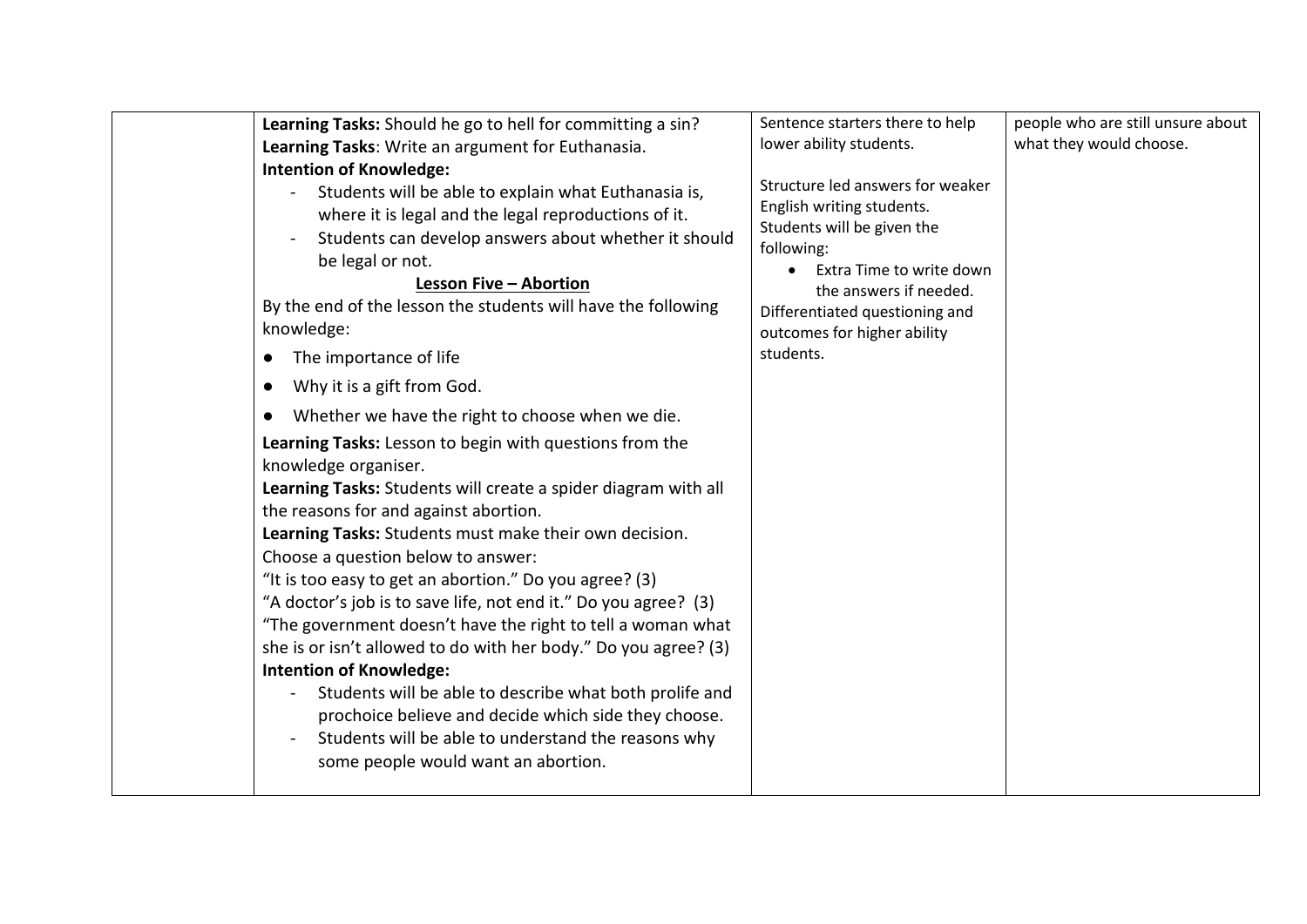|   | Lesson Six - Christian Purpose of a Family<br>By the end of the lesson the students will have the following<br>knowledge:<br>What the Christian purpose of a family is and how this<br>relates to the previous two topics.<br>Learning Tasks: Can you think of any examples where women<br>and men were not treated equally? Is this still a problem<br>today?<br>Learning Tasks: Explain TWO reasons why being a family is<br>important for Catholics<br>2) Write down two responsibilities parents have in a Catholic<br>family<br>3) What does the term inequality mean?<br>4) Why were men and women unequal in religion for so long?                                                                                                                        |                                                                                                                                                                                                                                                                                                                                                                                                                                       |                                                                                                                                                                                                                                                                                |
|---|------------------------------------------------------------------------------------------------------------------------------------------------------------------------------------------------------------------------------------------------------------------------------------------------------------------------------------------------------------------------------------------------------------------------------------------------------------------------------------------------------------------------------------------------------------------------------------------------------------------------------------------------------------------------------------------------------------------------------------------------------------------|---------------------------------------------------------------------------------------------------------------------------------------------------------------------------------------------------------------------------------------------------------------------------------------------------------------------------------------------------------------------------------------------------------------------------------------|--------------------------------------------------------------------------------------------------------------------------------------------------------------------------------------------------------------------------------------------------------------------------------|
| 4 | <b>Lesson Seven - Situation Ethics</b><br>By the end of the lesson the students will have the following<br>knowledge:<br>Understand the theory behind situation ethics.<br>$\bullet$<br>Recall key terms related to situation ethics.<br>Evaluate the pros of situation ethics.<br>Learning Tasks: Lesson to begin with questions from the<br>knowledge organiser.<br>Learning Tasks: Students must use the handout sheet to work<br>together to come up with an evaluation of situation ethics.<br>Learning Tasks: Can humans act out of unconditional love for each<br>other, or are they selfish?<br>Learning Tasks: Which ethical approach do you prefer?<br><b>Intention of Knowledge:</b><br>Students will be able to understand what Situation ethics is. | Structure led answers for weaker<br>English writing students.<br>Students will be given the<br>following:<br>Extra Time to write down<br>the answers if needed.<br>Differentiated questioning and<br>outcomes for higher ability<br>students.<br>Worksheets with images will be<br>made.<br>Newspaper will already be<br>created to help students who<br>struggle with writing. It will<br>become a gap filling exercise for<br>them. | Knowledge Organiser - Students<br>will learn the fourth row of five<br>key words on the knowledge<br>organiser. This will then be tested<br>in the PFL during the next lesson.<br>Students must try and watch or<br>learn about the film 'Hacksaw<br>Ridge' before the lesson. |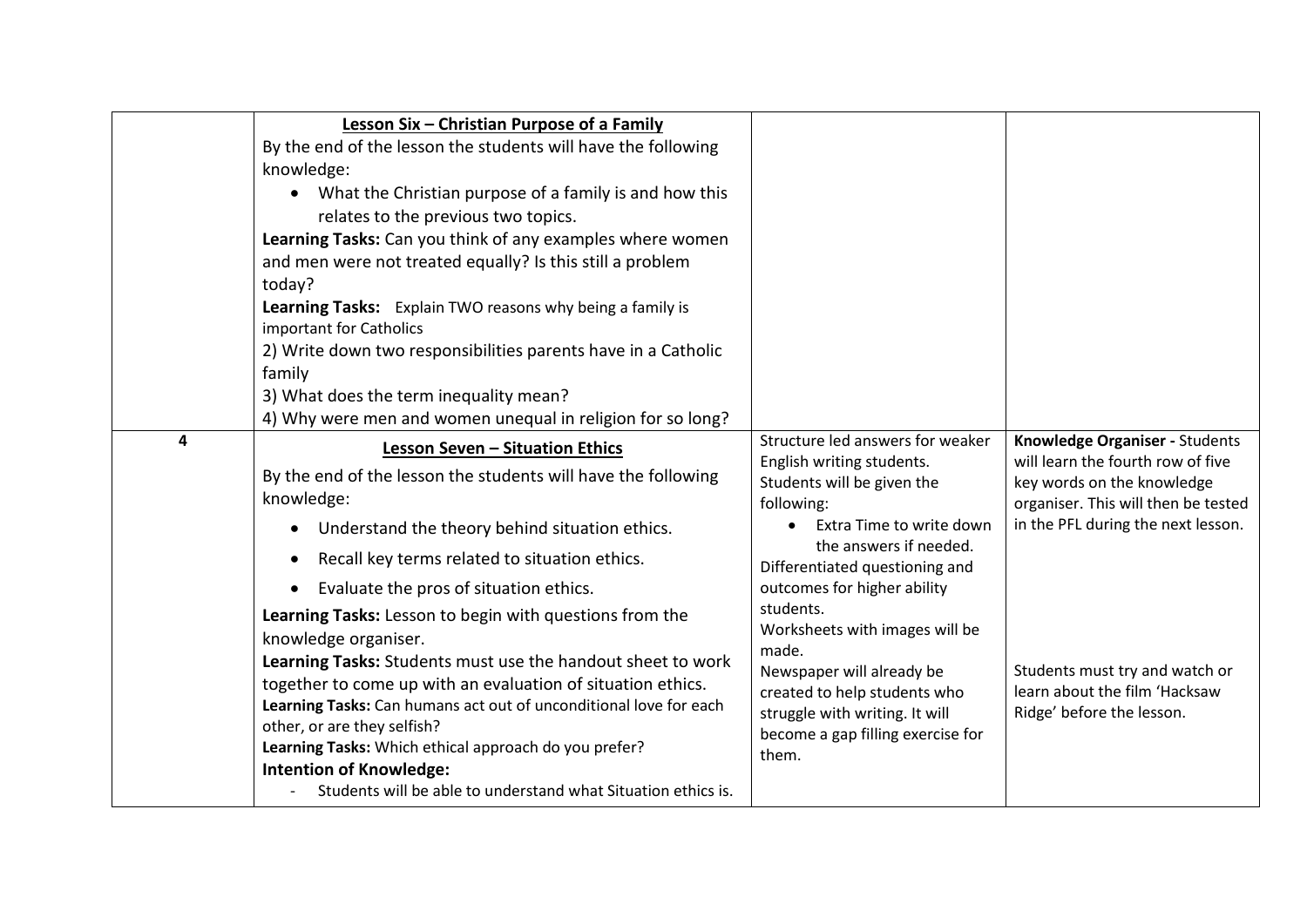| Students will be able to compare different examples as to          | Differentiated questioning and                                |  |
|--------------------------------------------------------------------|---------------------------------------------------------------|--|
| how situation ethics would apply.                                  | outcomes for higher ability                                   |  |
| <b>Lesson Eight - Organ Donation</b>                               | students.                                                     |  |
| By the end of the lesson the students will have the following      | Worksheets with images will be                                |  |
| knowledge:                                                         | made                                                          |  |
| • What organ donation and transplant surgery are                   |                                                               |  |
| The non-religious reasons for supporting and opposing<br>$\bullet$ | Students will be given historical<br>questions to stretch and |  |
| transplant surgery                                                 | challenge.                                                    |  |
| Learning Tasks: Imagine you are a doctor you have a liver that     |                                                               |  |
| can be used in transplant surgery. You have 4 patients that        |                                                               |  |
| urgently need a liver transplant. You must decide which patient    |                                                               |  |
| gets the liver and why.                                            |                                                               |  |
| Learning Tasks: Decide if you think opt out is a better idea than  |                                                               |  |
| opt in when it comes to organ donation                             |                                                               |  |
| Give at least 2 reasons for your view.                             |                                                               |  |
| <b>Intention of Knowledge:</b>                                     |                                                               |  |
| Students will be able to describe what organ donation is           |                                                               |  |
| and why people have to have them.                                  |                                                               |  |
| Lesson Nine - War and Pacifism                                     |                                                               |  |
| To be able to understand why countries go to war.<br>$\bullet$     |                                                               |  |
| To able to describe the Christian views on war.                    |                                                               |  |
| Learning Tasks: Students will analyse different types of wars.     |                                                               |  |
| Learning Tasks: They will discuss the reasons why these            |                                                               |  |
| countries went to war.                                             |                                                               |  |
| Learning Tasks: They will describe the opinions of Catholics       |                                                               |  |
| and use examples of pacifism in war.                               |                                                               |  |
| Learning Tasks: Students will also analyse the film 'Hacksaw       |                                                               |  |
| Ridge (2014)' and see how people back then reacted to men          |                                                               |  |
| who refused to fight.                                              |                                                               |  |
| <b>Intention of Knowledge:</b>                                     |                                                               |  |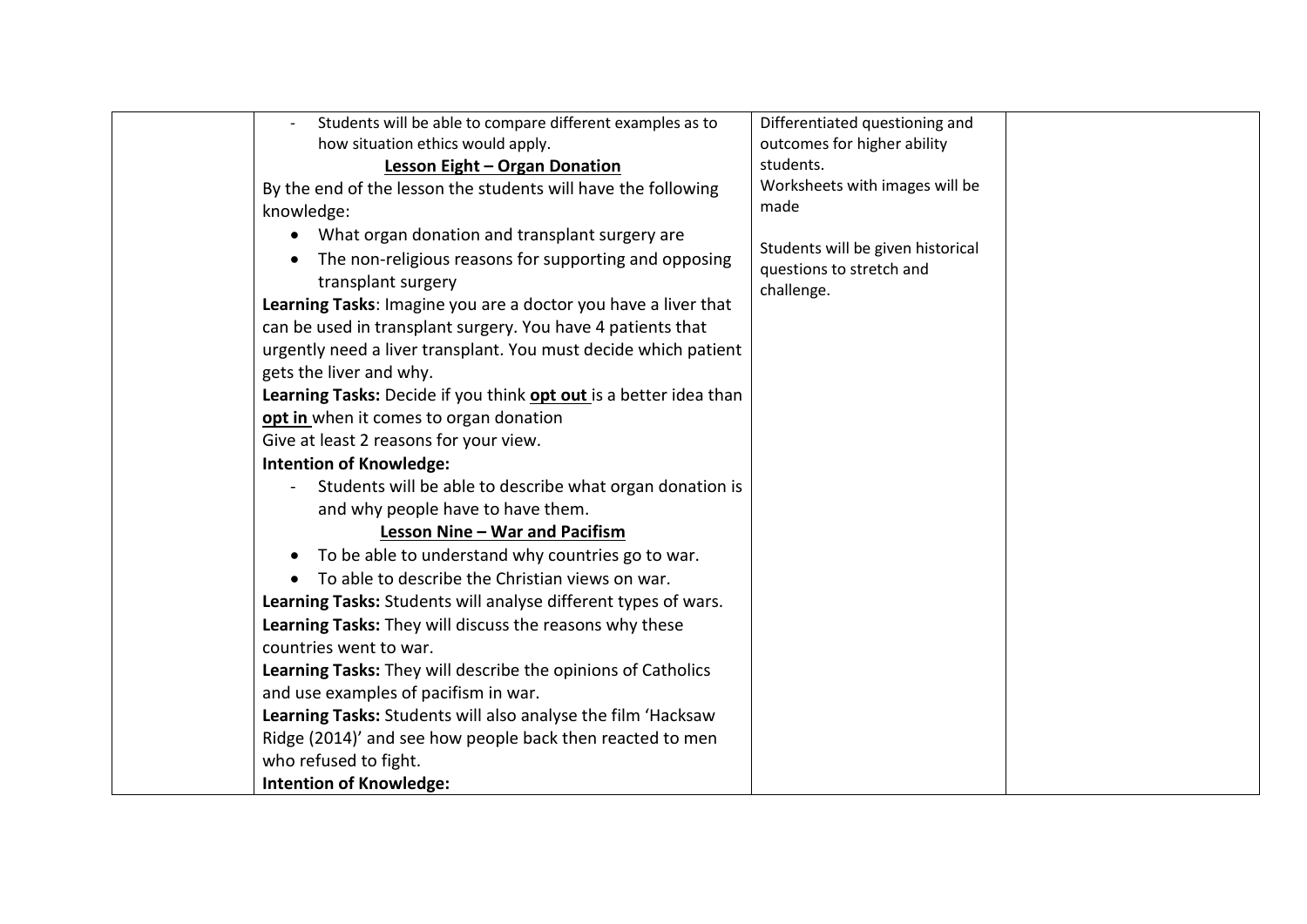| 5 | Students will be able to discuss why some people are<br>pacifists.<br>Students will be able to understand the issues around<br>war.<br>Lesson Ten-Celebration of Knowledge                                                                                                                                                                                                                                                                                                                                                                             | IRT feedback is to differ                                                                                                                                                                                                                                                                                                                    | Knowledge Organiser - Students                                                                                                                                                          |
|---|--------------------------------------------------------------------------------------------------------------------------------------------------------------------------------------------------------------------------------------------------------------------------------------------------------------------------------------------------------------------------------------------------------------------------------------------------------------------------------------------------------------------------------------------------------|----------------------------------------------------------------------------------------------------------------------------------------------------------------------------------------------------------------------------------------------------------------------------------------------------------------------------------------------|-----------------------------------------------------------------------------------------------------------------------------------------------------------------------------------------|
|   | Students will complete a celebration of knowledge to show off what<br>they have learnt this half term. This is traditionally completed as<br>twenty questions; however, this can be adjusted and can be made to<br>be more practical.<br>Lesson Eleven - DIRT Feedback                                                                                                                                                                                                                                                                                 | depending on each student and<br>the work that they have<br>completed.                                                                                                                                                                                                                                                                       | will be tested on all of the key<br>words for this week. They have<br>learnt each stage individually now<br>they must try and learn all the<br>words.                                   |
|   | Evaluation of learning that has taken place and an evaluation of the<br>books and ensure that they are up to the right level and any work<br>missing or feedback needed is completed during this lesson.                                                                                                                                                                                                                                                                                                                                               |                                                                                                                                                                                                                                                                                                                                              |                                                                                                                                                                                         |
| 6 | Lesson Twelve - Reteach Lesson<br>Revisit and Reteach certain elements of the course and evaluate how<br>the half term has gone and set targets for improvements in the<br>future.<br>This should be the first half of the half term condensed into the main<br>points you want the students to re learn.<br>Students will be questioned with new and targeted questions and<br>work to ensure they have all made progress this half term<br>Lesson Thirteen-Reteach lesson Two<br>Revisit and Reteach certain elements of the course and evaluate how | Knowledge organisers can be<br>used to aid any students who feel<br>they have not made the required<br>progress.<br>Word banks, sentence starters<br>will be available to those students<br>who need them.<br>Students who need to be<br>stretched and challenged will be<br>done so by outcome also.<br>Questions will vary to try and test | Knowledge Organiser - Students<br>will be tested on all of the key<br>words for this week. They have<br>learnt each stage individually now<br>they must try and learn all the<br>words. |
|   | the half term has gone and set targets for improvements in the<br>future.<br>This should be the second half of the half term condensed into the<br>main points you want the students to re learn.<br>Students will be questioned with new and targeted questions and<br>work to ensure they have all made progress this half term                                                                                                                                                                                                                      | them.<br>Knowledge organisers can be<br>used to aid any students who feel<br>they have not made the required<br>progress.                                                                                                                                                                                                                    | Knowledge Organiser - Students<br>will be tested on all of the key<br>words for this week. They have<br>learnt each stage individually now<br>they must try and learn all the<br>words. |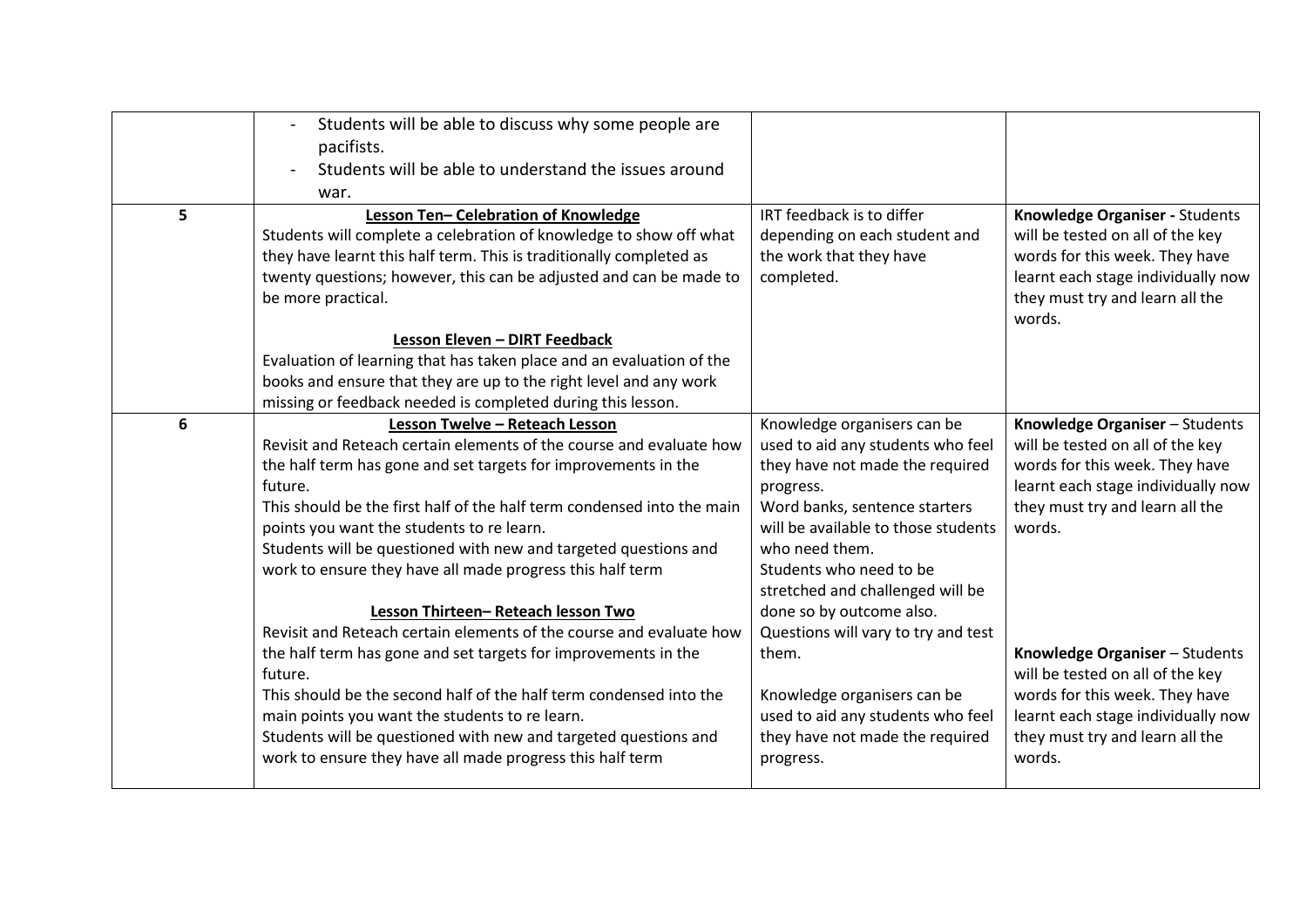|  | Word banks, sentence starters       |  |
|--|-------------------------------------|--|
|  | will be available to those students |  |
|  | who need them.                      |  |

| <b>Subject: Religious Education</b>                   |                                                                                                 |                           |
|-------------------------------------------------------|-------------------------------------------------------------------------------------------------|---------------------------|
|                                                       | <b>Year 9 Half Term Three</b>                                                                   |                           |
|                                                       |                                                                                                 |                           |
|                                                       | Core skill focus                                                                                |                           |
| Year group: Year 9                                    | Module title: GCSE Catholic Christianity: Beliefs and                                           | Length of module: 6 weeks |
|                                                       | <b>Teachings</b>                                                                                |                           |
| Module intent / knowledge to be gained                | Sequence - where does this module fit? Links to past and future learning:                       |                           |
| Intent:                                               | In developing the KS3 SOW DLSA is mindful of the both the National Framework for Catholic       |                           |
| The intent of this unit is to introduce the GCSE RE   | Schools: Come and See and the local SACRE areas of study (Liverpool and Knowsley). The SOW is   |                           |
| course to the students and allow them to begin to     | sequenced in such a way that it builds directly on Come and See, yet allows for the development |                           |
| access the higher-level topics. This unit will allow  | of knowledge of key areas of Roman Catholic Christianity that students from the county sector   |                           |
| students to look historically at the Trinity. In year | will have little or no knowledge of having taken a thematic approach to the study of religion   |                           |
| 7 the belief of the Trinity is taught, however at     | across six religious traditions.                                                                |                           |
| GCSE this is expanded to develop their historical     |                                                                                                 |                           |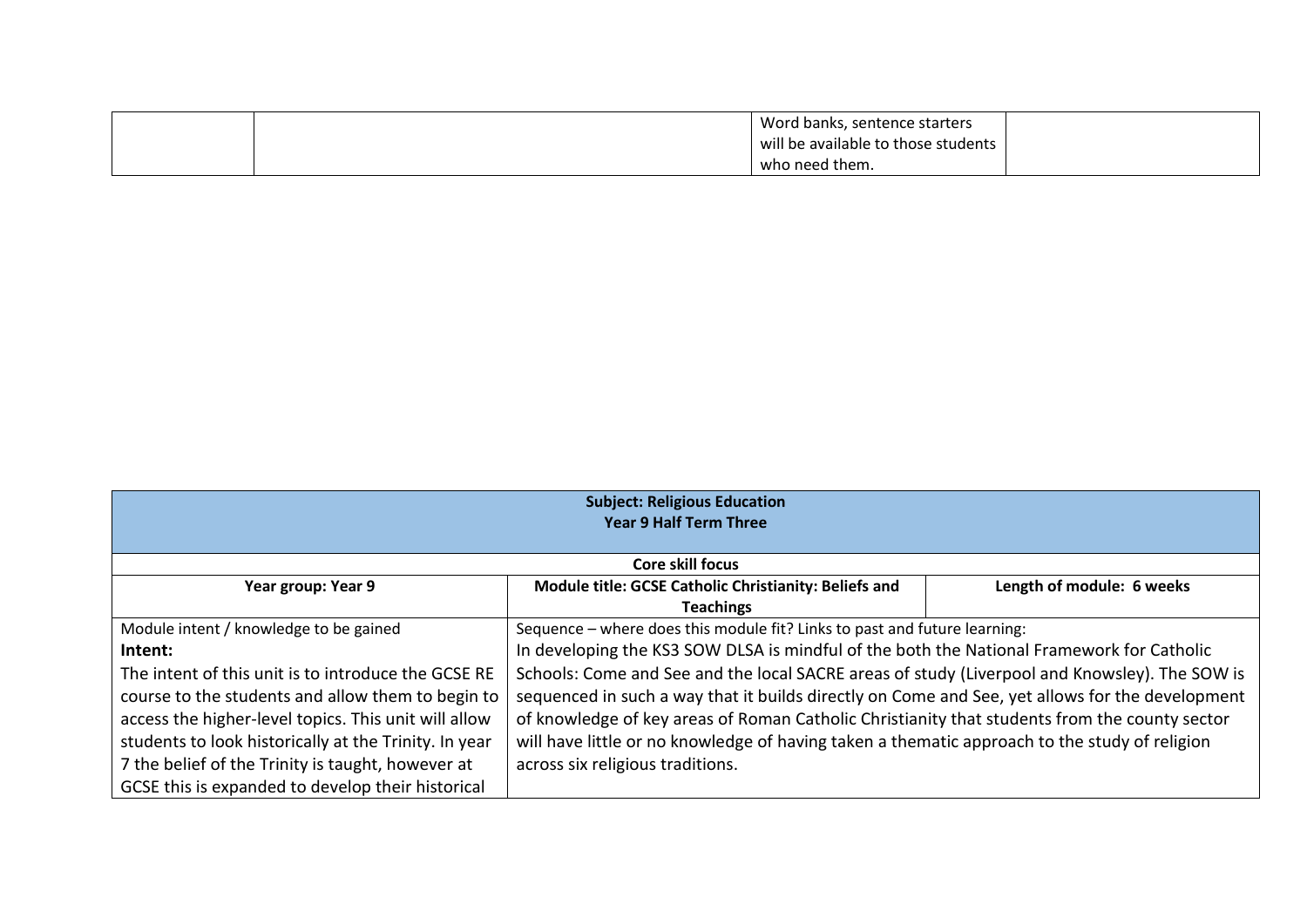| and social knowledge of the topic. This will then<br>be further developed to include a more detailed<br>look at creation and stewardship which were<br>both taught in year 7 and 8 respectively and the<br>study of life after death. It is intended for<br>students to realise that each lesson builds upon<br>the last allowing for a clear pathway to each<br>lesson and each lesson to use knowledge from<br>the previous.<br>Knowledge:<br>In this unit pupils focus on The Introduction to<br>GCSE Religious Education. This will allow for     | Edexcel Catholic Christianity. The four units are called:<br>Beliefs and teachings<br>$\bullet$<br>Practices<br>$\bullet$<br>Sources of Wisdom and Authority<br>Forms of Expression.<br><b>Catholic Philosophy</b><br>Catholic Philosophy<br>$\bullet$<br><b>Family and Relationship</b><br>Judaism<br>Beliefs and teachings<br>$\bullet$<br>Practices | KS4: This is unit two of four that students will complete to ensure knowledge for paper one:                                                                                                                                                                                                            |
|-------------------------------------------------------------------------------------------------------------------------------------------------------------------------------------------------------------------------------------------------------------------------------------------------------------------------------------------------------------------------------------------------------------------------------------------------------------------------------------------------------------------------------------------------------|--------------------------------------------------------------------------------------------------------------------------------------------------------------------------------------------------------------------------------------------------------------------------------------------------------------------------------------------------------|---------------------------------------------------------------------------------------------------------------------------------------------------------------------------------------------------------------------------------------------------------------------------------------------------------|
| progress checks. Students will then move onto<br>the first topic which is the Trinity and the<br>historical importance and accuracy of the Trinity.<br>Students will then understand the Christian<br>creation story and whether or not that is still<br>accurate today. This will then lead into an<br>investigation into stewardship and looking after<br>our world and the gift God has created for us.<br>Students will also learn about the incarnation of<br>Jesus and the Paschal Mystery, its importance<br>and its significance still today. |                                                                                                                                                                                                                                                                                                                                                        | In this unit students will focus on the beliefs and teachings of the Catholic Church. These beliefs<br>and teachings have been taught at a foundation level during year 7. These include aspects like;<br>the Trinity, the Seven Sacraments, pilgrimage and Catholic Prayer.                            |
| Key words:<br>Trinity - The three persons of the Christian Godhead; Father, Son, and Holy Spirit.<br><b>Oneness of God</b> - This doctrine states that there is one God, a singular divine<br>Spirit, who manifests himself in many ways<br><b>Incarnation - God becoming man in the person of Jesus.</b>                                                                                                                                                                                                                                             |                                                                                                                                                                                                                                                                                                                                                        | Data rich seating plans with a full rational<br>Model responses to scaffold pupils who need additional<br>$\overline{\phantom{a}}$<br>support to demonstrate how knowledge is to be applied.<br>Re-teach weeks based upon the data gained from<br>assessment points - where sufficient knowledge is not |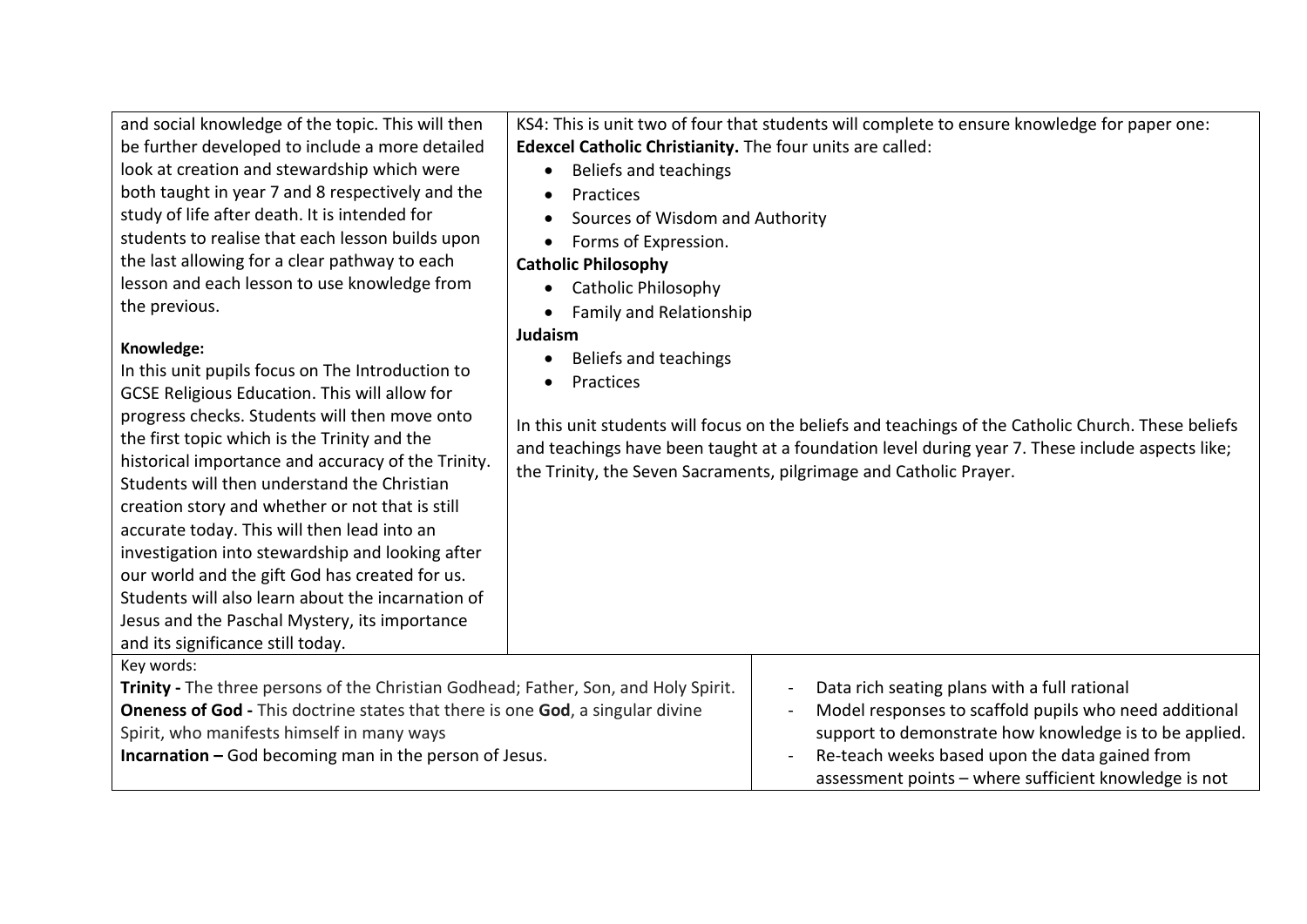| England and Evangelist.<br>deserving veneration.<br>Trinity | Denominations - A recognised branch of the Church. This includes Church of<br>Catholic – Another denomination. A member of the Roman Catholic Church.<br>Scripture - The sacred writings of Christianity contained in the Bible.<br>Sacred - Connected with God or a god or dedicated to a religious purpose and so<br><b>Eschatology</b> - The Christian study and belief in life after death.<br>Ecumenical Council - The ecumenical councils were called together to settle<br>issues of faith among Christian groups.<br>Nicene Creed -A Christian statement of faith that is the only ecumenical creed<br>Holy Spirit - Represented by a Dove the Holy Spirit is the third form of God in the<br><b>Apostolic Tradition - Continuing the traditions of the apostles.</b> | place.<br>ensure learning is retained.<br>Gunning fox index to be applied to reading material to assess its<br>suitability for students.                                                                           | being retained and retrieved. Re-teaching must take<br>The use of knowledge organisers and homework to                                                                   |
|-------------------------------------------------------------|-------------------------------------------------------------------------------------------------------------------------------------------------------------------------------------------------------------------------------------------------------------------------------------------------------------------------------------------------------------------------------------------------------------------------------------------------------------------------------------------------------------------------------------------------------------------------------------------------------------------------------------------------------------------------------------------------------------------------------------------------------------------------------|--------------------------------------------------------------------------------------------------------------------------------------------------------------------------------------------------------------------|--------------------------------------------------------------------------------------------------------------------------------------------------------------------------|
| Week number                                                 | Learning activity / intention of knowledge                                                                                                                                                                                                                                                                                                                                                                                                                                                                                                                                                                                                                                                                                                                                    | <b>Stretch &amp; Support activities</b>                                                                                                                                                                            | <b>Homework</b>                                                                                                                                                          |
|                                                             | Lesson One - Introduction To GCSE RE<br>By the end of the lesson the students will have the following<br>knowledge:<br>Understand the structure and content of the RE GCSE<br>The different denominations within Christianity<br>Symbols from Catholic Christianity<br>Know and understand the nature, history and purpose of the<br>Trinity as shown in the Nicene Creed and each person of the<br>Trinity (AO1)                                                                                                                                                                                                                                                                                                                                                             | Students will be given the<br>following:<br>Extra Time to write down the<br>answers if needed.<br>Pictures to aid their learning.<br>Students with any dyslexia will be<br>given the opportunity of an<br>overlay. | Knowledge Organiser-<br>Students will learn the first five<br>key words on the knowledge<br>organiser. This will then be<br>tested in the PFL during the<br>next lesson. |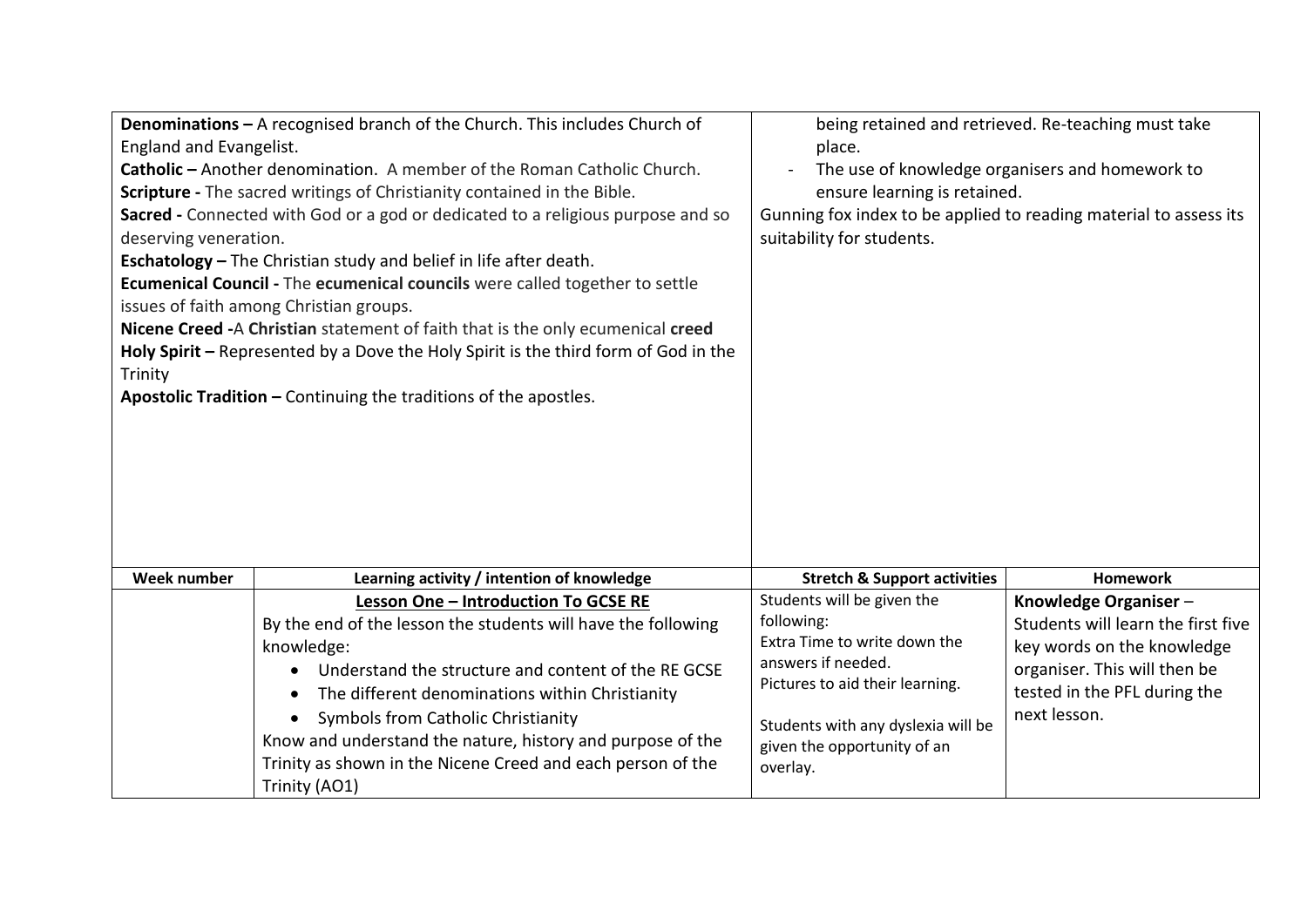|              | Assess and analyse the importance of these beliefs for<br>Christians (AO2)<br>Learning Tasks: Students will use the symbols on the board to<br>match them with Christian symbols.<br><b>Intention of Knowledge:</b>                                                                                                                                                                                                                                                       | For stretch and challenge<br>students will have to try and<br>provide more than one reason for<br>each answer.<br>Differentiation will also be made                                                                                                                                                 |                                                                                                                                                                          |
|--------------|---------------------------------------------------------------------------------------------------------------------------------------------------------------------------------------------------------------------------------------------------------------------------------------------------------------------------------------------------------------------------------------------------------------------------------------------------------------------------|-----------------------------------------------------------------------------------------------------------------------------------------------------------------------------------------------------------------------------------------------------------------------------------------------------|--------------------------------------------------------------------------------------------------------------------------------------------------------------------------|
| $\mathbf{1}$ | Students will be able to understand explain how their exam will<br>be and how they will be able to get the grades they deserve.<br>Students will be able to describe the foundation knowledge<br>they need of Catholic Christianity.<br>Lesson Two - The Trinity                                                                                                                                                                                                          | by outcomes.<br><b>Stretch and challenge:</b><br>1) Define which part of the<br>Trinity is the most<br>important                                                                                                                                                                                    |                                                                                                                                                                          |
|              | By the end of the lesson the students will have the following<br>knowledge:<br>The ecumenical councils of Nicaea and Constantinople<br>$\bullet$<br>took place.<br>How Christianity would be a different religion if the<br>$\bullet$<br>councils of Nicaea and Constantinople had never taken<br>place.<br>What the holy Trinity is and how it is the foundation for<br>belief in Catholic Christianity<br>Learning Tasks: Students will be explain in an extended piece | Lower ability students will be<br>given images to support their<br>work.<br>Extension recap questions will be<br>on the board for higher ability<br>students.<br>Structure led answers for weaker<br>English writing students.                                                                      | Knowledge Organiser-<br>Students will learn the first five<br>key words on the knowledge<br>organiser. This will then be<br>tested in the PFL during the<br>next lesson. |
|              | of writing, on the historical context of the Trinity.<br>Learning Tasks: Students will answer historical questions about<br>the Trinity.<br><b>Intention of Knowledge:</b><br>Know and understand the nature, history and purpose of the<br>Trinity as shown in the Nicene Creed and each person of the<br>Trinity (AO1)<br>Assess and analyse the importance of these beliefs for<br>Christians (AO2)<br>Lesson Three - The Origins of the Trinity                       | For stretch and challenge<br>students will have to try and<br>provide more than one reason for<br>each answer.<br>Differentiation will also be made<br>by outcomes.<br>Stretch and challenge questions<br>will be available throughout the<br>lesson and also on the<br>whiteboard, so there should |                                                                                                                                                                          |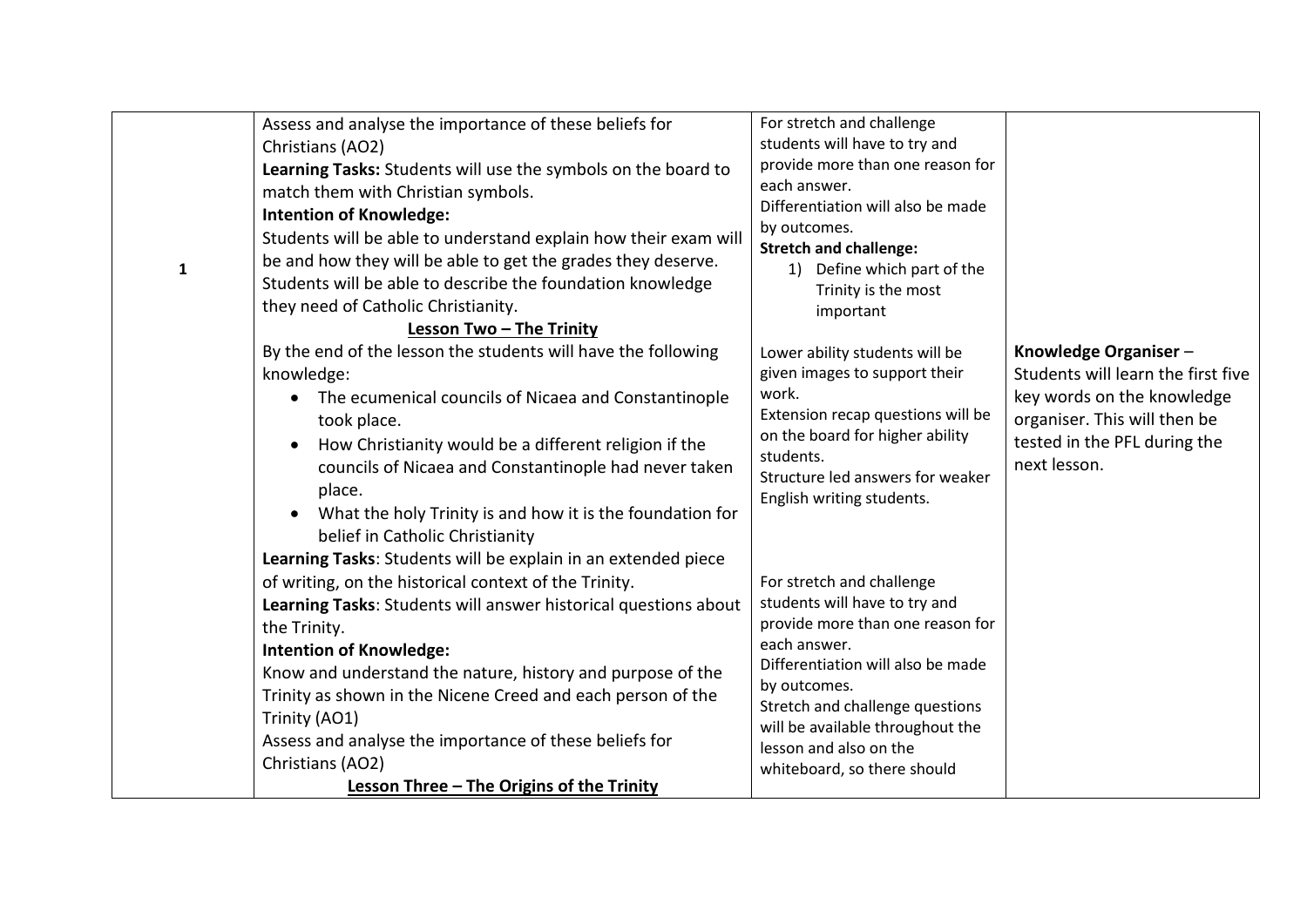| By the end of the lesson the students will have the following<br>knowledge:<br>Why the ecumenical councils of Nicaea and                                                                                                                                                                                                                                                                                                                                                                                                                                                                                                                                                                                                                                                                                                                                                   | never be a time when a student is<br>not writing or completing a task<br><b>Stretch and challenge:</b>                                                                      |                                                                                                                                                                          |
|----------------------------------------------------------------------------------------------------------------------------------------------------------------------------------------------------------------------------------------------------------------------------------------------------------------------------------------------------------------------------------------------------------------------------------------------------------------------------------------------------------------------------------------------------------------------------------------------------------------------------------------------------------------------------------------------------------------------------------------------------------------------------------------------------------------------------------------------------------------------------|-----------------------------------------------------------------------------------------------------------------------------------------------------------------------------|--------------------------------------------------------------------------------------------------------------------------------------------------------------------------|
| Constantinople took place.<br>How Christianity would be a different religion if the<br>councils of Nicaea and Constantinople had never taken<br>place.<br>What the holy Trinity is and how it is the foundation for<br>$\bullet$<br>belief in Catholic Christianity.<br>Learning Tasks: Students will be explain in an extended piece<br>of writing, on the historical context of the Trinity.<br>Learning Tasks: Students will answer historical questions about<br>the Trinity.<br><b>Intention of Knowledge:</b><br>Know and understand the nature, history and purpose of the<br>Trinity as shown in the Nicene Creed and each person of the<br>Trinity (AO1)<br>Assess and analyse the importance of these beliefs for<br>Christians (AO2)<br>Lesson Four - The Origins of the Trinity<br>By the end of the lesson the students will have the following<br>knowledge: | 1) What does the historical<br>context of the Trinity tell<br>us about the beginning of<br>Christianity<br>2) Why do you think it took<br>so long to decide the<br>Trinity? | Knowledge Organiser-<br>Students will learn the first five<br>key words on the knowledge<br>organiser. This will then be<br>tested in the PFL during the<br>next lesson. |
| Why the ecumenical councils of Nicaea and<br>$\bullet$<br>Constantinople took place.<br>How Christianity would be a different religion if the<br>$\bullet$<br>councils of Nicaea and Constantinople had never taken<br>place.<br>What the holy Trinity is and how it is the foundation for<br>belief in Catholic Christianity.                                                                                                                                                                                                                                                                                                                                                                                                                                                                                                                                             | <b>Stretch and challenge:</b><br>1) Would Christian belief be<br>any different today of the<br>Trinity was different?                                                       | Knowledge Organiser-<br>Students will learn the first five<br>key words on the knowledge<br>organiser. This will then be<br>tested in the PFL during the<br>next lesson. |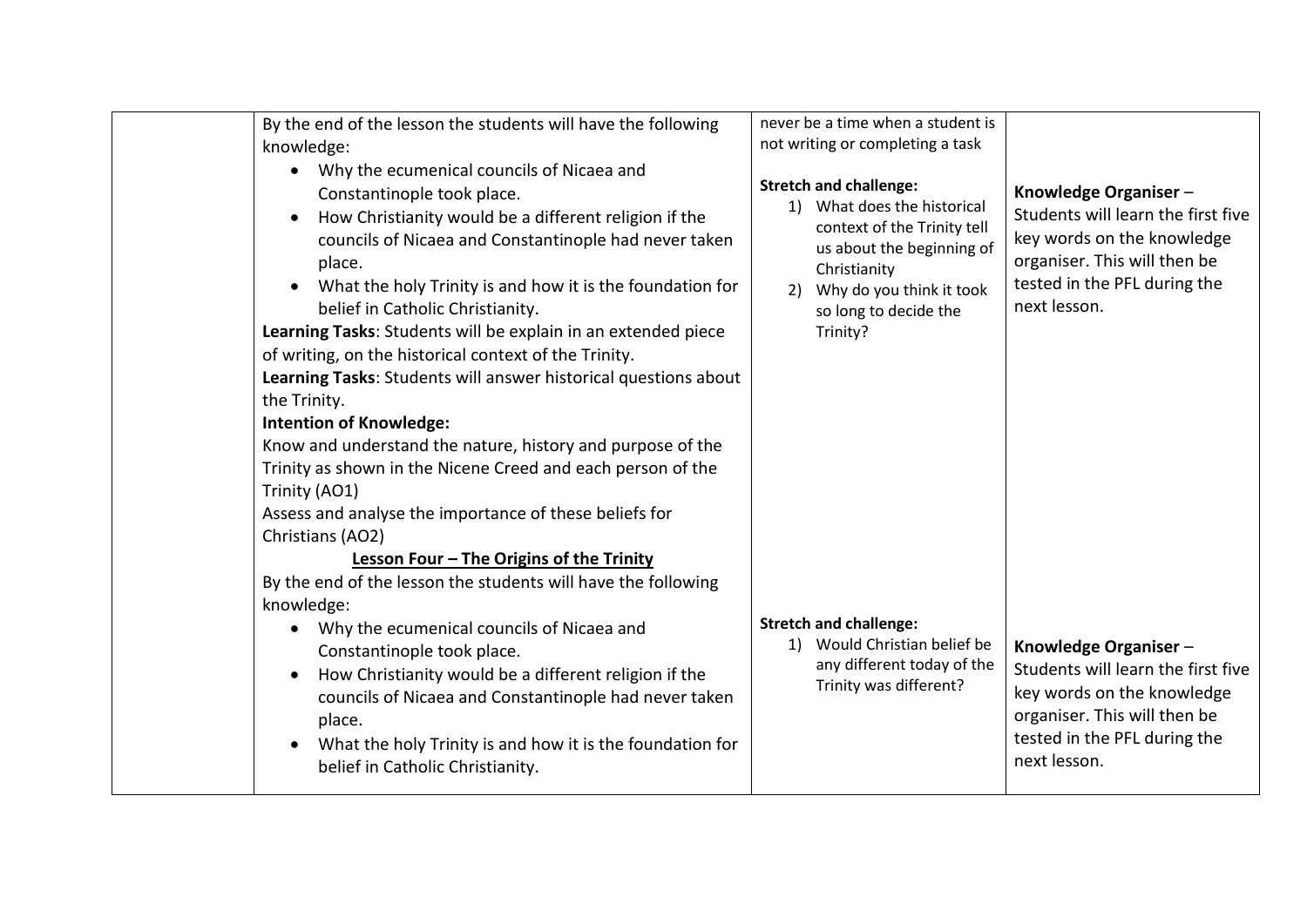| the Trinity.<br><b>Intention of Knowledge:</b><br>Trinity (AO1)<br>Christians (AO2) | Learning Tasks: Students will be explain in an extended piece<br>of writing, on the historical context of the Trinity.<br>Learning Tasks: Students will answer historical questions about<br>Know and understand the nature, history and purpose of the<br>Trinity as shown in the Nicene Creed and each person of the<br>Assess and analyse the importance of these beliefs for                                                                                |                                                                                                                                                                                                                                                                                                                                                                               |                                                                                                                                                                          |
|-------------------------------------------------------------------------------------|-----------------------------------------------------------------------------------------------------------------------------------------------------------------------------------------------------------------------------------------------------------------------------------------------------------------------------------------------------------------------------------------------------------------------------------------------------------------|-------------------------------------------------------------------------------------------------------------------------------------------------------------------------------------------------------------------------------------------------------------------------------------------------------------------------------------------------------------------------------|--------------------------------------------------------------------------------------------------------------------------------------------------------------------------|
| knowledge:<br>view of creation.                                                     | <b>Lesson Five - Creation</b><br>By the end of the lesson the students will have the following<br>Describe the difference between Creationist and<br>Catholic views on creation.<br>Why Catholics believe scientific evidence supports their<br>Why Catholic must look after the world.<br>Learning Tasks: Students to create their own perfect world and                                                                                                       | Students will be given the<br>following:<br>Extra Time to write down the<br>answers if needed.<br>Pictures to aid their learning.<br>Students with any dyslexia will be<br>given the opportunity of an<br>overlay.                                                                                                                                                            | Knowledge Organiser-<br>Students will learn the first five<br>key words on the knowledge<br>organiser. This will then be<br>tested in the PFL during the<br>next lesson. |
| practice.<br><b>Intention of Knowledge:</b><br>knowledge:                           | why they would include certain aspects.<br>Learning Tasks: Students to be given exam style questions as<br>Know and understand the nature and significance of the nature<br>of humanity being created in the image of God (AO1)<br>Know and understand divergent understandings of our<br>responsibility of dominion and stewardship (AO1)<br>Lesson Six - Creation and the Nature of Humanity<br>By the end of the lesson the students will have the following | For stretch and challenge<br>students will have to try and<br>provide more than one reason for<br>each answer.<br>Differentiation will also be made<br>by outcomes.<br>Stretch and challenge questions<br>will be available throughout the<br>lesson and also on the<br>whiteboard, so there should<br>never be a time when a student is<br>not writing or completing a task. | Knowledge Organiser-<br>Students will learn the first five<br>key words on the knowledge                                                                                 |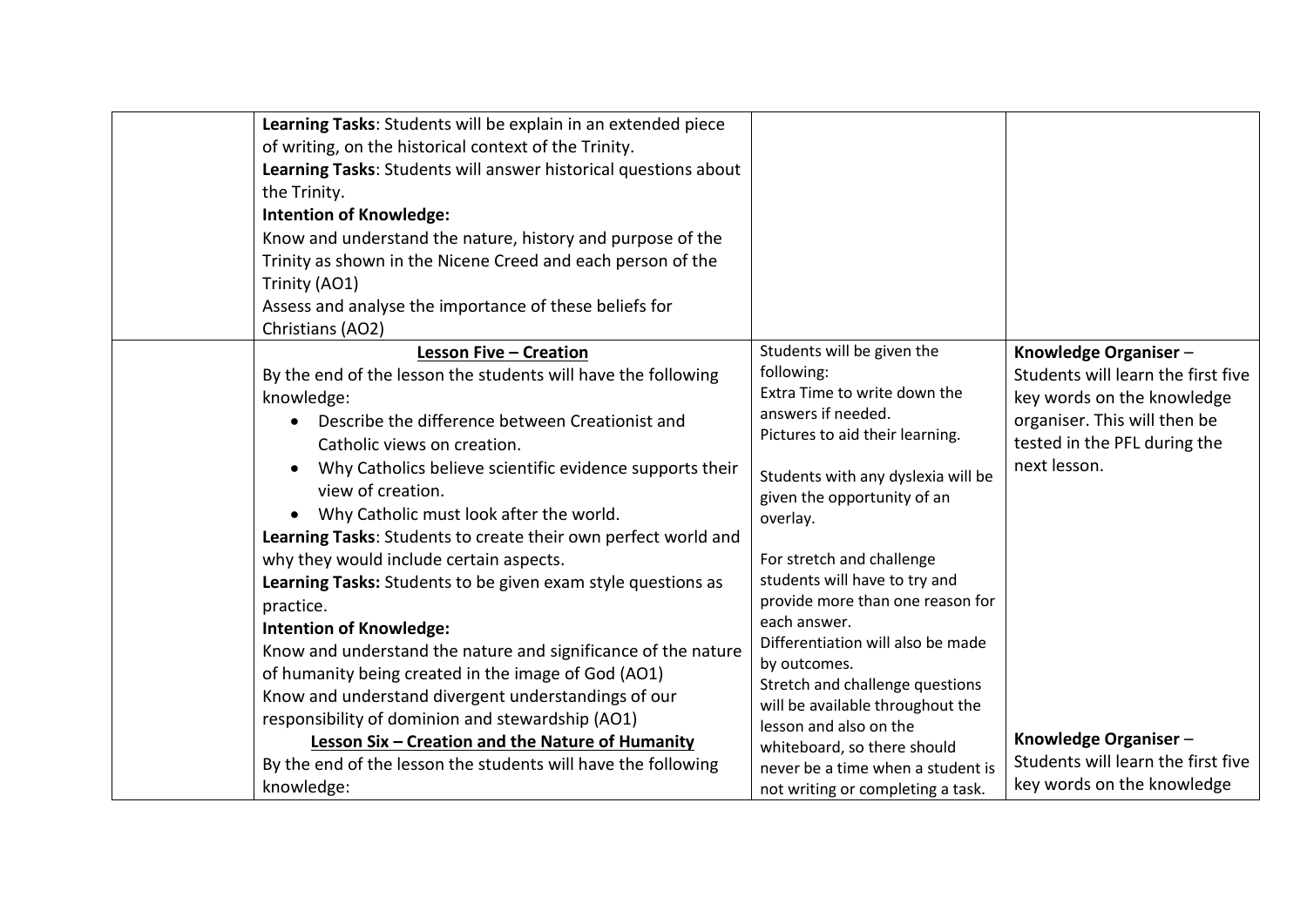| $\overline{2}$ | The Christian belief about how God created humans<br>$\bullet$<br>Explain five ways humans creation shows the image of<br>$\bullet$<br>God<br>Evaluate the idea that Humans are Gods superior<br>creation<br>Learning Tasks: Students to watch a music video about how to<br>look after the world and describe why they should look after<br>the world.<br>Learning Tasks: Students to be given exam style questions as<br>practice.<br><b>Intention of Knowledge:</b><br>Know and understand the Biblical accounts of God in the<br>Trinity (AO1)<br>Assess and analyse the importance of (AO2)<br>Know and understand the historical development of the Trinity<br>(AO1) | <b>Stretch and challenge:</b><br>1) Can you find examples of<br>the ways in which<br>humans are made in the<br>image of God<br>Stretch and challenge questions<br>will be available throughout the<br>lesson and also on the<br>whiteboard, so there should<br>never be a time when a student is<br>not writing or completing a task | organiser. This will then be<br>tested in the PFL during the<br>next lesson.                                                                                                  |
|----------------|----------------------------------------------------------------------------------------------------------------------------------------------------------------------------------------------------------------------------------------------------------------------------------------------------------------------------------------------------------------------------------------------------------------------------------------------------------------------------------------------------------------------------------------------------------------------------------------------------------------------------------------------------------------------------|--------------------------------------------------------------------------------------------------------------------------------------------------------------------------------------------------------------------------------------------------------------------------------------------------------------------------------------|-------------------------------------------------------------------------------------------------------------------------------------------------------------------------------|
|                | Lesson Seven - Stewardship<br>By the end of the lesson the students will have the following<br>knowledge:<br>Students are to be able to describe the meaning of the<br>$\bullet$<br>term stewardship<br>Students are to be able to explain how we are able to<br>$\bullet$<br>look after the planet<br>Students are to be able to evaluate the importance of<br>$\bullet$<br>looking after Gods creation.                                                                                                                                                                                                                                                                  | Structure led answers for weaker<br>English writing students.<br>Students will be given the<br>following:<br>Extra Time to write down<br>$\bullet$<br>the answers if needed.<br>Sheet to be differentiated to use<br>sentence starters and gap fill for<br>lower ability groups.                                                     | Knowledge Organiser - Students<br>will learn the third row of five key<br>words on the knowledge<br>organiser. This will then be tested<br>in the PFL during the next lesson. |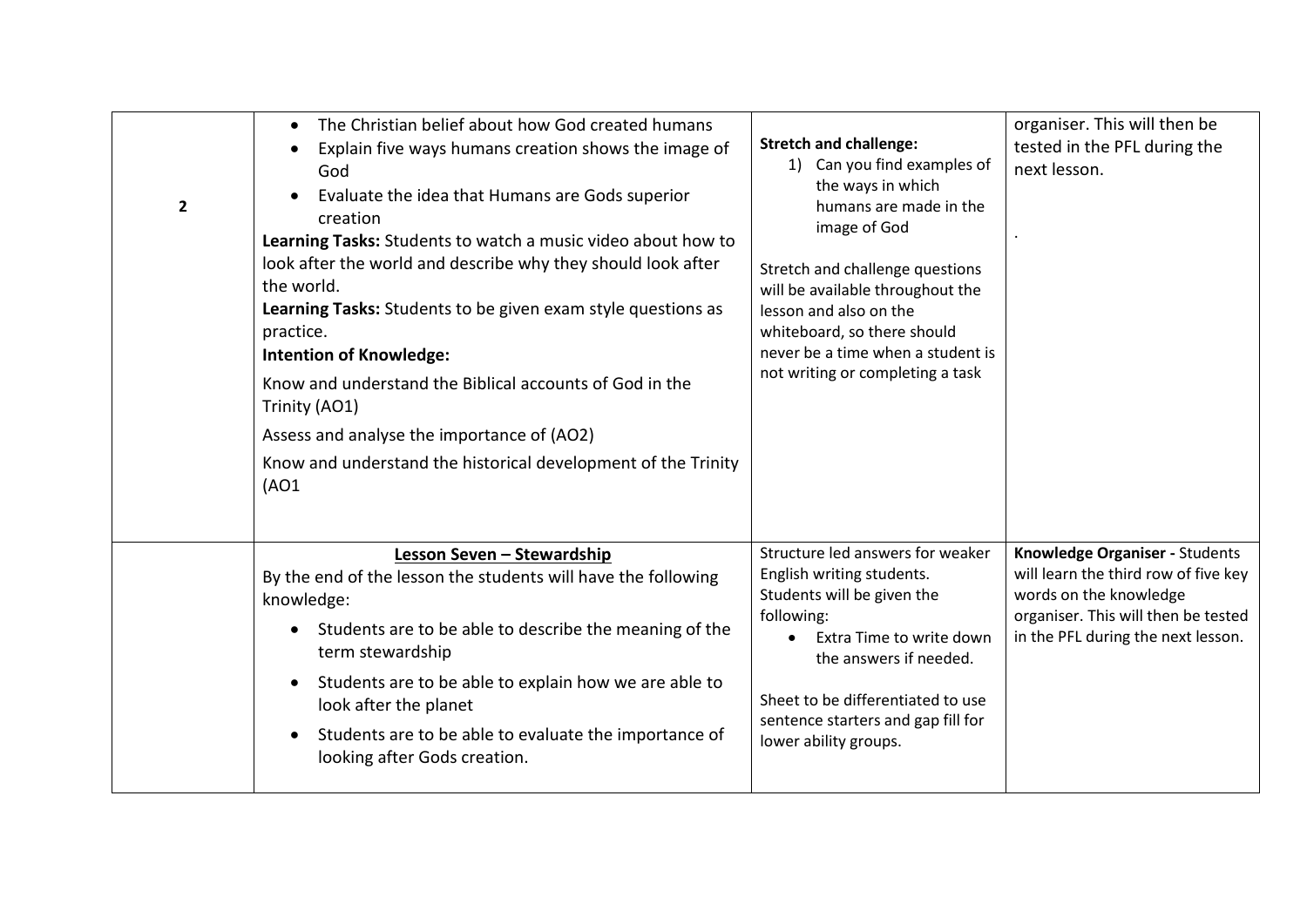|   | Learning Tasks: Students to watch a music video about how to                                                                                                                                                                                                                                                                                                                                                                                                                                                                                                                                                                                                 | Differentiation by outcome when                                                                                                                                                                                                                                                                                                                                      |                                                                                                                                                                          |
|---|--------------------------------------------------------------------------------------------------------------------------------------------------------------------------------------------------------------------------------------------------------------------------------------------------------------------------------------------------------------------------------------------------------------------------------------------------------------------------------------------------------------------------------------------------------------------------------------------------------------------------------------------------------------|----------------------------------------------------------------------------------------------------------------------------------------------------------------------------------------------------------------------------------------------------------------------------------------------------------------------------------------------------------------------|--------------------------------------------------------------------------------------------------------------------------------------------------------------------------|
|   | look after the world and describe why they should look after                                                                                                                                                                                                                                                                                                                                                                                                                                                                                                                                                                                                 | giving feedback on the exam                                                                                                                                                                                                                                                                                                                                          |                                                                                                                                                                          |
| 3 | the world.                                                                                                                                                                                                                                                                                                                                                                                                                                                                                                                                                                                                                                                   | question.                                                                                                                                                                                                                                                                                                                                                            |                                                                                                                                                                          |
|   | Learning Tasks: Students to be given exam style questions as                                                                                                                                                                                                                                                                                                                                                                                                                                                                                                                                                                                                 |                                                                                                                                                                                                                                                                                                                                                                      |                                                                                                                                                                          |
|   | practice.<br><b>Intention of Knowledge:</b><br>Know and understand the nature and significance of the nature<br>of humanity being created in the image of God (AO1)                                                                                                                                                                                                                                                                                                                                                                                                                                                                                          | Sentence starters there to help<br>lower ability students.<br>Structure led answers for weaker                                                                                                                                                                                                                                                                       |                                                                                                                                                                          |
|   | Know and understand divergent understandings of our                                                                                                                                                                                                                                                                                                                                                                                                                                                                                                                                                                                                          | English writing students.                                                                                                                                                                                                                                                                                                                                            |                                                                                                                                                                          |
|   | responsibility of dominion and stewardship (AO1)                                                                                                                                                                                                                                                                                                                                                                                                                                                                                                                                                                                                             | Students will be given the                                                                                                                                                                                                                                                                                                                                           |                                                                                                                                                                          |
|   | Lesson Eight - The Incarnation of Jesus<br>By the end of the lesson the students will have the following<br>knowledge:<br>What the Incarnation is<br>$\bullet$<br>Why the incarnation is so important to Catholic beliefs<br>Evaluate how successful Jesus was in convincing people<br>$\bullet$<br>he was the son of God<br>Learning Tasks: Student will write down an extended piece<br>describing how Jesus is the incarnation of God. This will link<br>back in with the Trinity.<br>Learning Tasks: Students to be given exam style questions as<br>practice.<br><b>Intention of Knowledge:</b><br>Know and understand the nature and importance of the | following:<br>Extra Time to write down<br>the answers if needed.<br>Differentiated questioning and<br>outcomes for higher ability<br>students.<br>Students will be given the<br>following:<br>Extra Time to write down the<br>answers if needed.<br>Pictures to aid their learning.<br>Students with any dyslexia will be<br>given the opportunity of an<br>overlay. | Knowledge Organiser-<br>Students will learn the first five<br>key words on the knowledge<br>organiser. This will then be<br>tested in the PFL during the<br>next lesson. |
|   | person of Jesus Christ as the incarnate Son of God (AO1).                                                                                                                                                                                                                                                                                                                                                                                                                                                                                                                                                                                                    |                                                                                                                                                                                                                                                                                                                                                                      | Knowledge Organiser-                                                                                                                                                     |
|   | Lesson Nine - The Paschal Mystery<br>By the end of the lesson the students will have the following<br>knowledge:<br>The differences and significance between the life of<br>$\bullet$<br>Moses and Jesus                                                                                                                                                                                                                                                                                                                                                                                                                                                     | For stretch and challenge<br>students will have to try and<br>provide more than one reason for<br>each answer.                                                                                                                                                                                                                                                       | Students will learn the first five<br>key words on the knowledge<br>organiser. This will then be<br>tested in the PFL during the<br>next lesson.                         |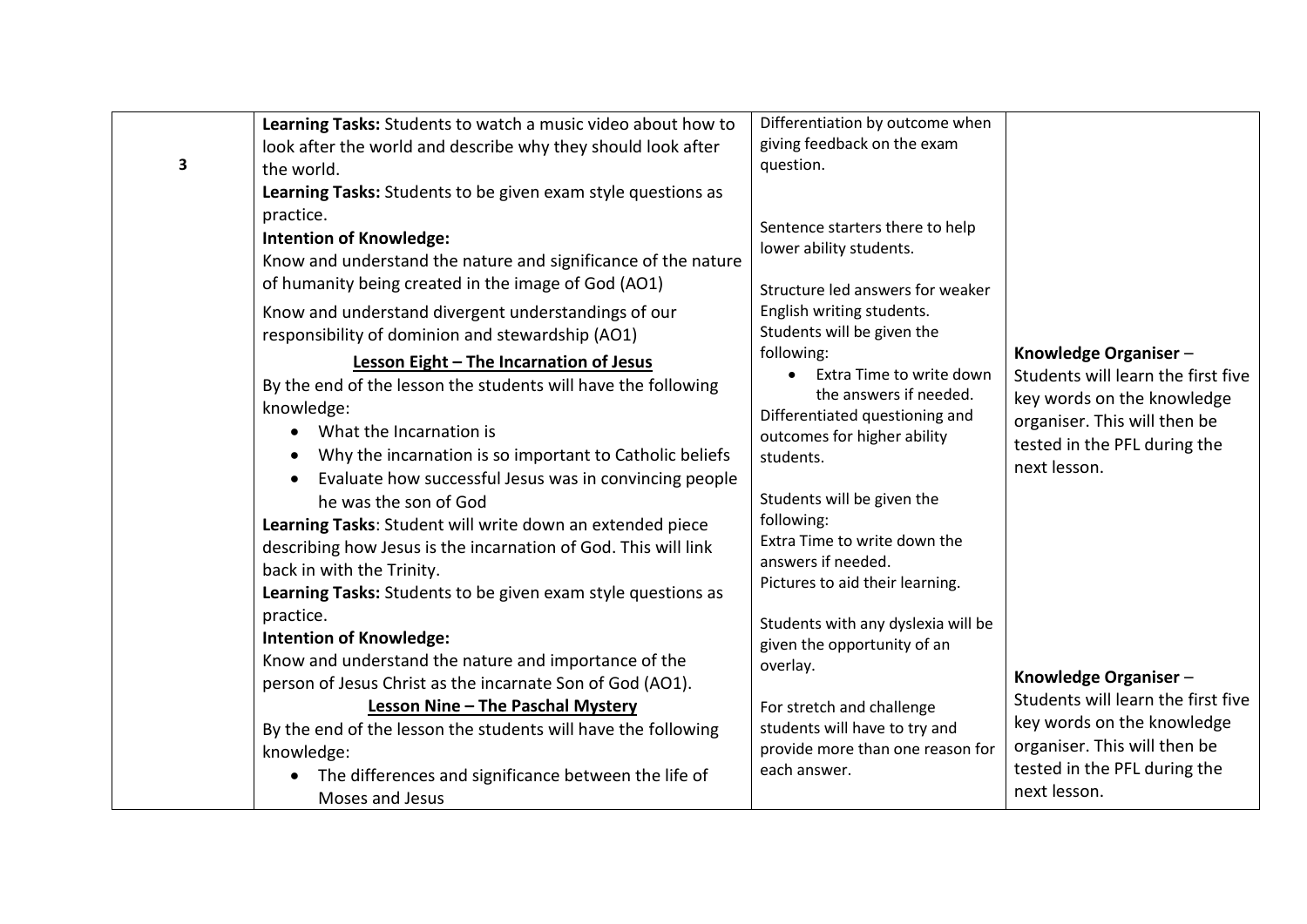|   | The importance of the Paschal mystery for Roman<br>$\bullet$<br>Catholics<br>Evaluate how important the Paschal mystery is for the<br>life of Roman Catholics                                                                                                                                                                                                                                                                                                                                                                                                                                                                                                                                                                                                             | Differentiation will also be made<br>by outcomes.                                                                                                                                                                                                                                                                                                                                                                                     |                                                                                                                                                                                                                 |
|---|---------------------------------------------------------------------------------------------------------------------------------------------------------------------------------------------------------------------------------------------------------------------------------------------------------------------------------------------------------------------------------------------------------------------------------------------------------------------------------------------------------------------------------------------------------------------------------------------------------------------------------------------------------------------------------------------------------------------------------------------------------------------------|---------------------------------------------------------------------------------------------------------------------------------------------------------------------------------------------------------------------------------------------------------------------------------------------------------------------------------------------------------------------------------------------------------------------------------------|-----------------------------------------------------------------------------------------------------------------------------------------------------------------------------------------------------------------|
|   | Learning Tasks: Students are to write a description for what<br>happened on each of the days in the Paschal Mystery.<br>Learning Tasks: Students to be given exam style questions as<br>practice.<br><b>Intention of Knowledge:</b><br>Know and understand the nature and importance of the<br>person of Jesus Christ as the incarnate Son of God (AO1).                                                                                                                                                                                                                                                                                                                                                                                                                  |                                                                                                                                                                                                                                                                                                                                                                                                                                       |                                                                                                                                                                                                                 |
| 4 | Lesson Ten - The Paschal Mystery (2)<br>By the end of the lesson the students will have the following<br>knowledge:<br>The differences and significance between the life of<br>Moses and Jesus<br>The importance of the Paschal mystery for Roman<br>Catholics<br>Evaluate how important the Paschal mystery is for the<br>life of Roman Catholics<br>Learning Tasks: Students are to write a description for what<br>happened on each of the days in the Paschal Mystery.<br>Learning Tasks: Students to be given exam style questions as<br>practice.<br><b>Intention of Knowledge:</b><br>Know and understand the nature and importance of the<br>person of Jesus Christ as the incarnate Son of God (AO1).<br>Lesson Eleven - The Significance of the Paschal Mystery | Structure led answers for weaker<br>English writing students.<br>Students will be given the<br>following:<br>Extra Time to write down<br>the answers if needed.<br>Differentiated questioning and<br>outcomes for higher ability<br>students.<br>Worksheets with images will be<br>made.<br>Newspaper will already be<br>created to help students who<br>struggle with writing. It will<br>become a gap filling exercise for<br>them. | Knowledge Organiser - Students<br>will learn the fourth row of five<br>key words on the knowledge<br>organiser. This will then be tested<br>in the PFL during the next lesson.<br><b>Relevant Exam Question</b> |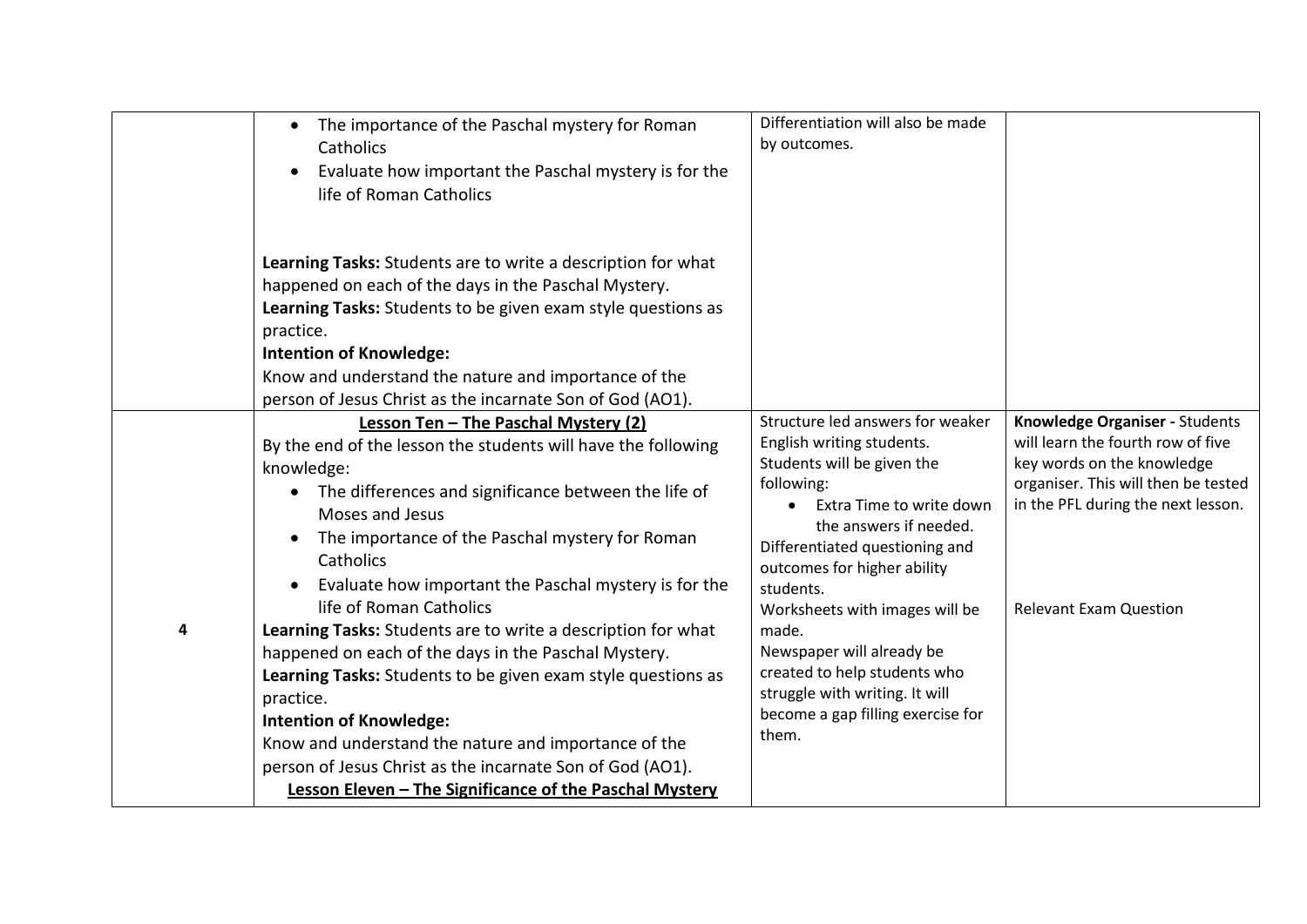|   | By the end of the lesson the students will have the following<br>knowledge: | Differentiated questioning and<br>outcomes for higher ability |                                    |
|---|-----------------------------------------------------------------------------|---------------------------------------------------------------|------------------------------------|
|   |                                                                             | students.                                                     |                                    |
|   | Understand the important of the Paschal Mystery.                            | Worksheets with images will be                                |                                    |
|   | Why and how we still celebrate the sacrifices of Jesus<br>$\bullet$         | made                                                          |                                    |
|   | today.                                                                      |                                                               |                                    |
|   | Learning Tasks: Students will analyse and write down the                    | Students will be given historical                             |                                    |
|   | reasons why the Paschal Mystery is still important today.                   | questions to stretch and                                      |                                    |
|   | Learning Tasks: Students to be given exam style questions as                | challenge.                                                    |                                    |
|   | practice.                                                                   |                                                               |                                    |
|   | <b>Intention of Knowledge:</b>                                              |                                                               |                                    |
|   | Know and understand the nature and importance of the                        |                                                               |                                    |
|   | person of Jesus Christ as the incarnate Son of God (AO1).                   |                                                               |                                    |
|   | Lesson Twelve - The Significance of the Paschal Mystery (2)                 |                                                               |                                    |
|   | By the end of the lesson the students will have the following               |                                                               |                                    |
|   | knowledge:                                                                  |                                                               |                                    |
|   | Understand the important of the Paschal Mystery.<br>$\bullet$               |                                                               |                                    |
|   | Why and how we still celebrate the sacrifices of Jesus                      |                                                               |                                    |
|   | today.                                                                      |                                                               |                                    |
|   | Learning Tasks: Students will analyse and write down the                    |                                                               |                                    |
|   | reasons why the Paschal Mystery is still important today.                   |                                                               |                                    |
|   | Learning Tasks: Students to be given exam style questions as                |                                                               |                                    |
|   | practice.                                                                   |                                                               |                                    |
|   | <b>Intention of Knowledge:</b>                                              |                                                               |                                    |
|   | Know and understand the nature and importance of the                        |                                                               |                                    |
|   | person of Jesus Christ as the incarnate Son of God (AO1).                   |                                                               |                                    |
|   | Lesson Nine-Celebration of Knowledge                                        | IRT feedback is to differ                                     | Knowledge Organiser - Students     |
|   | Students will complete a celebration of knowledge to show off what          | depending on each student and                                 | will be tested on all of the key   |
|   | they have learnt this half term. This is traditionally completed as         | the work that they have                                       | words for this week. They have     |
| 5 | twenty questions, however, this can be adjusted and can be made to          | completed.                                                    | learnt each stage individually now |
|   | be more practical.                                                          |                                                               | they must try and learn all the    |
|   |                                                                             |                                                               | words.                             |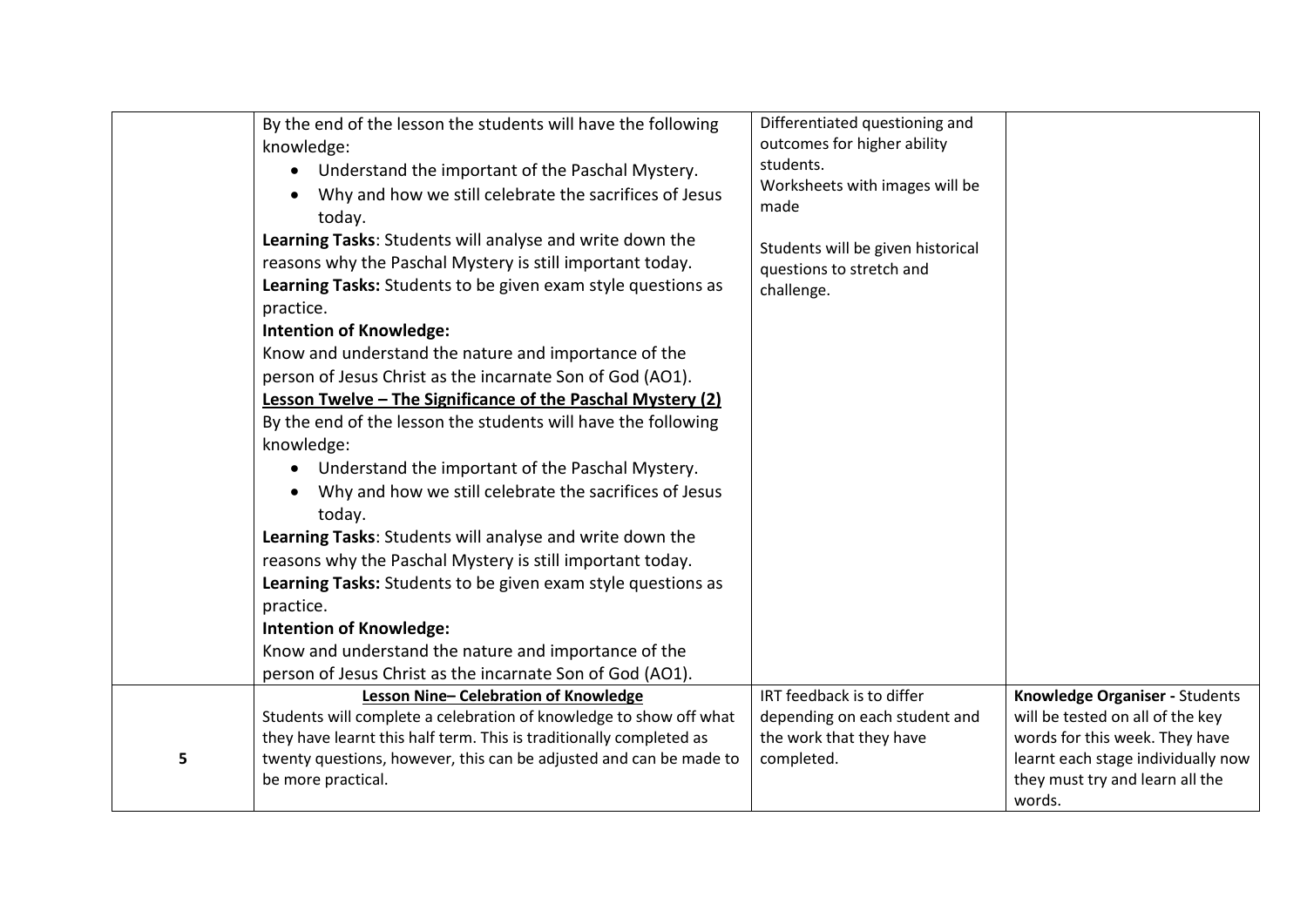|   | <b>Lesson Ten - DIRT Feedback</b>                                      |                                     |                                    |
|---|------------------------------------------------------------------------|-------------------------------------|------------------------------------|
|   | Evaluation of learning that has taken place and an evaluation of the   |                                     |                                    |
|   | books and ensure that they are up to the right level and any work      |                                     |                                    |
|   | missing or feedback needed is completed during this lesson.            |                                     |                                    |
|   | Lesson Eleven - Reteach Lesson                                         | Knowledge organisers can be         | Knowledge Organiser - Students     |
|   | Revisit and Reteach certain elements of the course and evaluate how    | used to aid any students who feel   | will be tested on all of the key   |
|   | the half term has gone and set targets for improvements in the         | they have not made the required     | words for this week. They have     |
|   | future.                                                                | progress.                           | learnt each stage individually now |
|   | This should be the first half of the half term condensed into the main | Word banks, sentence starters       | they must try and learn all the    |
|   | points you want the students to re learn.                              | will be available to those students | words.                             |
|   | Students will be questioned with new and targeted questions and        | who need them.                      |                                    |
|   | work to ensure they have all made progress this half term              | Students who need to be             |                                    |
| 6 |                                                                        | stretched and challenged will be    |                                    |
|   | Lesson Twelve-Reteach lesson Two                                       | done so by outcome also.            |                                    |
|   | Revisit and Reteach certain elements of the course and evaluate how    | Questions will vary to try and test |                                    |
|   | the half term has gone and set targets for improvements in the         | them.                               | Knowledge Organiser - Students     |
|   | future.                                                                |                                     | will be tested on all of the key   |
|   | This should be the second half of the half term condensed into the     | Knowledge organisers can be         | words for this week. They have     |
|   | main points you want the students to re learn.                         | used to aid any students who feel   | learnt each stage individually now |
|   | Students will be questioned with new and targeted questions and        | they have not made the required     | they must try and learn all the    |
|   | work to ensure they have all made progress this half term              | progress.                           | words.                             |
|   |                                                                        | Word banks, sentence starters       |                                    |
|   |                                                                        | will be available to those students |                                    |
|   |                                                                        | who need them.                      |                                    |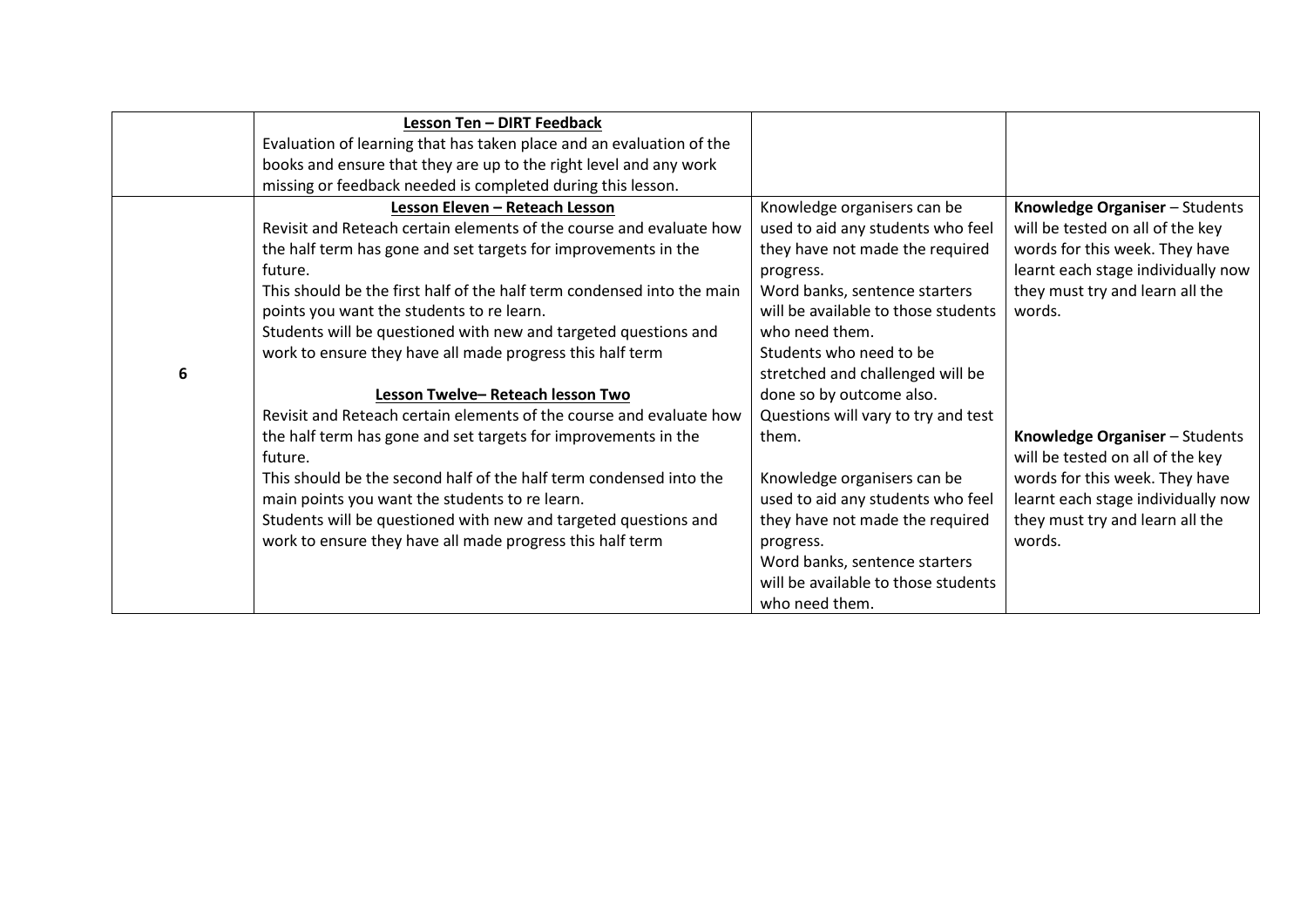| <b>Subject: Religious Education</b><br><b>Year 9 Half Term Four</b> |                                                                                                 |                           |  |
|---------------------------------------------------------------------|-------------------------------------------------------------------------------------------------|---------------------------|--|
|                                                                     | Core skill focus                                                                                |                           |  |
| Year group: Year 9                                                  | <b>Module title: GCSE RE Beliefs and Teachings</b>                                              | Length of module: 6 weeks |  |
| Module intent / knowledge to be gained                              | Sequence – where does this module fit? Links to past and future learning:                       |                           |  |
| Intent                                                              | In developing the KS3 SOW DLSA is mindful of the both the National Framework for Catholic       |                           |  |
| The intent of this unit is to introduce the GCSE RE                 | Schools: Come and See and the local SACRE areas of study (Liverpool and Knowsley). The SOW is   |                           |  |
| course to the students and allow them to begin to                   | sequenced in such a way that it builds directly on Come and See, yet allows for the development |                           |  |
| access the higher-level topics. This unit will allow                | of knowledge of key areas of Roman Catholic Christianity that students from the county sector   |                           |  |
| students to look historically at the Trinity. In year               | will have little or no knowledge of having taken a thematic approach to the study of religion   |                           |  |
| 7 the belief of the Trinity is taught, however at                   | across six religious traditions.                                                                |                           |  |
| GCSE this is expanded to develop their historical                   | KS4: This is unit two of four that students will complete to ensure knowledge for paper one:    |                           |  |
| and social knowledge of the topic. This will then                   | Edexcel Catholic Christianity. The four units are called:                                       |                           |  |
| be further developed to include a more detailed                     | Beliefs and teachings                                                                           |                           |  |
| look at creation and stewardship which were                         | Practices<br>$\bullet$                                                                          |                           |  |
| both taught in year 7 and 8 respectively and the                    | Sources of Wisdom and Authority                                                                 |                           |  |
| study of life after death. It is intended for                       | Forms of Expression.                                                                            |                           |  |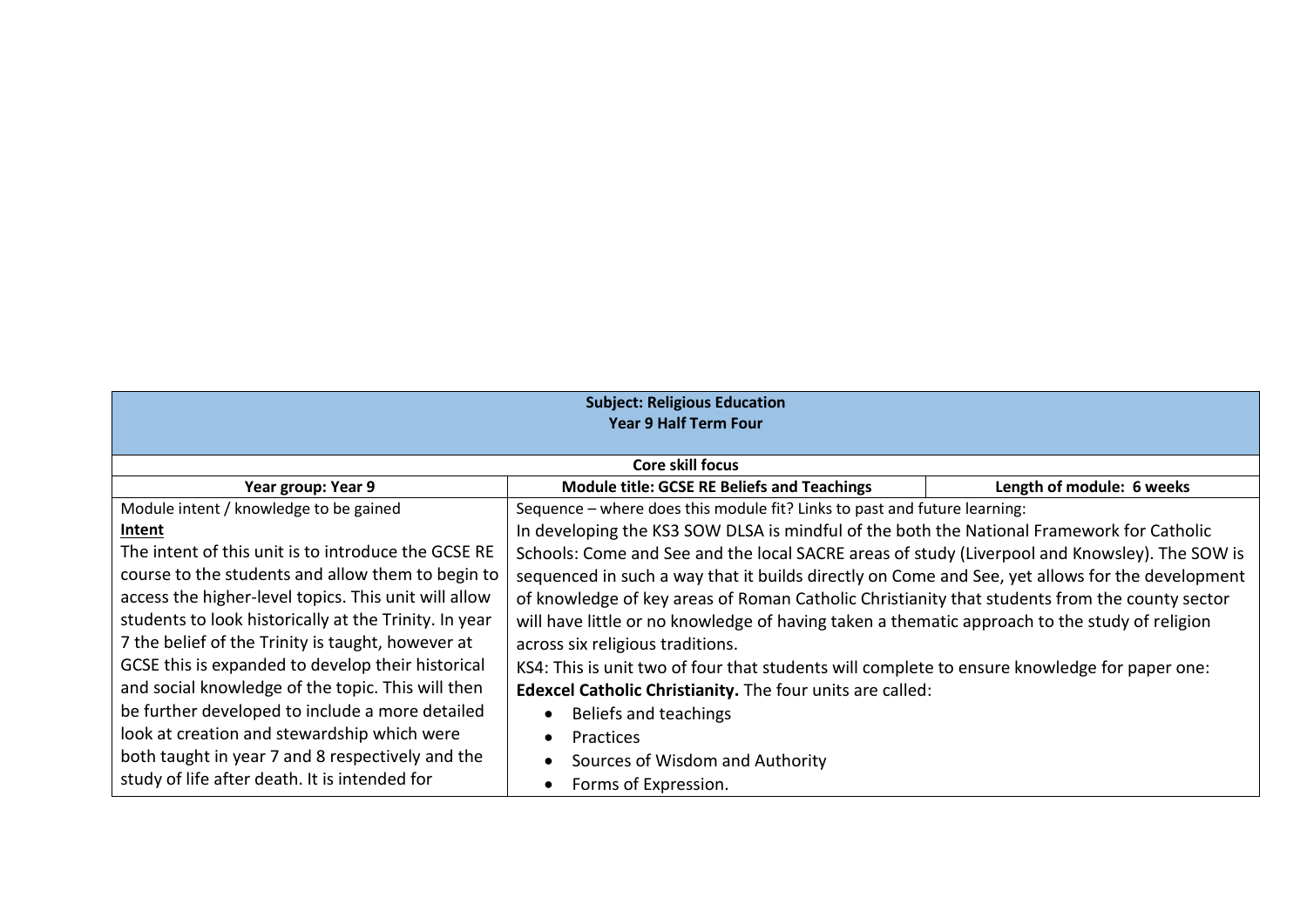students to realise that each lesson builds upon the last allowing for a clear pathway to each lesson and each lesson to use knowledge from the previous. This unit then aims to build upon this and have the students thinking beyond our own lives and develop their sense of spirituality regarding life after death and the purpose of our lives.

#### **Knowledge:**

This unit builds upon the knowledge built upon in the previous unit and continues the studies of Catholic beliefs. Students will use the knowledge about the trinity and develop this further beginning with the Christian study of life after death. In this unit pupils focus on The Introduction to GCSE Religious Education. This will allow for progress checks. Students will then move onto the first topic which is the Trinity and the historical importance and accuracy of the Trinity.

Students will then understand the Christian creation story and whether or not that is still accurate today. This will then lead into an investigation into stewardship and looking after our world and the gift God has created for us. Students will also learn about the incarnation of Jesus and the Paschal Mystery, its importance and its significance still today.

#### **Catholic Philosophy**

- Catholic Philosophy
- Family and Relationship

#### **Judaism**

- Beliefs and teachings
- Practices

In this unit students will focus on the beliefs and teachings of the Catholic Church. These beliefs and teachings have been taught at a foundation level during year 7. These include aspects like; the Trinity, the Seven Sacraments, pilgrimage and Catholic Prayer.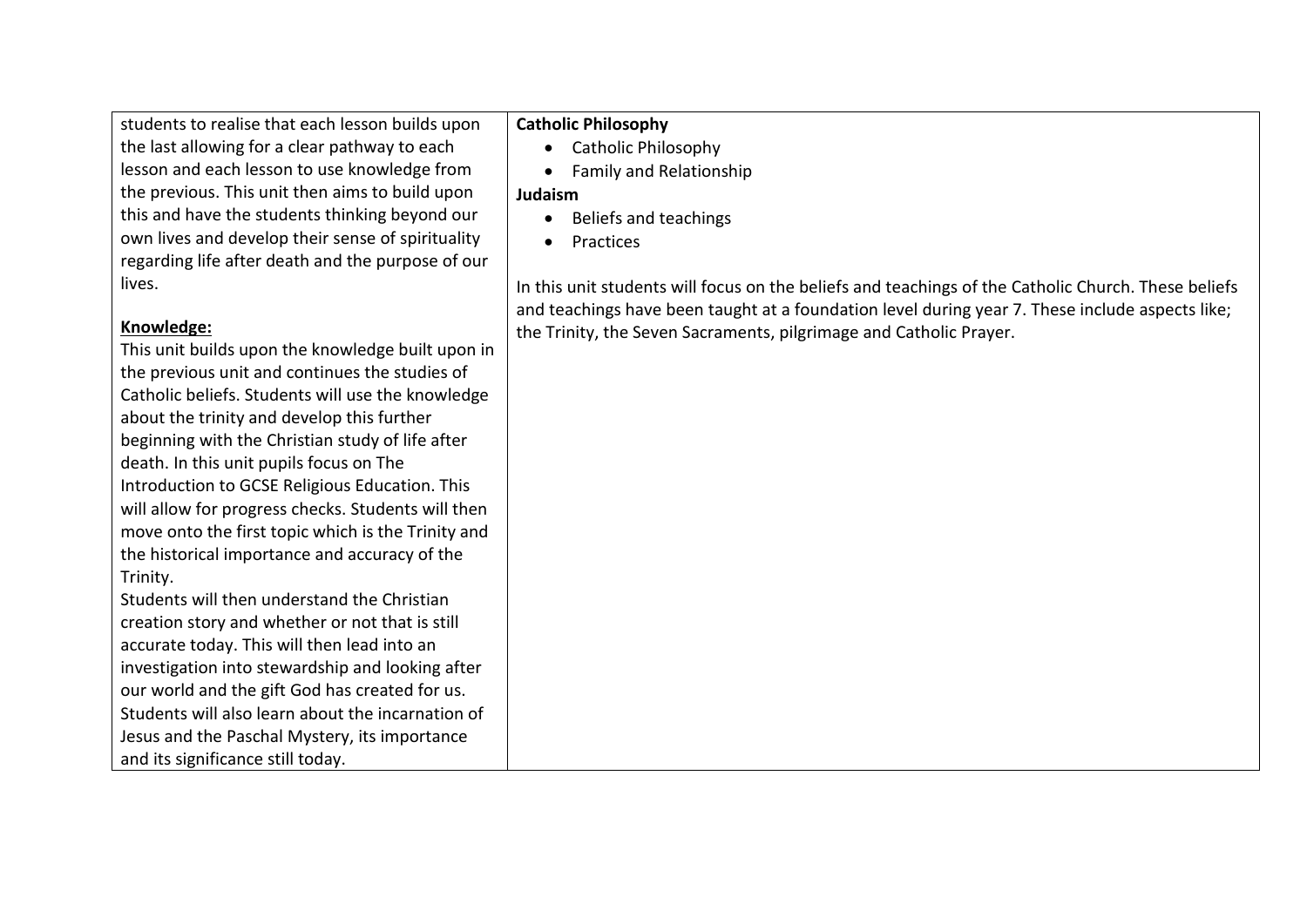| Key words:                                                                                                                                                                                                                                                                                                                                                                                                                                                                                                                                                                                                                                                                                                                                                                                                                                                                                                                                                                                                                                                                                                                            |                                                                                                                                                                                                                                                                                                                                                                                                 | Data rich seating plans with a full rational                                                                                                                                                                                                                                                                                                                                                                                                                                   |                                                                                                                                                                          |
|---------------------------------------------------------------------------------------------------------------------------------------------------------------------------------------------------------------------------------------------------------------------------------------------------------------------------------------------------------------------------------------------------------------------------------------------------------------------------------------------------------------------------------------------------------------------------------------------------------------------------------------------------------------------------------------------------------------------------------------------------------------------------------------------------------------------------------------------------------------------------------------------------------------------------------------------------------------------------------------------------------------------------------------------------------------------------------------------------------------------------------------|-------------------------------------------------------------------------------------------------------------------------------------------------------------------------------------------------------------------------------------------------------------------------------------------------------------------------------------------------------------------------------------------------|--------------------------------------------------------------------------------------------------------------------------------------------------------------------------------------------------------------------------------------------------------------------------------------------------------------------------------------------------------------------------------------------------------------------------------------------------------------------------------|--------------------------------------------------------------------------------------------------------------------------------------------------------------------------|
| Trinity - The three persons of the Christian Godhead; Father, Son, and Holy Spirit.<br><b>Oneness of God</b> - This doctrine states that there is one God, a singular divine<br>Spirit, who manifests himself in many ways<br><b>Incarnation - God becoming man in the person of Jesus.</b><br>Denominations - A recognised branch of the Church. This includes Church of<br>England and Evangelist.<br>Catholic - Another denomination. A member of the Roman Catholic Church.<br>Scripture - The sacred writings of Christianity contained in the Bible.<br>Sacred - Connected with God or a god or dedicated to a religious purpose and so<br>deserving veneration.<br><b>Eschatology</b> - The Christian study and belief in life after death.<br>Ecumenical Council - The ecumenical councils were called together to settle<br>issues of faith among Christian groups.<br>Nicene Creed - A Christian statement of faith that is the only ecumenical creed<br>Holy Spirit - Represented by a Dove the Holy Spirit is the third form of God in the<br>Trinity<br>Apostolic Tradition - Continuing the traditions of the apostles. |                                                                                                                                                                                                                                                                                                                                                                                                 | Model responses to scaffold pupils who need additional<br>support to demonstrate how knowledge is to be applied.<br>Re-teach weeks based upon the data gained from assessment<br>points - where sufficient knowledge is not being retained and<br>retrieved. Re-teaching must take place.<br>The use of knowledge organisers and homework to ensure<br>learning is retained.<br>Gunning fox index to be applied to reading material to assess its<br>suitability for students. |                                                                                                                                                                          |
| <b>Week number</b>                                                                                                                                                                                                                                                                                                                                                                                                                                                                                                                                                                                                                                                                                                                                                                                                                                                                                                                                                                                                                                                                                                                    | Learning activity / intention of knowledge                                                                                                                                                                                                                                                                                                                                                      | <b>Stretch &amp; Support activities</b>                                                                                                                                                                                                                                                                                                                                                                                                                                        | <b>Homework</b>                                                                                                                                                          |
|                                                                                                                                                                                                                                                                                                                                                                                                                                                                                                                                                                                                                                                                                                                                                                                                                                                                                                                                                                                                                                                                                                                                       | <b>Lesson One - Eschatology</b><br>By the end of the lesson the students will have the following<br>knowledge:<br>What Catholics believe happens when they die.<br>$\bullet$<br>Teachings from the Bible support the Catholic view on<br>life after death.<br>The different Christian and secular views about life after<br>death<br>Learning Tasks: Students will create a diagram to show the | Students will be given the<br>following:<br>Extra Time to write down the<br>answers if needed.<br>Pictures to aid their learning.<br>Students with any dyslexia will be<br>given the opportunity of an<br>overlay.                                                                                                                                                                                                                                                             | Knowledge Organiser-<br>Students will learn the first five<br>key words on the knowledge<br>organiser. This will then be<br>tested in the PFL during the<br>next lesson. |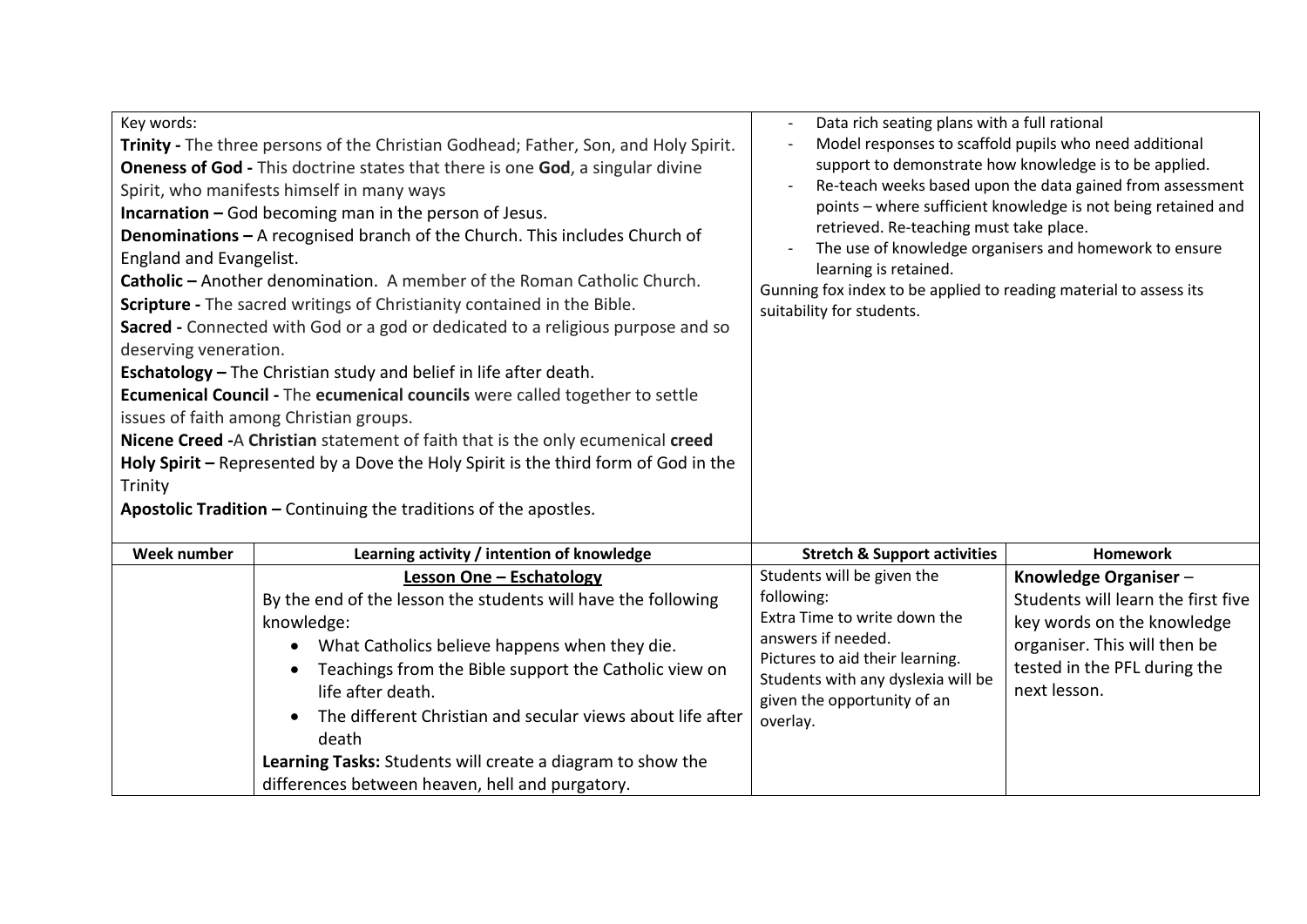| ${\bf 1}$ | Learning Tasks: Students to be given exam style questions as<br>practice.<br><b>Intention of Knowledge:</b><br>Know and understand the nature and importance Catholic and<br>divergent Christian teachings about resurrection, judgement,<br>heaven, hell and purgatory (AO1)<br>Know and understand how beliefs about life after death are<br>shown in the Bible (AO1)<br>Assess and analyse why belief in life after death is important<br>for Catholics today (AO2)                                                                                                                                                                                                                                              | Students will be given different<br>choices depending on their skill<br>level.<br><b>Stretch and Challenge:</b><br>1) Why are Catholics the<br>only denomination who<br>believe in purgatory?<br>Everyone should be in<br>2)<br>heaven no matter what<br>they have done. Do you<br>agree with this<br>statement?                                                                                                                                                                                                                                                                    | <b>Relevant Exam Question</b> |
|-----------|---------------------------------------------------------------------------------------------------------------------------------------------------------------------------------------------------------------------------------------------------------------------------------------------------------------------------------------------------------------------------------------------------------------------------------------------------------------------------------------------------------------------------------------------------------------------------------------------------------------------------------------------------------------------------------------------------------------------|-------------------------------------------------------------------------------------------------------------------------------------------------------------------------------------------------------------------------------------------------------------------------------------------------------------------------------------------------------------------------------------------------------------------------------------------------------------------------------------------------------------------------------------------------------------------------------------|-------------------------------|
|           | Lesson Two - Eschatology (2)<br>By the end of the lesson the students will have the following<br>knowledge:<br>What Catholics believe happens when they die.<br>Teachings from the Bible support the Catholic view on<br>life after death.<br>The different Christian and secular views about life after<br>death<br>Learning Tasks: Students will create a diagram to show the<br>differences between heaven, hell and purgatory.<br>Learning Tasks: Students to be given exam style questions as<br>practice.<br><b>Intention of Knowledge:</b><br>Know and understand the nature and importance Catholic and<br>divergent Christian teachings about resurrection, judgement,<br>heaven, hell and purgatory (AO1) | Differentiation will be made by<br>outcomes.<br>Extension recap questions will be<br>on the board for higher ability<br>students.<br>Structure led answers for weaker<br>English writing students.<br>For stretch and challenge<br>students will have to try and<br>provide more than one reason for<br>each answer.<br>Differentiation will also be made<br>by outcomes.<br>Stretch and challenge questions<br>will be available throughout the<br>lesson and also on the<br>whiteboard, so there should<br>never be a time when a student is<br>not writing or completing a task. |                               |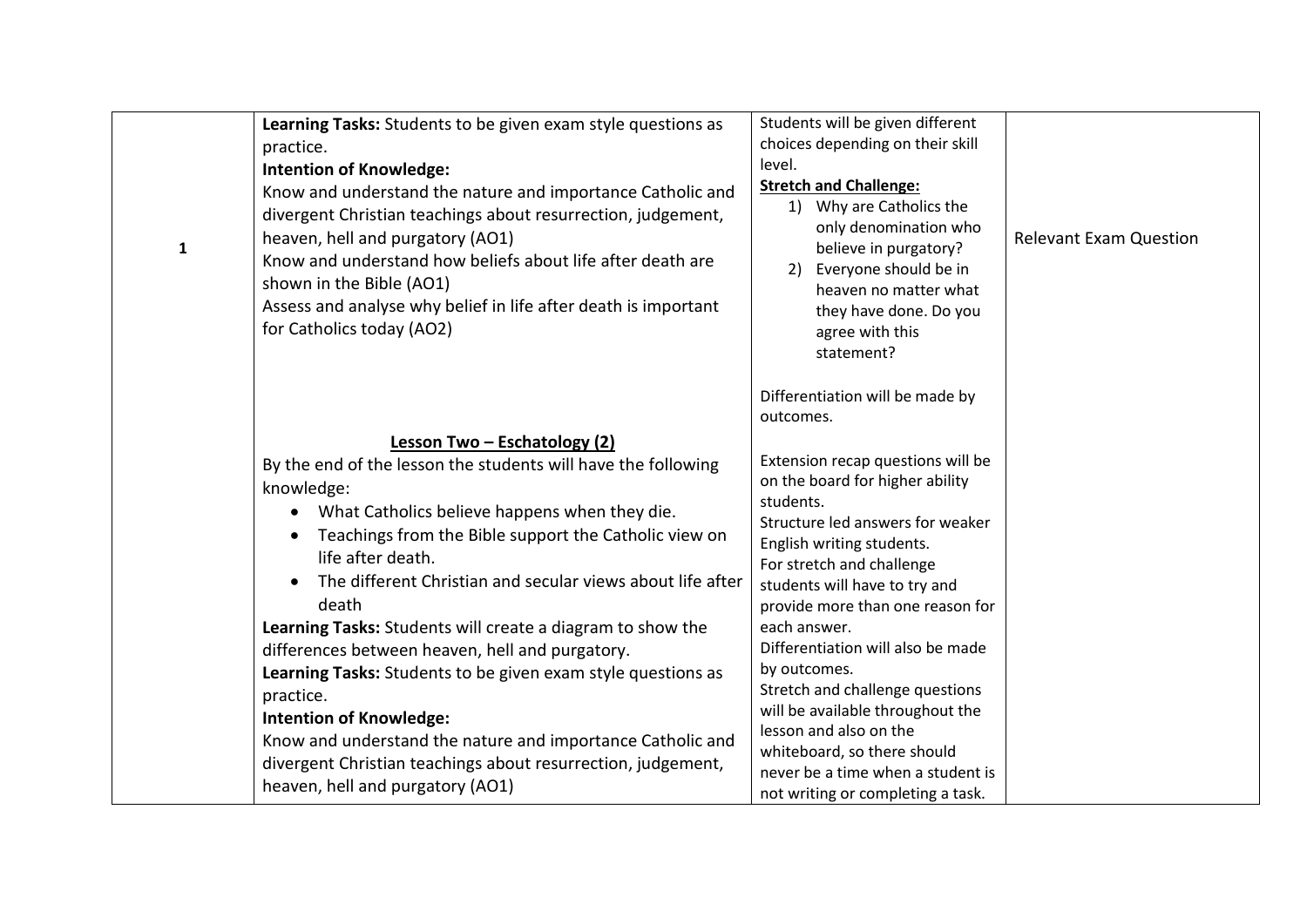| Know and understand how beliefs about life after death are<br>shown in the Bible (AO1)<br>Assess and analyse why belief in life after death is important<br>for Catholics today (AO2)<br>Lesson Three - The Parable of the Sheep and the Goats<br>By the end of the lesson the students will have the following<br>knowledge:<br>The parable of the Sheep & the Goats<br>The message Jesus is teaching us about love and<br>salvation                                                                                                                          | Lower ability students will be<br>given images to support their<br>work.<br><b>Stretch and Challenge:</b><br>1) What can we learn<br>from the parable of the<br>sheep and the goat? |  |
|----------------------------------------------------------------------------------------------------------------------------------------------------------------------------------------------------------------------------------------------------------------------------------------------------------------------------------------------------------------------------------------------------------------------------------------------------------------------------------------------------------------------------------------------------------------|-------------------------------------------------------------------------------------------------------------------------------------------------------------------------------------|--|
| Learning Tasks: Students will retell the parable in an extended<br>piece of writing.<br>Learning Tasks: Students to be given exam style questions as<br>practice.<br><b>Intention of Knowledge:</b><br>Know and understand the nature and importance Catholic and<br>divergent Christian teachings about resurrection, judgement,<br>heaven, hell and purgatory (AO1)<br>Know and understand how beliefs about life after death are<br>shown in the Bible (AO1)<br>Assess and analyse why belief in life after death is important<br>for Catholics today (AO2) |                                                                                                                                                                                     |  |
| <b>Lesson Four - Eschatology from Different Denominations</b><br>By the end of the lesson the students will have the following<br>knowledge:                                                                                                                                                                                                                                                                                                                                                                                                                   | Students will be given the<br>following:                                                                                                                                            |  |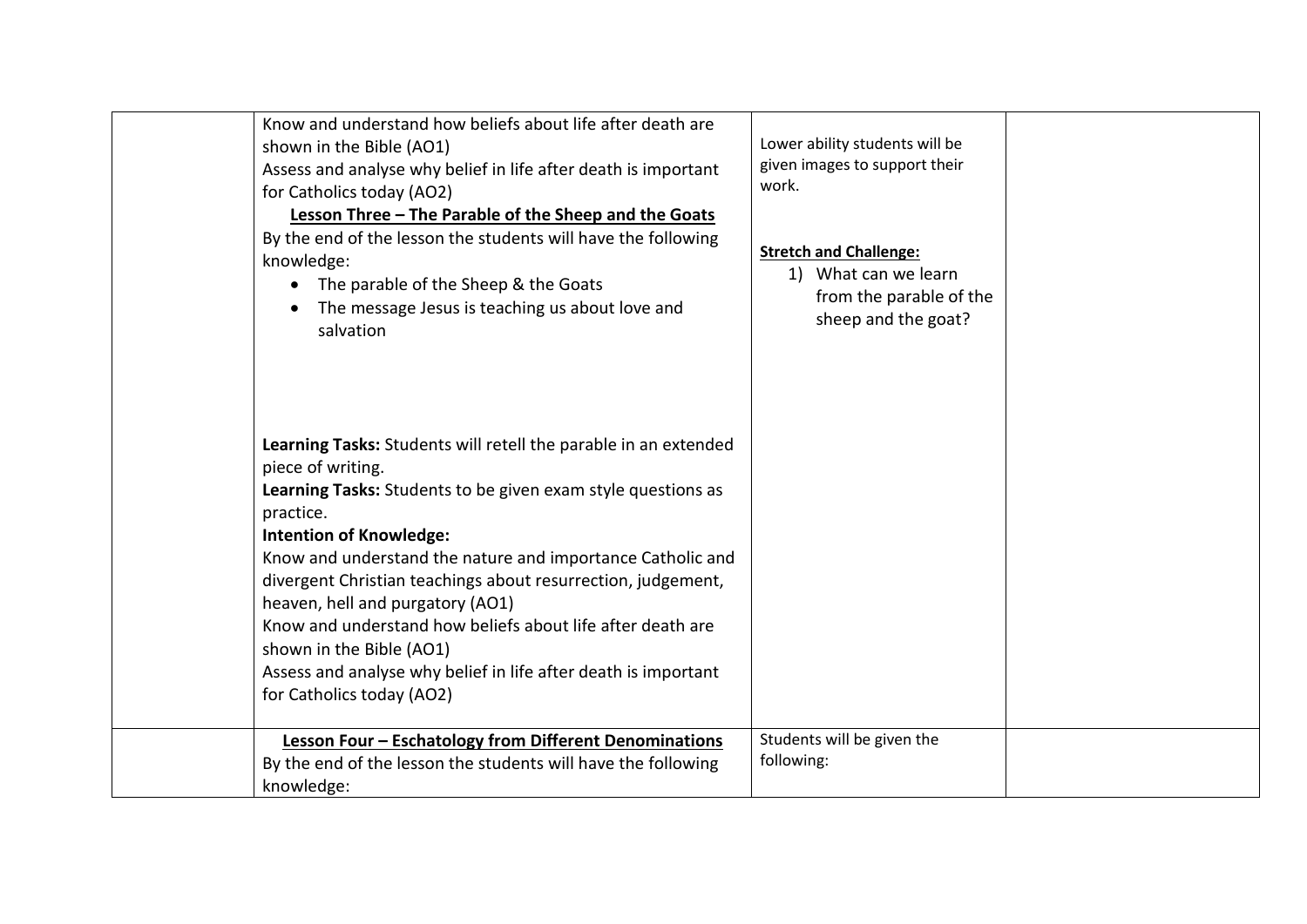|              | What Catholics and evangelicals believe happens when<br>$\bullet$<br>they die.<br>Teachings from the Bible support the Catholic view on<br>life after death.<br>The different Christian and secular views about life after<br>death<br>Learning Tasks: Students will create a diagram to show the                                                                                                    | Extra Time to write down the<br>answers if needed.<br>Pictures to aid their learning.<br>Students with any dyslexia will be<br>given the opportunity of an<br>overlay.                                                                                      | Knowledge Organiser - Students<br>will learn the second line of five<br>key words on the knowledge<br>organiser. This will then be tested<br>in the PFL during the next lesson. |
|--------------|------------------------------------------------------------------------------------------------------------------------------------------------------------------------------------------------------------------------------------------------------------------------------------------------------------------------------------------------------------------------------------------------------|-------------------------------------------------------------------------------------------------------------------------------------------------------------------------------------------------------------------------------------------------------------|---------------------------------------------------------------------------------------------------------------------------------------------------------------------------------|
|              | differences between heaven, hell and purgatory.<br>Learning Tasks: Students to be given exam style questions as<br>practice.<br><b>Intention of Knowledge:</b>                                                                                                                                                                                                                                       | For stretch and challenge<br>students will have to try and<br>provide more than one reason for<br>each answer.                                                                                                                                              |                                                                                                                                                                                 |
|              | Know and understand the nature and importance Catholic and<br>divergent Christian teachings about resurrection, judgement,<br>heaven, hell and purgatory (AO1)<br>Know and understand how beliefs about life after death are<br>shown in the Bible (AO1)<br>Assess and analyse why belief in life after death is important<br>for Catholics today (AO2)<br><b>Lesson Five - The Seven Sacraments</b> | Differentiation will also be made<br>by outcomes.<br>Stretch and challenge questions<br>will be available throughout the<br>lesson and also on the<br>whiteboard, so there should<br>never be a time when a student is<br>not writing or completing a task. | <b>Relevant Exam Question</b>                                                                                                                                                   |
| $\mathbf{2}$ | By the end of the lesson the students will have the following<br>knowledge:<br>Each of the seven Sacraments<br>$\bullet$                                                                                                                                                                                                                                                                             | Lower ability students will be<br>given images to support their<br>work.                                                                                                                                                                                    |                                                                                                                                                                                 |
|              | Why Catholics choose to receive the Sacraments<br>$\bullet$<br>Why Sacraments are like signposts to God.<br>Learning Tasks: Students will watch a video have to try and<br>think of ways to try and remember the seven sacraments.<br>Learning Tasks: Student sot create an acrostic poem about the                                                                                                  | Extension recap questions will be<br>on the board for higher ability<br>students.<br>Structure led answers for weaker<br>English writing students.                                                                                                          |                                                                                                                                                                                 |
|              | seven sacraments.<br>Learning Tasks: Students to be given exam style questions as<br>practice.                                                                                                                                                                                                                                                                                                       | <b>Stretch and Challenge:</b><br>Each sacrament is as<br>1)<br>important as the other.                                                                                                                                                                      |                                                                                                                                                                                 |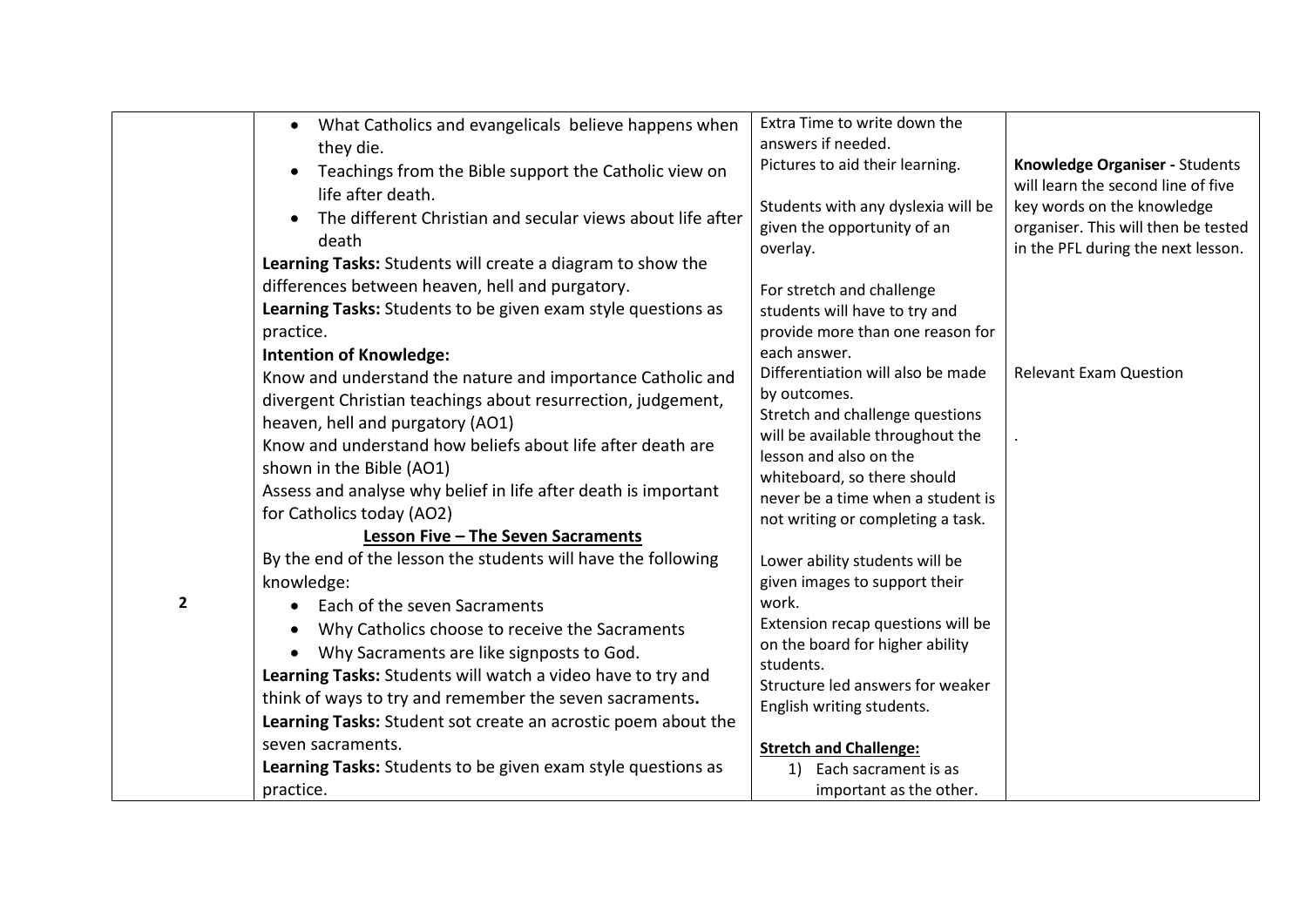| <b>Intention of Knowledge:</b><br>Know and understand the role of sacraments in Christian life<br>and their practice in two denominations (AO1)<br>Know and understand the effects of the seven sacraments<br>including symbolism of each sacrament(AO1)                                                                                                                                                                                                                                                                                                                                                                                                                                                                                                                                                                  | Do you agree with this<br>statement?                                                                                                                                                             |                                                                                                                                                                               |
|---------------------------------------------------------------------------------------------------------------------------------------------------------------------------------------------------------------------------------------------------------------------------------------------------------------------------------------------------------------------------------------------------------------------------------------------------------------------------------------------------------------------------------------------------------------------------------------------------------------------------------------------------------------------------------------------------------------------------------------------------------------------------------------------------------------------------|--------------------------------------------------------------------------------------------------------------------------------------------------------------------------------------------------|-------------------------------------------------------------------------------------------------------------------------------------------------------------------------------|
| Lesson Six - The Seven Sacraments (2)<br>By the end of the lesson the students will have the following<br>knowledge:<br>Each of the seven Sacraments<br>$\bullet$<br>Why Catholics choose to receive the Sacraments<br>Why Sacraments are like signposts to God.<br>Learning Tasks: Students will watch a video have to try and<br>think of ways to try and remember the seven sacraments.<br>Learning Tasks: Student sot create an acrostic poem about the<br>seven sacraments.<br>Learning Tasks: Students to be given exam style questions as<br>practice.<br><b>Intention of Knowledge:</b><br>Know and understand the role of sacraments in Christian life<br>and their practice in two denominations (AO1)<br>Know and understand the effects of the seven sacraments<br>including symbolism of each sacrament(AO1) |                                                                                                                                                                                                  |                                                                                                                                                                               |
| Lesson Seven - The Eucharist Mass Transubstantiation<br>By the end of the lesson the students will have the following<br>knowledge:<br>The term of 'Transubstantiation'.<br>The Catholic understanding of Transubstantiation using<br>sources of wisdom and authority.                                                                                                                                                                                                                                                                                                                                                                                                                                                                                                                                                    | Structure led answers for weaker<br>English writing students.<br>Students will be given the<br>following:<br>Extra Time to write down<br>the answers if needed.<br><b>Stretch and Challenge:</b> | Knowledge Organiser - Students<br>will learn the third row of five key<br>words on the knowledge<br>organiser. This will then be tested<br>in the PFL during the next lesson. |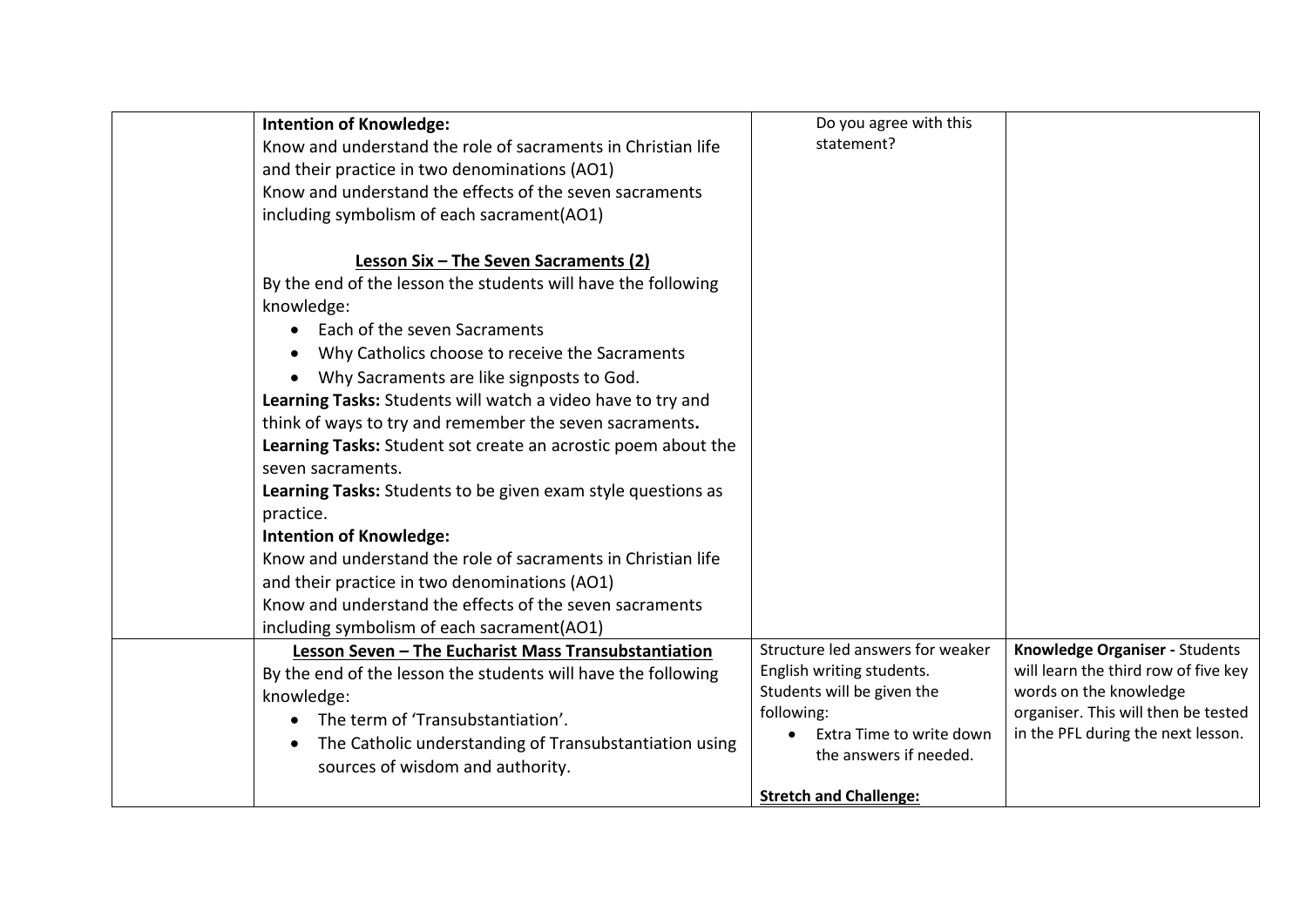| 3 | The divergent Christian attitudes towards the<br>$\bullet$<br>Transubstantiation.<br>Learning Tasks: Students to write a description of what<br>transubstantiation.<br>Learning Tasks: Students to be given exam style questions as<br>practice.<br><b>Intention of Knowledge:</b><br>Know and understand the role of sacraments in Christian life<br>and their practice in two denominations (AO1)<br>Know and understand the effects of the seven sacraments<br>including symbolism of each sacrament(AO1) | Transubstantiation is the<br>1)<br>most important part of<br>the Eucharist. Do you<br>agree with this<br>statement?<br>Sheet to be differentiated to use<br>sentence starters and gap fill for<br>lower ability groups.<br>Differentiation by outcome when<br>giving feedback on the exam<br>question.      |  |
|---|--------------------------------------------------------------------------------------------------------------------------------------------------------------------------------------------------------------------------------------------------------------------------------------------------------------------------------------------------------------------------------------------------------------------------------------------------------------------------------------------------------------|-------------------------------------------------------------------------------------------------------------------------------------------------------------------------------------------------------------------------------------------------------------------------------------------------------------|--|
|   | Lesson Eight - The Eucharist Mass Transubstantiation<br>By the end of the lesson the students will have the following<br>knowledge:<br>The term of 'Transubstantiation'.<br>$\bullet$<br>The Catholic understanding of Transubstantiation using<br>$\bullet$<br>sources of wisdom and authority.<br>The divergent Christian attitudes towards the<br>$\bullet$<br>Transubstantiation.<br>Learning Tasks: Students to write a description of what<br>transubstantiation.                                      | Sentence starters there to help<br>lower ability students.<br>Structure led answers for weaker<br>English writing students.<br>Students will be given the<br>following:<br>Extra Time to write down<br>the answers if needed.<br>Differentiated questioning and<br>outcomes for higher ability<br>students. |  |
|   | Learning Tasks: Students to be given exam style questions as<br>practice.<br><b>Intention of Knowledge:</b>                                                                                                                                                                                                                                                                                                                                                                                                  |                                                                                                                                                                                                                                                                                                             |  |
|   |                                                                                                                                                                                                                                                                                                                                                                                                                                                                                                              |                                                                                                                                                                                                                                                                                                             |  |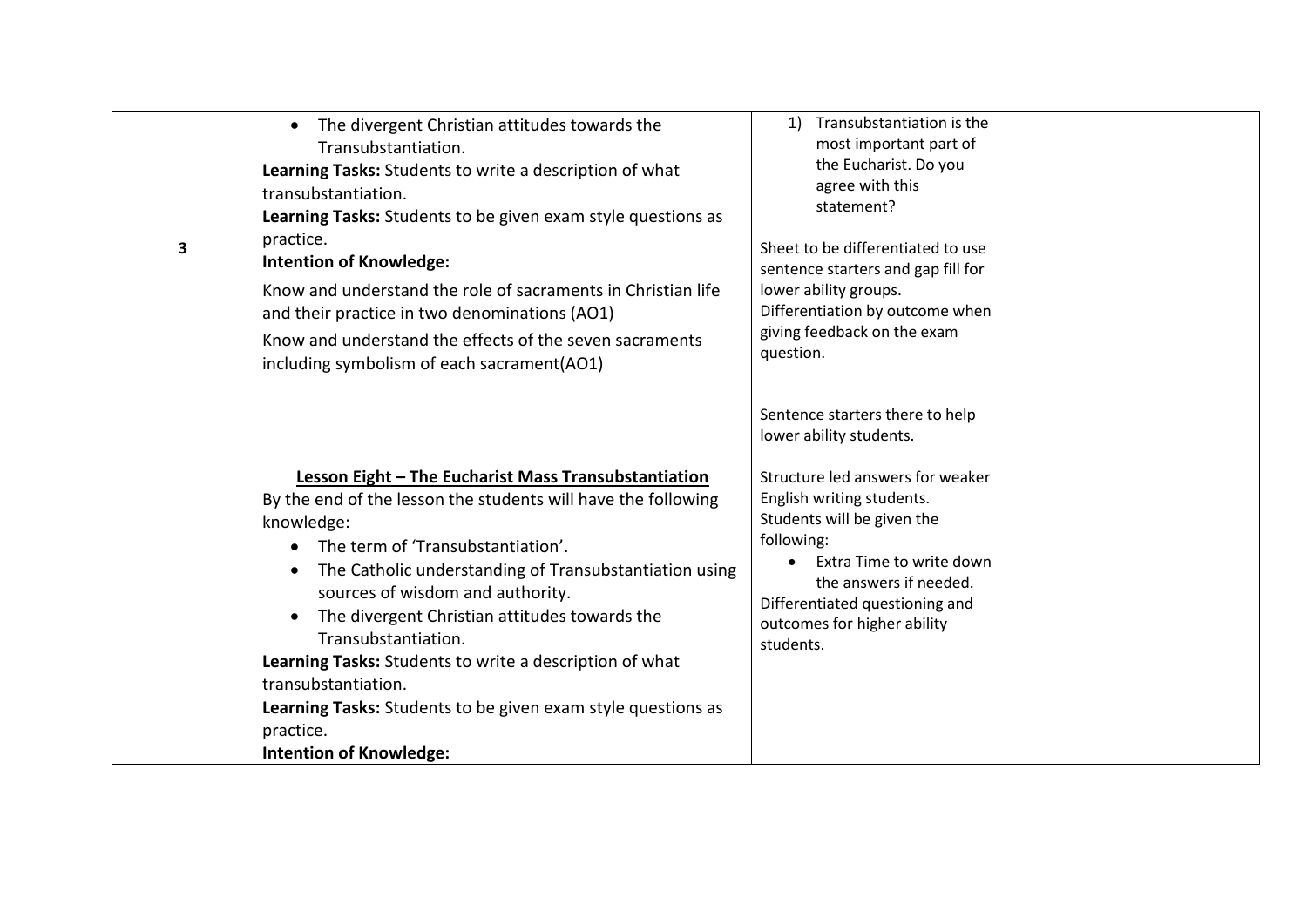|   | Know and understand the role of sacraments in Christian life<br>and their practice in two denominations (AO1)<br>Know and understand the effects of the seven sacraments<br>including symbolism of each sacrament(AO1)<br>Lesson Nine - The Sacramental Nature of Reality<br>By the end of the lesson the students will have the following<br>knowledge:<br>The sacramental nature of reality is.<br>The ways in which it brings people closer to God.<br>Learning Tasks: Students to be given exam style questions as<br>practice.<br><b>Intention of Knowledge:</b><br>Know and understand the role of sacraments in Christian life<br>and their practice in two denominations (AO1)<br>Know and understand the effects of the seven sacraments |                                                                                                                                                                                                                                                                                                                                                                                         |                                                                                                                                                                                                                 |
|---|---------------------------------------------------------------------------------------------------------------------------------------------------------------------------------------------------------------------------------------------------------------------------------------------------------------------------------------------------------------------------------------------------------------------------------------------------------------------------------------------------------------------------------------------------------------------------------------------------------------------------------------------------------------------------------------------------------------------------------------------------|-----------------------------------------------------------------------------------------------------------------------------------------------------------------------------------------------------------------------------------------------------------------------------------------------------------------------------------------------------------------------------------------|-----------------------------------------------------------------------------------------------------------------------------------------------------------------------------------------------------------------|
| 4 | including symbolism of each sacrament(AO1)<br>Lesson One - The Funeral Rite (1)<br>By the end of the lesson the students will have the following<br>knowledge:<br>The difference between burial and cremation.<br>The rituals and traditions that happen at a Christian<br>funeral<br>The symbolism of the rituals and traditions that happen<br>at a Christian funeral.<br>Learning Tasks: Students to plan and create their own funeral<br>service.<br>Learning Tasks: Students to be given exam style questions as<br>practice.<br><b>Intention of Knowledge:</b>                                                                                                                                                                              | Structure led answers for weaker<br>English writing students.<br>Students will be given the<br>following:<br>Extra Time to write down<br>the answers if needed.<br>Differentiated questioning and<br>outcomes for higher ability<br>students.<br>Worksheets with images will be<br>made.<br>Newspaper will already be<br>created to help students who<br>struggle with writing. It will | Knowledge Organiser - Students<br>will learn the fourth row of five<br>key words on the knowledge<br>organiser. This will then be tested<br>in the PFL during the next lesson.<br><b>Relevant Exam Question</b> |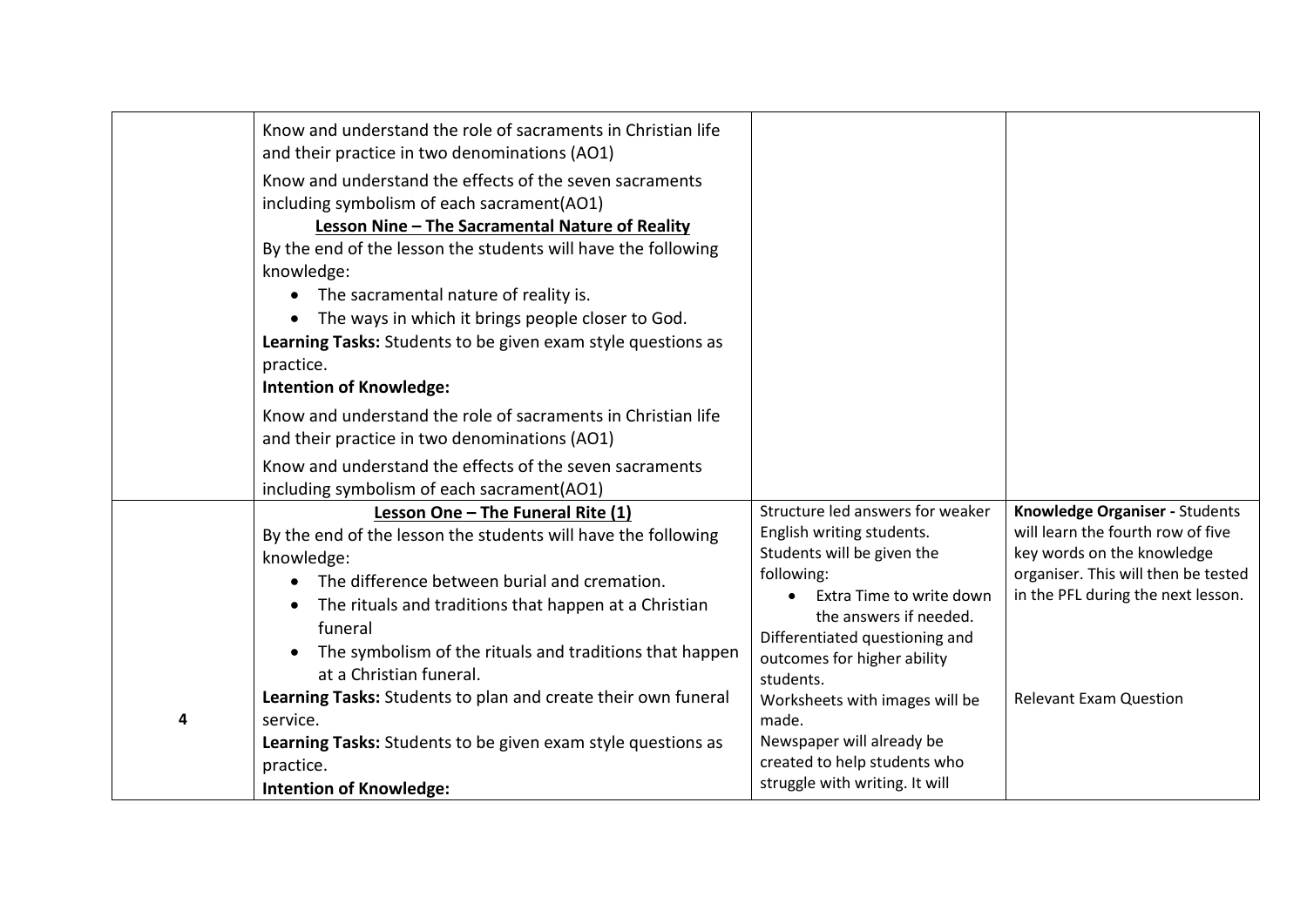|                                                                            | Know and understand the nature and importance of the<br>funeral rite for Catholics (AO1)<br>Know and understand the aims of the funeral rite (AO1)<br>Assess and analyse the significance of the funeral rite for                                                                                                                                                                                                                                                                                                                                                                                                                                                                                                                                                                             | become a gap filling exercise for<br>them.                                                                           |  |
|----------------------------------------------------------------------------|-----------------------------------------------------------------------------------------------------------------------------------------------------------------------------------------------------------------------------------------------------------------------------------------------------------------------------------------------------------------------------------------------------------------------------------------------------------------------------------------------------------------------------------------------------------------------------------------------------------------------------------------------------------------------------------------------------------------------------------------------------------------------------------------------|----------------------------------------------------------------------------------------------------------------------|--|
| knowledge:                                                                 | Catholics (AO2)<br>Lesson Two - The Funeral Rite (2)<br>By the end of the lesson the students will have the following<br>The difference between burial and cremation.                                                                                                                                                                                                                                                                                                                                                                                                                                                                                                                                                                                                                         | Differentiated questioning and<br>outcomes for higher ability<br>students.<br>Worksheets with images will be<br>made |  |
| $\bullet$<br>$\bullet$<br>service.<br>practice.<br>knowledge:<br>$\bullet$ | The rituals and traditions that happen at a Christian<br>funeral<br>The symbolism of the rituals and traditions that happen<br>at a Christian funeral.<br>Learning Tasks: Students to plan and create their own funeral<br>Learning Tasks: Students to be given exam style questions as<br><b>Intention of Knowledge:</b><br>Know and understand the nature and importance of the<br>funeral rite for Catholics (AO1)<br>Know and understand the aims of the funeral rite (AO1)<br>Assess and analyse the significance of the funeral rite for<br>Catholics (AO2)<br>Lesson Three - The Funeral Rite (3)<br>By the end of the lesson the students will have the following<br>The difference between burial and cremation.<br>The rituals and traditions that happen at a Christian<br>funeral | Students will be given historical<br>questions to stretch and<br>challenge.                                          |  |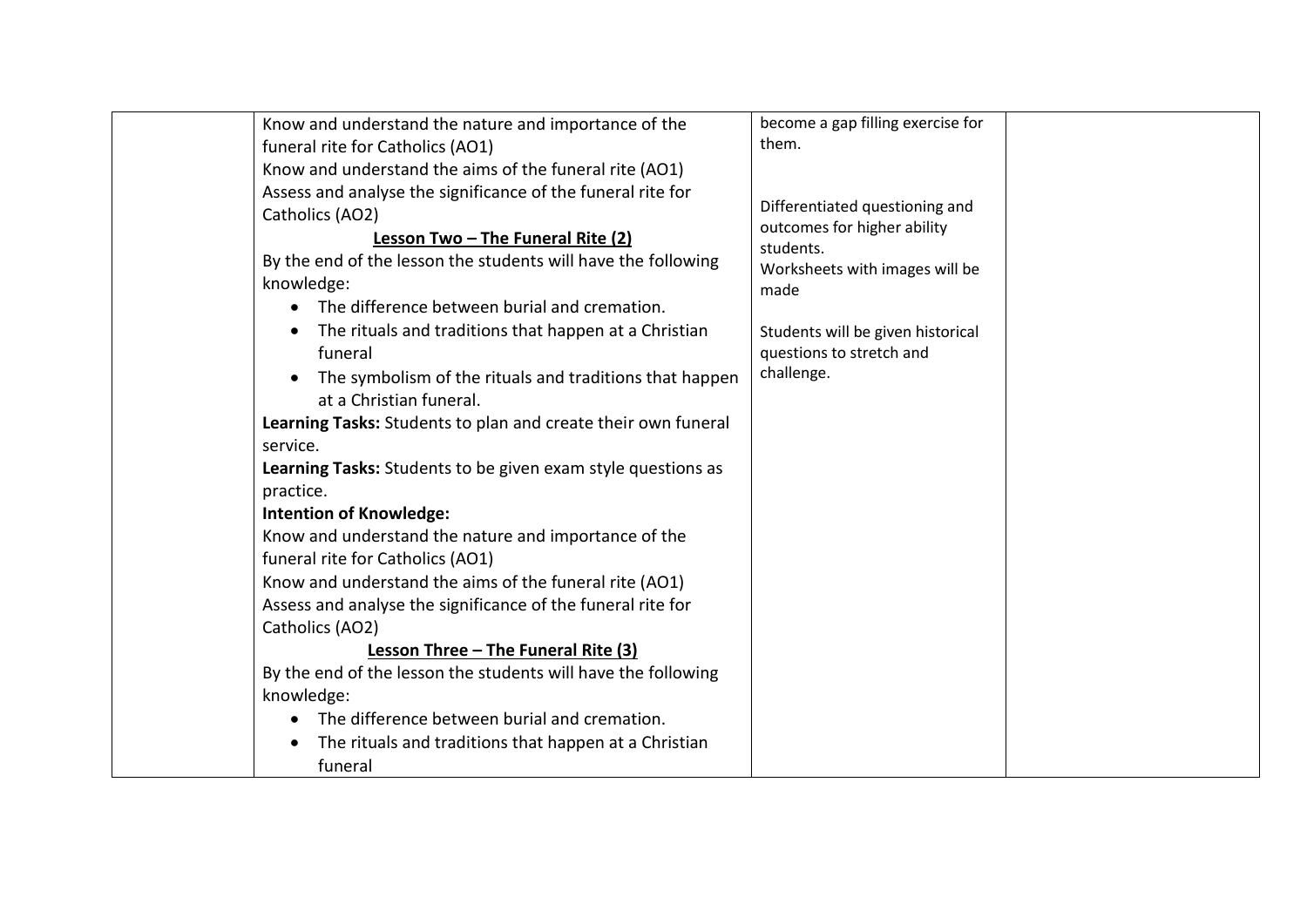|   | • The symbolism of the rituals and traditions that happen<br>at a Christian funeral.     |                                            |                                                                       |
|---|------------------------------------------------------------------------------------------|--------------------------------------------|-----------------------------------------------------------------------|
|   | Learning Tasks: Students to plan and create their own funeral                            |                                            |                                                                       |
|   | service.                                                                                 |                                            |                                                                       |
|   | Learning Tasks: Students to be given exam style questions as                             |                                            |                                                                       |
|   | practice.                                                                                |                                            |                                                                       |
|   | <b>Intention of Knowledge:</b>                                                           |                                            |                                                                       |
|   | Know and understand the nature and importance of the                                     |                                            |                                                                       |
|   | funeral rite for Catholics (AO1)                                                         |                                            |                                                                       |
|   | Know and understand the aims of the funeral rite (AO1)                                   |                                            |                                                                       |
|   | Assess and analyse the significance of the funeral rite for                              |                                            |                                                                       |
|   | Catholics (AO2)                                                                          |                                            |                                                                       |
|   | Lesson Nine-Celebration of Knowledge                                                     | IRT feedback is to differ                  | Knowledge Organiser - Students                                        |
|   | Students will complete a celebration of knowledge to show off what                       | depending on each student and              | will be tested on all of the key                                      |
|   | they have learnt this half term. This is traditionally completed as                      | the work that they have                    | words for this week. They have                                        |
| 5 | twenty questions, however, this can be adjusted and can be made to<br>be more practical. | completed.                                 | learnt each stage individually now<br>they must try and learn all the |
|   |                                                                                          |                                            | words.                                                                |
|   | Lesson Ten - DIRT Feedback                                                               |                                            |                                                                       |
|   | Evaluation of learning that has taken place and an evaluation of the                     |                                            |                                                                       |
|   | books and ensure that they are up to the right level and any work                        |                                            |                                                                       |
|   | missing or feedback needed is completed during this lesson.                              |                                            |                                                                       |
|   | Lesson Eleven - Reteach Lesson                                                           | Knowledge organisers can be                | Knowledge Organiser - Students                                        |
|   | Revisit and Reteach certain elements of the course and evaluate how                      | used to aid any students who feel          | will be tested on all of the key                                      |
|   | the half term has gone and set targets for improvements in the<br>future.                | they have not made the required            | words for this week. They have<br>learnt each stage individually now  |
|   | This should be the first half of the half term condensed into the main                   | progress.<br>Word banks, sentence starters | they must try and learn all the                                       |
|   | points you want the students to re learn.                                                | will be available to those students        | words.                                                                |
|   | Students will be questioned with new and targeted questions and                          | who need them.                             |                                                                       |
|   | work to ensure they have all made progress this half term                                | Students who need to be                    |                                                                       |
| 6 |                                                                                          | stretched and challenged will be           |                                                                       |
|   | Lesson Twelve-Reteach lesson Two                                                         | done so by outcome also.                   |                                                                       |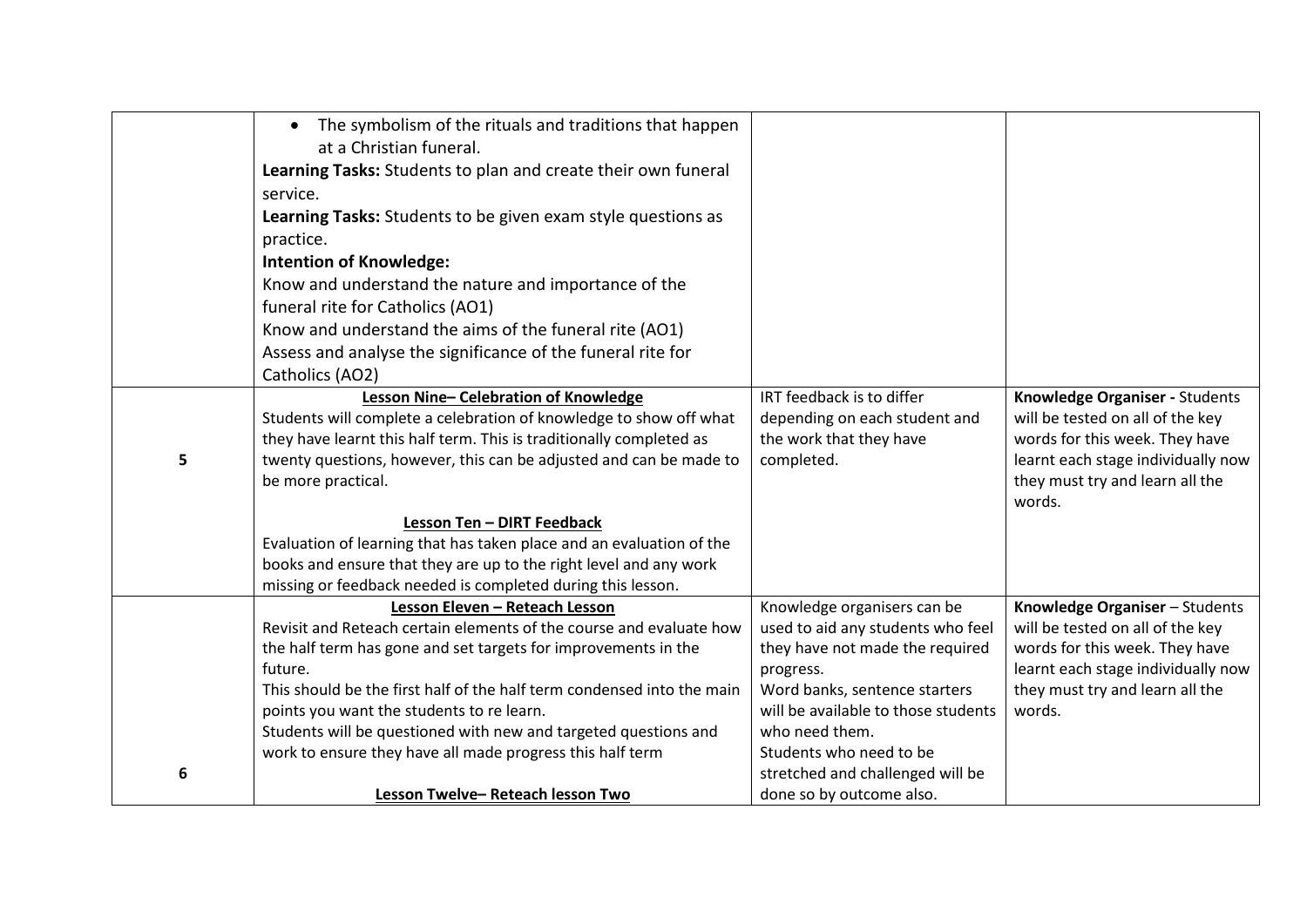| Revisit and Reteach certain elements of the course and evaluate how | Questions will vary to try and test |                                    |
|---------------------------------------------------------------------|-------------------------------------|------------------------------------|
| the half term has gone and set targets for improvements in the      | them.                               | Knowledge Organiser - Students     |
| future.                                                             |                                     | will be tested on all of the key   |
| This should be the second half of the half term condensed into the  | Knowledge organisers can be         | words for this week. They have     |
| main points you want the students to re learn.                      | used to aid any students who feel   | learnt each stage individually now |
| Students will be questioned with new and targeted questions and     | they have not made the required     | they must try and learn all the    |
| work to ensure they have all made progress this half term           | progress.                           | words.                             |
|                                                                     | Word banks, sentence starters       |                                    |
|                                                                     | will be available to those students |                                    |
|                                                                     | who need them.                      |                                    |

| <b>Subject: Religious Education</b><br><b>Year 9 Half Term Five</b>                                                                                        |                                                                                                                                                                                                                                                                                                    |                           |  |
|------------------------------------------------------------------------------------------------------------------------------------------------------------|----------------------------------------------------------------------------------------------------------------------------------------------------------------------------------------------------------------------------------------------------------------------------------------------------|---------------------------|--|
| <b>Core skill focus</b>                                                                                                                                    |                                                                                                                                                                                                                                                                                                    |                           |  |
| Year group: Year 9                                                                                                                                         | <b>Module title: GCSE RE Catholic Practices</b>                                                                                                                                                                                                                                                    | Length of module: 6 weeks |  |
| Module intent / knowledge to be gained<br><b>Intent</b><br>The aim of this unit is to continue to enable<br>students to understand the different practices | Sequence - where does this module fit? Links to past and future learning:<br>In developing the KS3 SOW DLSA is mindful of the both the National Framework for Catholic<br>Schools: Come and See and the local SACRE areas of study (Liverpool and Knowsley). The SOW is                            |                           |  |
| that Catholic will undertake in their lives.<br>Students will use the knowledge they gained<br>about Catholic beliefs. It will enable to students          | sequenced in such a way that it builds directly on Come and See, yet allows for the development<br>of knowledge of key areas of Roman Catholic Christianity that students from the county sector<br>will have little or no knowledge of having taken a thematic approach to the study of religion. |                           |  |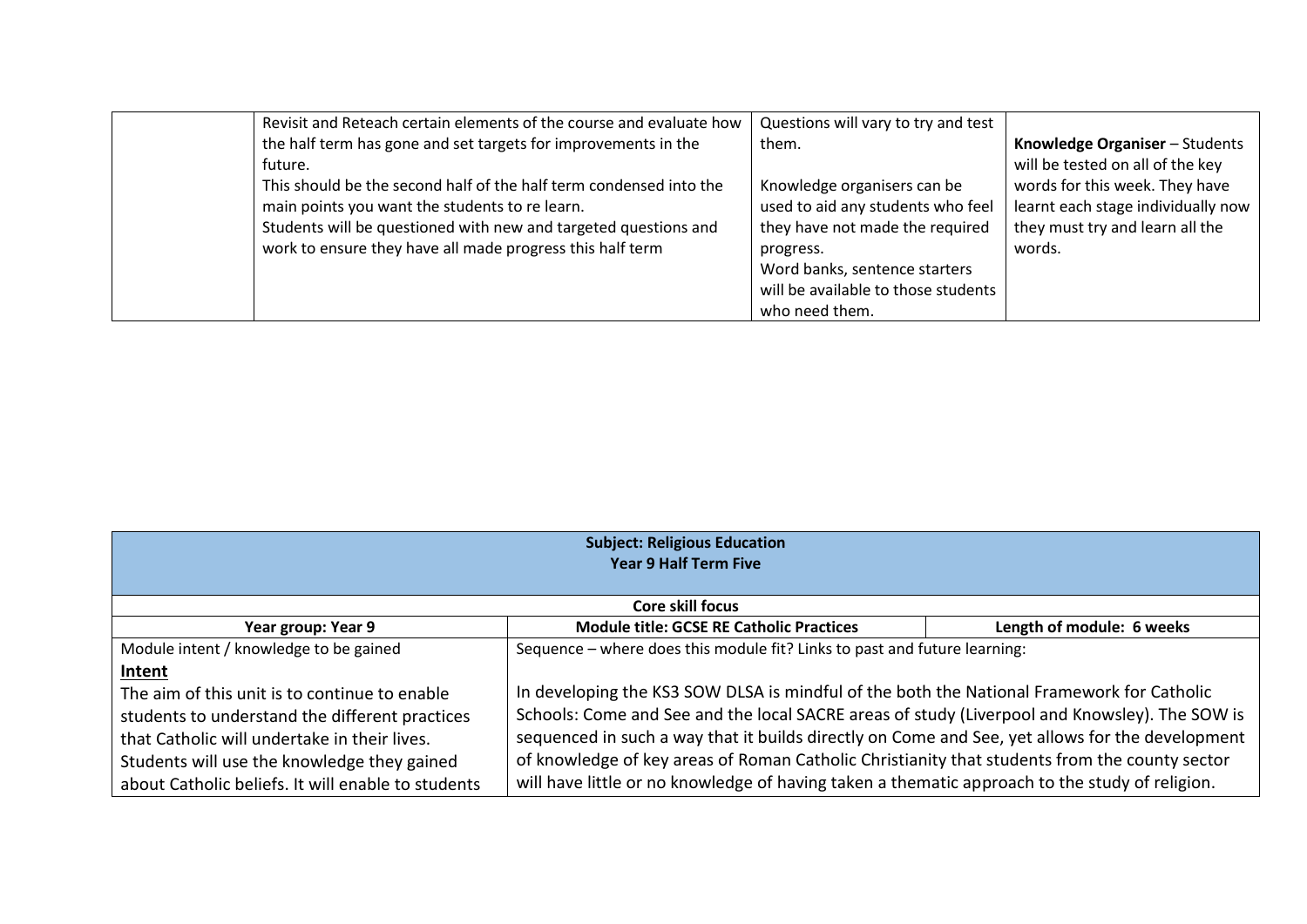to analyse how Catholics interpret their beliefs and how this affects how they practise their faith. This unit continues the academic skills needed at GCSE and develop them further and allows students to develop their extended writing ability in turn meaning that they are more confident as each lesson passes. Another intent of this unit is to build upon the knowledge of Catholic practices which was first taught during year 7 unit two. Students will already have the knowledge and recall of the topics but at this level they will need to not only understand and describe Catholic practices but to be able to analyse and evaluate each practise and its importance.

#### **Knowledge**

The knowledge of this unit will be built upon firstly the knowledge from year 7 that students have learnt about Catholic practices. Secondly, students will be building upon the knowledge they have gained in this first two unit of GCSE which was Catholic beliefs. This builds upon that knowledge by allowing students to understand how the beliefs impact the practices they completed and how they completed them. Students will then move onto the first topic which is what is liturgical worship and the different ways in which Catholics can pray and worship. This is then followed up by the different ways in which Catholics pray and the different versions of prayers.

KS4: This is unit two of four that students will complete to ensure knowledge for paper one: **Edexcel Catholic Christianity.** The four units are called:

- Beliefs and teachings
- Practices
- Sources of Wisdom and Authority
- Forms of Expression.

## **Catholic Philosophy**

- Catholic Philosophy
- Family and Relationship

## **Judaism**

- Beliefs and teachings
- Practices

In this unit, students will learn begin to learn about the Catholic practices. In unit one students learn about the beliefs of Catholics now in this unit they take those beliefs and learn how they are used within practise.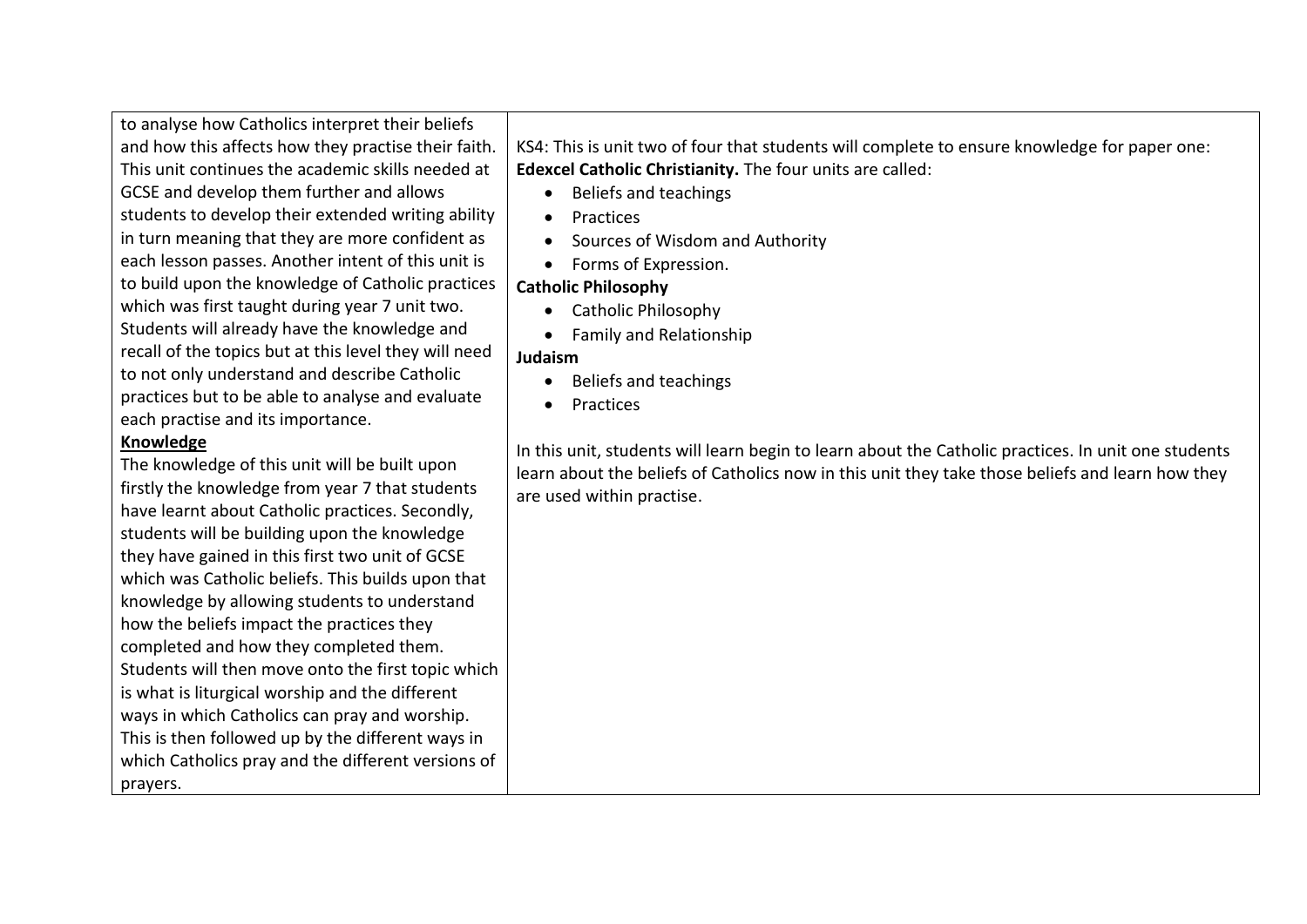| them.                                                                                                                                                                                                                                                                                                                                                                                                                                                                                                                                                                                                                                                                                                                                                                                                                                                                                                                                         | This is then followed up by Catholics taking their<br>worship practically and learning about the<br>Catholic pilgrimages. Each practise will build<br>upon the last, allowing students to compare the<br>different practices and the importance of each of |                                                                                                                                                                                                                                            |                                                                                                                                                                                                                                                                                     |                                                                                                                          |
|-----------------------------------------------------------------------------------------------------------------------------------------------------------------------------------------------------------------------------------------------------------------------------------------------------------------------------------------------------------------------------------------------------------------------------------------------------------------------------------------------------------------------------------------------------------------------------------------------------------------------------------------------------------------------------------------------------------------------------------------------------------------------------------------------------------------------------------------------------------------------------------------------------------------------------------------------|------------------------------------------------------------------------------------------------------------------------------------------------------------------------------------------------------------------------------------------------------------|--------------------------------------------------------------------------------------------------------------------------------------------------------------------------------------------------------------------------------------------|-------------------------------------------------------------------------------------------------------------------------------------------------------------------------------------------------------------------------------------------------------------------------------------|--------------------------------------------------------------------------------------------------------------------------|
| Key words:<br>Catholic Practices $-$ A way of showing devotion to God or to the Religion of<br>Christianity.<br>Sacrament - An outward sign of an inward gift, instituted by Christ, in order to<br>give grace to a human being"<br>Liturgical Worship - The structured form of worship. For example, mass on a<br>Sunday is liturgical worship.<br>Funeral Rite - A ceremony or group of ceremonies held in connection with<br>the <b>burial</b> or cremation of a dead person.<br><b>Prayer -</b> A solemn request for help or expression of thanks addressed to God or<br>another deity.<br>Adoration - Adoration is respect, reverence, strong admiration or devotion in a<br>certain person, place, or thing.<br>Forms of Piety - Piety is defined as devotion and reverence to religious practices<br>and God. An example of piety is going to church.<br>Rosary Beads - A form of worship where a believer will use beads to aid their |                                                                                                                                                                                                                                                            | Data rich seating plans with a full rational<br>Re-teach weeks based upon the data gained from<br>place.<br>ensure learning is retained.<br>Gunning fox index to be applied to reading material to assess its<br>suitability for students. | Model responses to scaffold pupils who need additional<br>support to demonstrate how knowledge is to be applied.<br>assessment points - where sufficient knowledge is not<br>being retained and retrieved. Re-teaching must take<br>The use of knowledge organisers and homework to |                                                                                                                          |
| <b>Week number</b>                                                                                                                                                                                                                                                                                                                                                                                                                                                                                                                                                                                                                                                                                                                                                                                                                                                                                                                            | worship to God. Each bead is a different prayer to say.<br>Learning activity / intention of knowledge                                                                                                                                                      |                                                                                                                                                                                                                                            | <b>Stretch &amp; Support activities</b>                                                                                                                                                                                                                                             | <b>Homework</b>                                                                                                          |
|                                                                                                                                                                                                                                                                                                                                                                                                                                                                                                                                                                                                                                                                                                                                                                                                                                                                                                                                               | Lesson One - Liturgical Worship<br>By the end of the lesson the students will have the following<br>knowledge:<br>Identify three different types of Christian worship.<br>The differences between these types of worship.                                  |                                                                                                                                                                                                                                            | Students will be given the<br>following:<br>Extra Time to write down the<br>answers if needed.<br>Pictures to aid their learning.                                                                                                                                                   | Knowledge Organiser-<br>Students will learn the first five<br>key words on the knowledge<br>organiser. This will then be |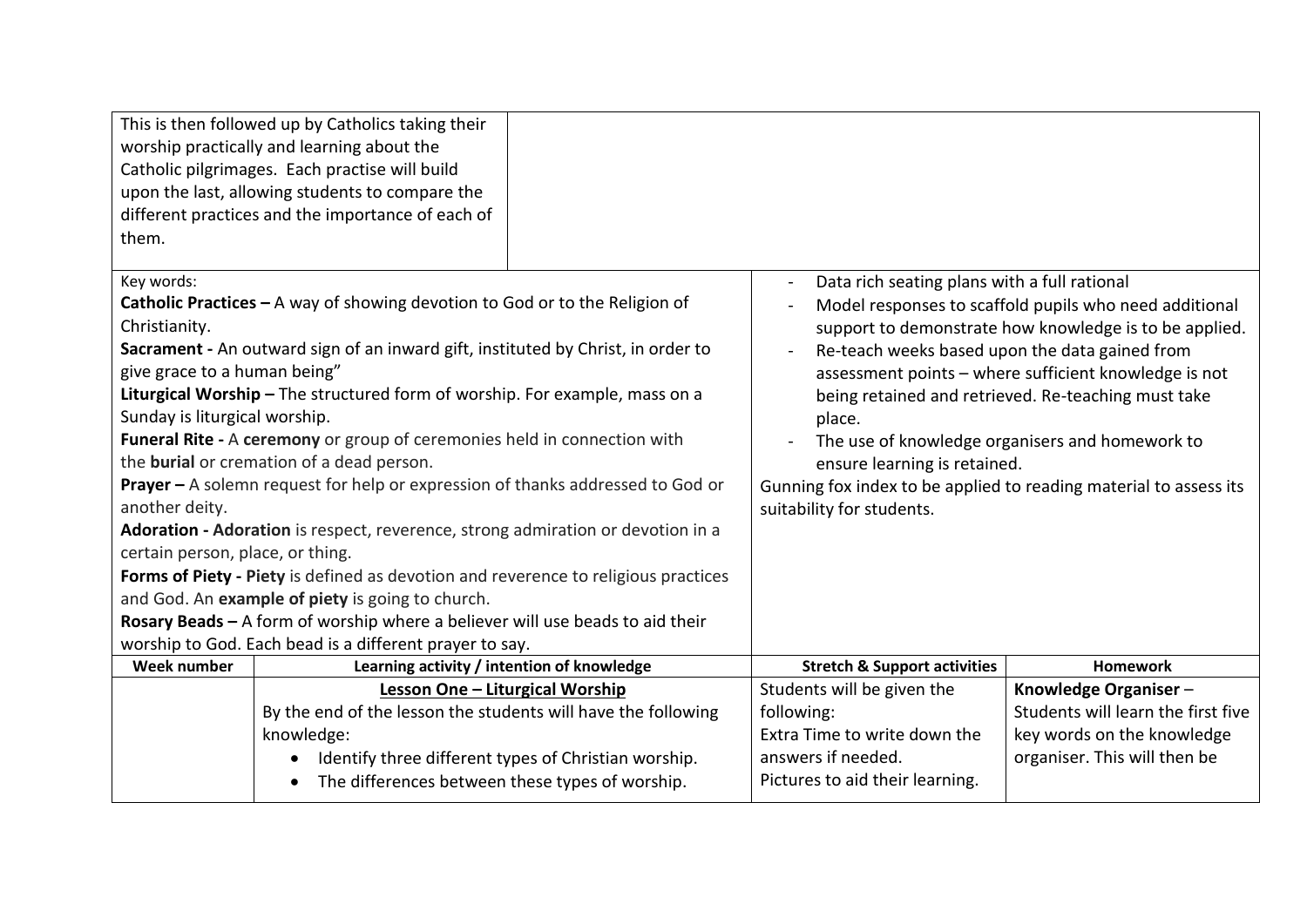|   | The importance Christians hold towards different forms<br>$\bullet$ | Students with any dyslexia will  | tested in the PFL during the |
|---|---------------------------------------------------------------------|----------------------------------|------------------------------|
|   | of worship practice.                                                | be given the opportunity of an   | next lesson.                 |
|   | Learning Tasks: Students to write down and evaluate each part       | overlay.                         |                              |
|   | of mass and why each part is important.                             |                                  |                              |
|   | Learning Tasks: Students to be given exam style questions as        | <b>Stretch and Challenge:</b>    |                              |
|   | practice.                                                           | 1) All worship should be in a    |                              |
|   | <b>Intention of Knowledge:</b>                                      | structured format. Do you        |                              |
|   | Know and understand the nature and importance of Mass for           | agree with this statement?       |                              |
|   | Catholics (AO1)                                                     | 2) What are the advantages       |                              |
|   | Know and understand the divergent attitudes towards worship         | to having a structure to         |                              |
| 1 | (AO1)                                                               | worship?                         |                              |
|   | Assess and analyse the teaching of Lumen Gentium paragraph          |                                  |                              |
|   | 7 for Catholics (AO2)                                               | Students will be given different |                              |
|   |                                                                     | choices depending on their       |                              |
|   |                                                                     | skill level.                     |                              |
|   |                                                                     |                                  |                              |
|   |                                                                     | Differentiation will be made by  |                              |
|   |                                                                     | outcomes.                        |                              |
|   | Lesson Two - Liturgical Worship (2)                                 |                                  |                              |
|   | By the end of the lesson the students will have the following       | Extension recap questions will   | Knowledge Organiser-         |
|   | knowledge:                                                          | be on the board for higher       | Students will learn the key  |
|   | Identify three different types of Christian worship.<br>$\bullet$   | ability students.                | words on the knowledge       |
|   | The differences between these types of worship.<br>$\bullet$        | Structure led answers for        | organiser. This will then be |
|   | The importance Christians hold towards different forms<br>$\bullet$ | weaker English writing           | tested in the PFL during the |
|   | of worship practice.                                                | students.                        | next lesson.                 |
|   | Learning Tasks: Students to write down and evaluate each part       |                                  |                              |
|   | of mass and why each part is important.                             | For stretch and challenge        |                              |
|   | Learning Tasks: Students to be given exam style questions as        | students will have to try and    |                              |
|   | practice.                                                           | provide more than one reason     |                              |
|   | <b>Intention of Knowledge:</b>                                      | for each answer.                 |                              |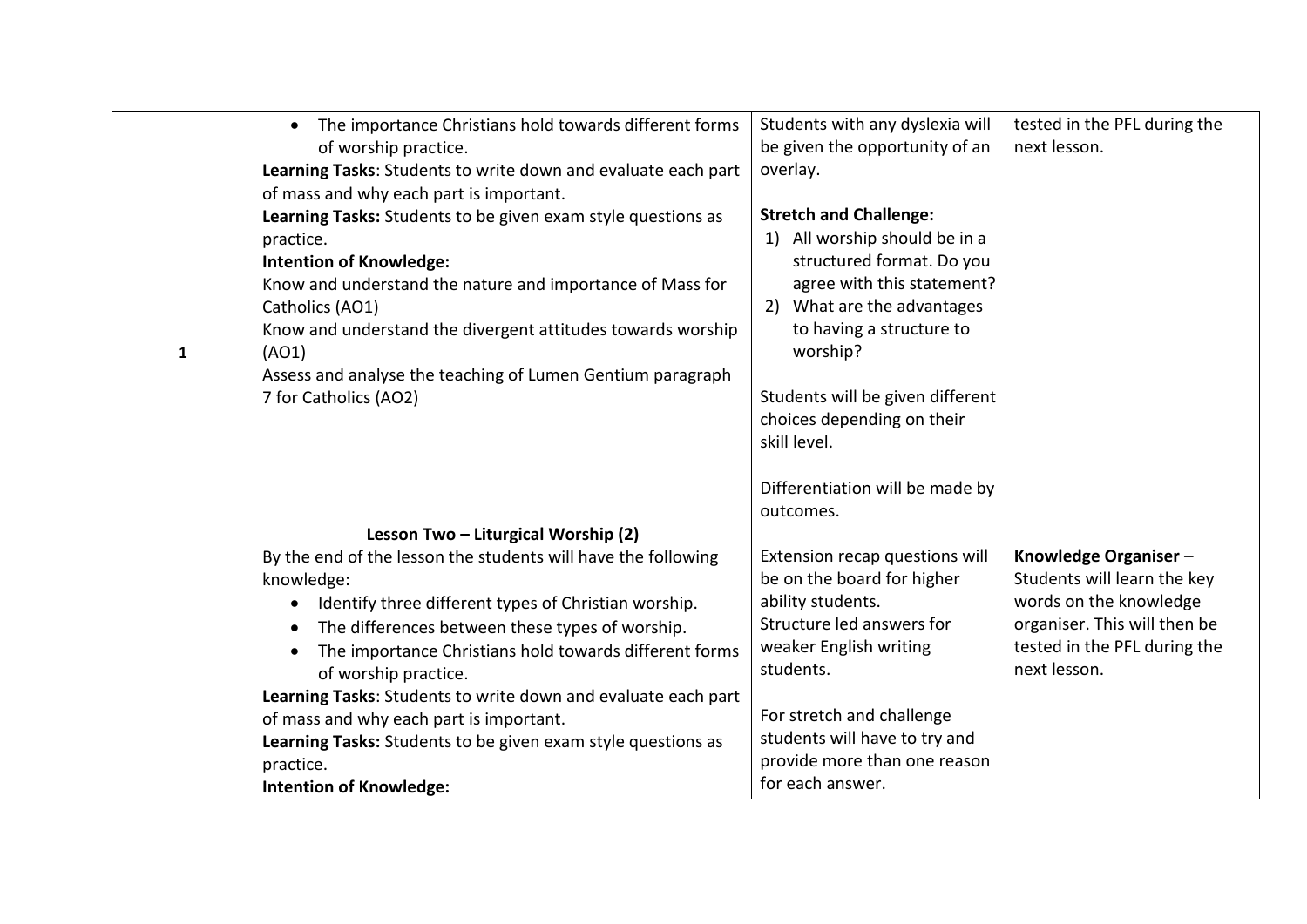| Know and understand the nature and importance of Mass for<br>Catholics (AO1)<br>Know and understand the divergent attitudes towards worship<br>(AO1)<br>Assess and analyse the teaching of Lumen Gentium paragraph<br>7 for Catholics (AO2)<br>Lesson Three - Non Liturgical Worship<br>By the end of the lesson the students will have the following<br>knowledge:<br>Identify three different types of Christian worship.<br>$\bullet$<br>The differences between these types of non-liturgical<br>$\bullet$<br>worship.<br>The importance Christians hold towards different forms<br>$\bullet$<br>of worship<br>Learning Tasks: Students to be given exam style questions as<br>practice.<br><b>Intention of Knowledge:</b><br>Know and understand the nature and importance of Mass for<br>Catholics (AO1)<br>Know and understand the divergent attitudes towards worship<br>(AO1)<br>Assess and analyse the teaching of Lumen Gentium paragraph<br>7 for Catholics (AO2) | Differentiation will also be<br>made by outcomes.<br>Stretch and challenge<br>questions will be available<br>throughout the lesson and also<br>on the whiteboard, so there<br>should never be a time when a<br>student is not writing or<br>Knowledge Organiser-<br>completing a task.<br>Students will learn key words<br>on the knowledge organiser.<br>This will then be tested in the<br><b>Stretch and Challenge:</b><br>1) Non liturgical worship<br>PFL during the next lesson.<br>allows for more<br>freedom in their faith.<br>Do you agree with this<br>statement?<br>Lower ability students will be<br>given images to support their<br>work. |
|-------------------------------------------------------------------------------------------------------------------------------------------------------------------------------------------------------------------------------------------------------------------------------------------------------------------------------------------------------------------------------------------------------------------------------------------------------------------------------------------------------------------------------------------------------------------------------------------------------------------------------------------------------------------------------------------------------------------------------------------------------------------------------------------------------------------------------------------------------------------------------------------------------------------------------------------------------------------------------|----------------------------------------------------------------------------------------------------------------------------------------------------------------------------------------------------------------------------------------------------------------------------------------------------------------------------------------------------------------------------------------------------------------------------------------------------------------------------------------------------------------------------------------------------------------------------------------------------------------------------------------------------------|
| Lesson Four - Prayer<br>By the end of the lesson the students will have the following<br>knowledge:<br>What prayer is and why the 5 are different.                                                                                                                                                                                                                                                                                                                                                                                                                                                                                                                                                                                                                                                                                                                                                                                                                            | Students will be given the<br>Knowledge Organiser-<br>following:<br>Students will learn the key<br>Extra Time to write down the<br>words on the knowledge<br>answers if needed.<br>organiser. This will then be                                                                                                                                                                                                                                                                                                                                                                                                                                          |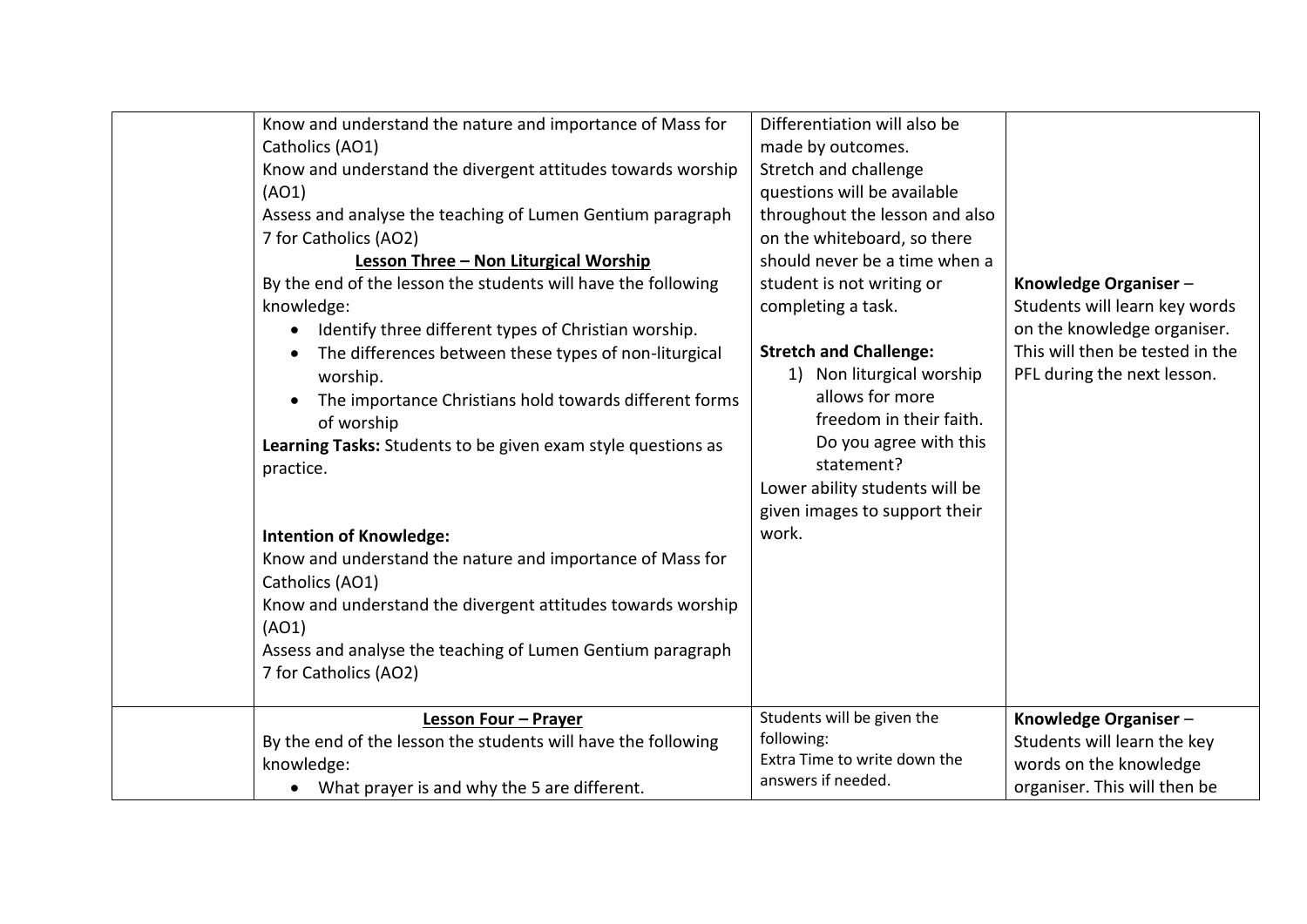| $\overline{2}$ | Gain full marks on an examination B question of<br>$\bullet$<br>different types of prayer.<br>Learning Tasks: Students to be given exam style questions as<br>practice.<br>Learning Tasks: Students to complete work sheet on the<br>different types of prayers that a Catholic can complete.<br><b>Intention of Knowledge:</b><br>Know and understand the nature and purpose of prayer<br>Know and understand examples of the different types of<br>prayer (AO1)<br>Know about and understand the importance of the Lord's<br>prayer (AO1)<br><b>Lesson Five - Prayer (2)</b><br>By the end of the lesson the students will have the following<br>knowledge:<br>What prayer is and why the 5 are different.<br>$\bullet$<br>Gain full marks on an examination B question of<br>different types of prayer.<br>Learning Tasks: Students to be given exam style questions as<br>practice.<br>Learning Tasks: Students to complete work sheet on the<br>different types of prayers that a Catholic can complete.<br><b>Intention of Knowledge:</b><br>Know and understand the nature and purpose of prayer<br>Know and understand examples of the different types of<br>prayer (AO1)<br>Know about and understand the importance of the Lord's | Pictures to aid their learning.<br>Students with any dyslexia will be<br>given the opportunity of an<br>overlay.<br><b>Stretch and Challenge:</b><br>1) What are the advantages<br>of praying each day?<br>It would be wrong for<br>2)<br>God to answer<br>everyone's prayers. Why<br>do you think this could<br>be?<br>For stretch and challenge<br>students will have to try and<br>provide more than one reason for<br>each answer.<br>Differentiation will also be made<br>by outcomes.<br>Lower ability students will be<br>given images to support their<br>work.<br>Extension recap questions will<br>be on the board for higher<br>ability students. | tested in the PFL during the<br>next lesson.<br>Knowledge Organiser-<br>Students will learn the key<br>words on the knowledge<br>organiser. This will then be<br>tested in the PFL during the<br>next lesson. |
|----------------|---------------------------------------------------------------------------------------------------------------------------------------------------------------------------------------------------------------------------------------------------------------------------------------------------------------------------------------------------------------------------------------------------------------------------------------------------------------------------------------------------------------------------------------------------------------------------------------------------------------------------------------------------------------------------------------------------------------------------------------------------------------------------------------------------------------------------------------------------------------------------------------------------------------------------------------------------------------------------------------------------------------------------------------------------------------------------------------------------------------------------------------------------------------------------------------------------------------------------------------------|--------------------------------------------------------------------------------------------------------------------------------------------------------------------------------------------------------------------------------------------------------------------------------------------------------------------------------------------------------------------------------------------------------------------------------------------------------------------------------------------------------------------------------------------------------------------------------------------------------------------------------------------------------------|---------------------------------------------------------------------------------------------------------------------------------------------------------------------------------------------------------------|
|                | prayer (AO1)<br>Lesson Six - Catholic Prayer                                                                                                                                                                                                                                                                                                                                                                                                                                                                                                                                                                                                                                                                                                                                                                                                                                                                                                                                                                                                                                                                                                                                                                                                | Structure led answers for<br>weaker English writing<br>students.                                                                                                                                                                                                                                                                                                                                                                                                                                                                                                                                                                                             | Knowledge Organiser-                                                                                                                                                                                          |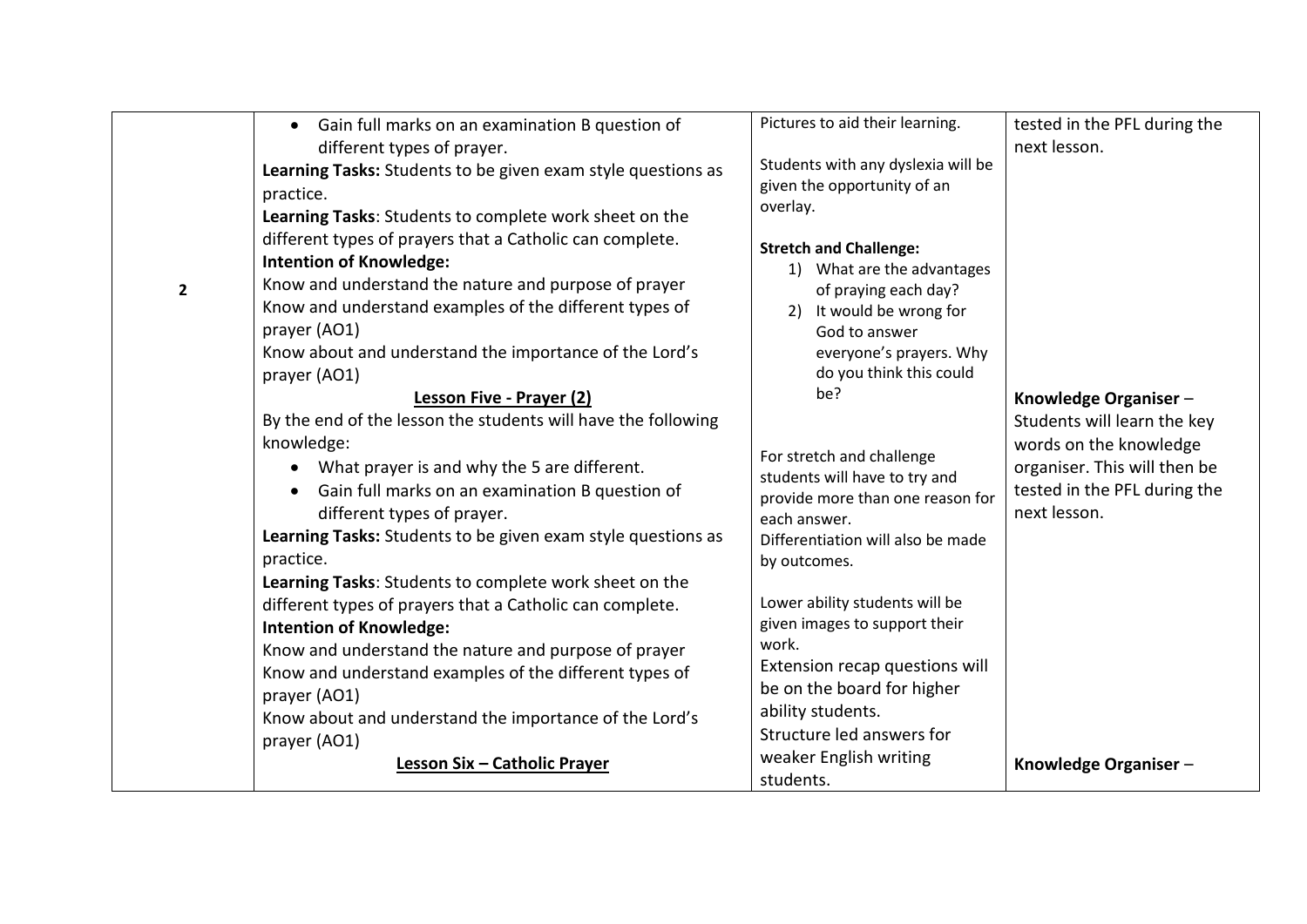| By the end of the lesson the students will have the following<br>knowledge:<br>What prayer is and why the 5 are different.<br>Gain full marks on an examination B question of<br>$\bullet$<br>different types of prayer.<br>Learning Tasks: Students to be given exam style questions as<br>practice.<br>Learning Tasks: Students to complete work sheet on the<br>different types of prayers that a Catholic can complete.<br><b>Intention of Knowledge:</b><br>Know and understand the nature and purpose of prayer<br>Know and understand examples of the different types of<br>prayer (AO1)<br>Know about and understand the importance of the Lord's<br>prayer (AO1) | For stretch and challenge<br>students will have to try and<br>provide more than one reason for<br>each answer.<br>Differentiation will also be made<br>by outcomes.<br>Stretch and challenge questions<br>will be available throughout the<br>lesson and also on the<br>whiteboard, so there should<br>never be a time when a student is<br>not writing or completing a task | Students will learn the key<br>words on the knowledge<br>organiser. This will then be<br>tested in the PFL during the<br>next lesson.                         |
|---------------------------------------------------------------------------------------------------------------------------------------------------------------------------------------------------------------------------------------------------------------------------------------------------------------------------------------------------------------------------------------------------------------------------------------------------------------------------------------------------------------------------------------------------------------------------------------------------------------------------------------------------------------------------|------------------------------------------------------------------------------------------------------------------------------------------------------------------------------------------------------------------------------------------------------------------------------------------------------------------------------------------------------------------------------|---------------------------------------------------------------------------------------------------------------------------------------------------------------|
| Lesson Seven Pilgrimage (1)<br>By the end of the lesson the students will have the following<br>knowledge:<br>Students to be able to describe three places to go on<br>$\bullet$<br>Christian pilgrimage.<br>Students to be able to understand the reasons why<br>$\bullet$<br>someone may go on a pilgrimage.<br>Students to be able to analyse and compare to different<br>$\bullet$<br>places of pilgrimage.                                                                                                                                                                                                                                                           | Structure led answers for weaker<br>English writing students.<br>Students will be given the<br>following:<br>Extra Time to write down<br>the answers if needed.<br>Sheet to be differentiated to use<br>sentence starters and gap fill for<br>lower ability groups.                                                                                                          | Knowledge Organiser-<br>Students will learn the key<br>words on the knowledge<br>organiser. This will then be<br>tested in the PFL during the<br>next lesson. |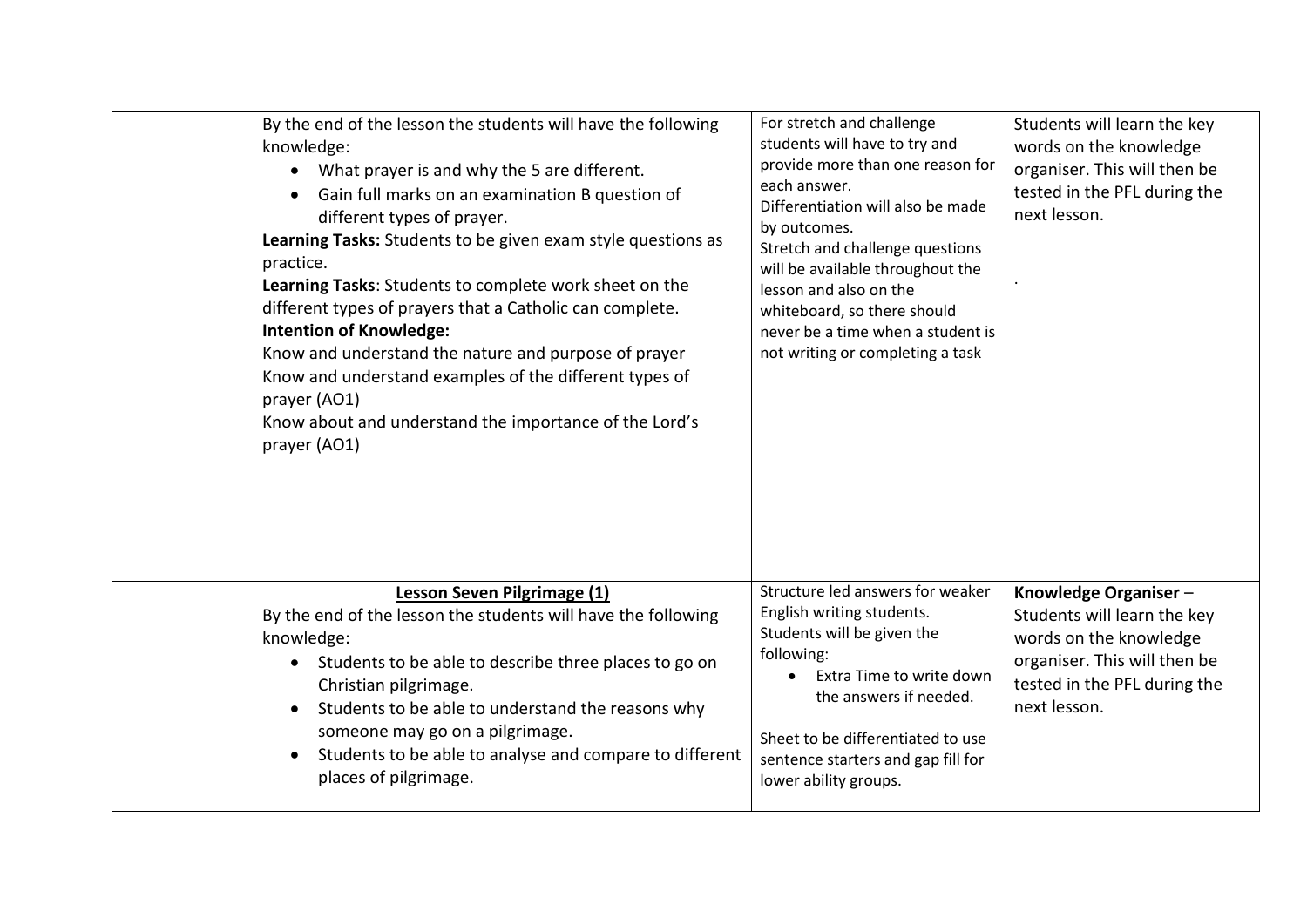|   | Learning Tasks: Students to create a leaflet to promote a                                                                                                                                                                                                                                                | Differentiation by outcome when                                                                                                                                                                                           |                                                                                                        |
|---|----------------------------------------------------------------------------------------------------------------------------------------------------------------------------------------------------------------------------------------------------------------------------------------------------------|---------------------------------------------------------------------------------------------------------------------------------------------------------------------------------------------------------------------------|--------------------------------------------------------------------------------------------------------|
|   | Christian pilgrimage to either Lourdes or the Vatican City.                                                                                                                                                                                                                                              | giving feedback on the exam                                                                                                                                                                                               |                                                                                                        |
|   | <b>Intention of Knowledge:</b>                                                                                                                                                                                                                                                                           | question.                                                                                                                                                                                                                 |                                                                                                        |
| 3 | Know and understand the nature, history and purpose of<br>pilgrimage<br>Know and understand the significance of the places that<br>people go on pilgrimage (AO1)<br>Assess and analyse the importance of pilgrimage for Catholic<br>and Protestant Christians today (AO2)<br>Lesson Eight Pilgrimage (2) | <b>Stretch and Challenge:</b><br>1) A Catholic should go on<br>pilgrimage at least once<br>their life. Do you agree<br>with this statement?<br>Develop your own<br>2)<br>extended writing piece<br>with reasons as to why | Knowledge Organiser -<br>Students will learn the key                                                   |
|   | By the end of the lesson the students will have the following<br>knowledge:<br>Students to be able to describe three places to go on<br>Christian pilgrimage.                                                                                                                                            | pilgrimage should be an<br>important part of Catholic<br>practise.                                                                                                                                                        | words on the knowledge<br>organiser. This will then be<br>tested in the PFL during the<br>next lesson. |
|   | Students to be able to understand the reasons why<br>$\bullet$<br>someone may go on a pilgrimage.<br>Students to be able to analyse and compare to different<br>$\bullet$                                                                                                                                | Sentence starters there to help<br>lower ability students.                                                                                                                                                                |                                                                                                        |
|   | places of pilgrimage.<br>Learning Tasks: Students to create a leaflet to promote a<br>Christian pilgrimage to either Lourdes or the Vatican City.                                                                                                                                                        | Structure led answers for weaker<br>English writing students.<br>Students will be given the                                                                                                                               |                                                                                                        |
|   | <b>Intention of Knowledge:</b>                                                                                                                                                                                                                                                                           | following:                                                                                                                                                                                                                |                                                                                                        |
|   | Know and understand the nature, history and purpose of<br>pilgrimage                                                                                                                                                                                                                                     | Extra Time to write down<br>the answers if needed.                                                                                                                                                                        |                                                                                                        |
|   | Know and understand the significance of the places that<br>people go on pilgrimage (AO1)                                                                                                                                                                                                                 | Differentiated questioning and<br>outcomes for higher ability<br>students.                                                                                                                                                |                                                                                                        |
|   | Assess and analyse the importance of pilgrimage for Catholic<br>and Protestant Christians today (AO2)                                                                                                                                                                                                    |                                                                                                                                                                                                                           |                                                                                                        |
|   | Lesson Nine - Pilgrimage to Lourdes                                                                                                                                                                                                                                                                      |                                                                                                                                                                                                                           | Knowledge Organiser-                                                                                   |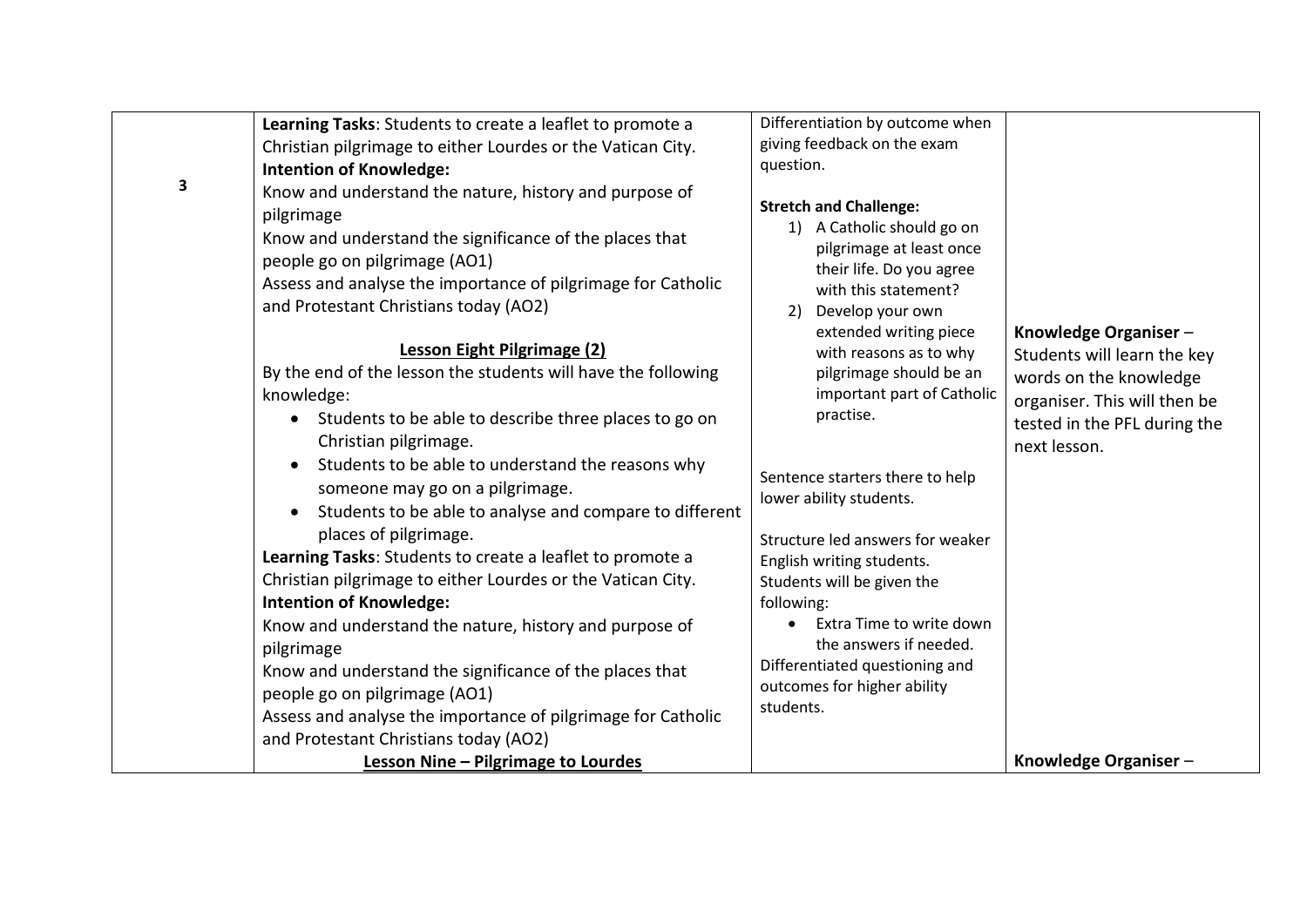|   | By the end of the lesson the students will have the following                                 |                                                               | Students will learn the key                  |
|---|-----------------------------------------------------------------------------------------------|---------------------------------------------------------------|----------------------------------------------|
|   | knowledge:                                                                                    |                                                               | words on the knowledge                       |
|   | • Students to be able to describe three places to go on                                       |                                                               | organiser. This will then be                 |
|   | Christian pilgrimage.                                                                         |                                                               | tested in the PFL during the                 |
|   | Students to be able to understand the reasons why                                             |                                                               | next lesson.                                 |
|   | someone may go on a pilgrimage.                                                               |                                                               |                                              |
|   | Students to be able to analyse and compare to different<br>$\bullet$                          |                                                               |                                              |
|   | places of pilgrimage.                                                                         |                                                               |                                              |
|   | Learning Tasks: Students to create a leaflet to promote a                                     |                                                               |                                              |
|   | Christian pilgrimage to either Lourdes or the Vatican City.                                   |                                                               |                                              |
|   | <b>Intention of Knowledge:</b>                                                                |                                                               |                                              |
|   | Know and understand the nature, history and purpose of                                        |                                                               |                                              |
|   | pilgrimage                                                                                    |                                                               |                                              |
|   | Know and understand the significance of the places that                                       |                                                               |                                              |
|   | people go on pilgrimage (AO1)                                                                 |                                                               |                                              |
|   | Assess and analyse the importance of pilgrimage for Catholic                                  |                                                               |                                              |
|   | and Protestant Christians today (AO2)                                                         |                                                               |                                              |
|   | Lesson Ten - Pilgrimage to Jerusalem                                                          | Structure led answers for weaker<br>English writing students. | Knowledge Organiser-                         |
|   | By the end of the lesson the students will have the following                                 | Students will be given the                                    | Students will learn the key                  |
|   | knowledge:                                                                                    | following:                                                    | words on the knowledge                       |
|   | • Students to be able to describe three places to go on                                       | Extra Time to write down                                      | organiser. This will then be                 |
|   | Christian pilgrimage.                                                                         | the answers if needed.                                        | tested in the PFL during the<br>next lesson. |
|   | Students to be able to understand the reasons why                                             | Differentiated questioning and                                |                                              |
|   | someone may go on a pilgrimage.                                                               | outcomes for higher ability                                   |                                              |
|   | Students to be able to analyse and compare to different                                       | students.                                                     |                                              |
| 4 | places of pilgrimage.                                                                         | Worksheets with images will be<br>made.                       |                                              |
|   | Learning Tasks: Students to create a leaflet to promote a                                     | Newspaper will already be                                     |                                              |
|   | Christian pilgrimage to either Lourdes or the Vatican City.<br><b>Intention of Knowledge:</b> | created to help students who                                  |                                              |
|   |                                                                                               | struggle with writing. It will                                |                                              |
|   |                                                                                               |                                                               |                                              |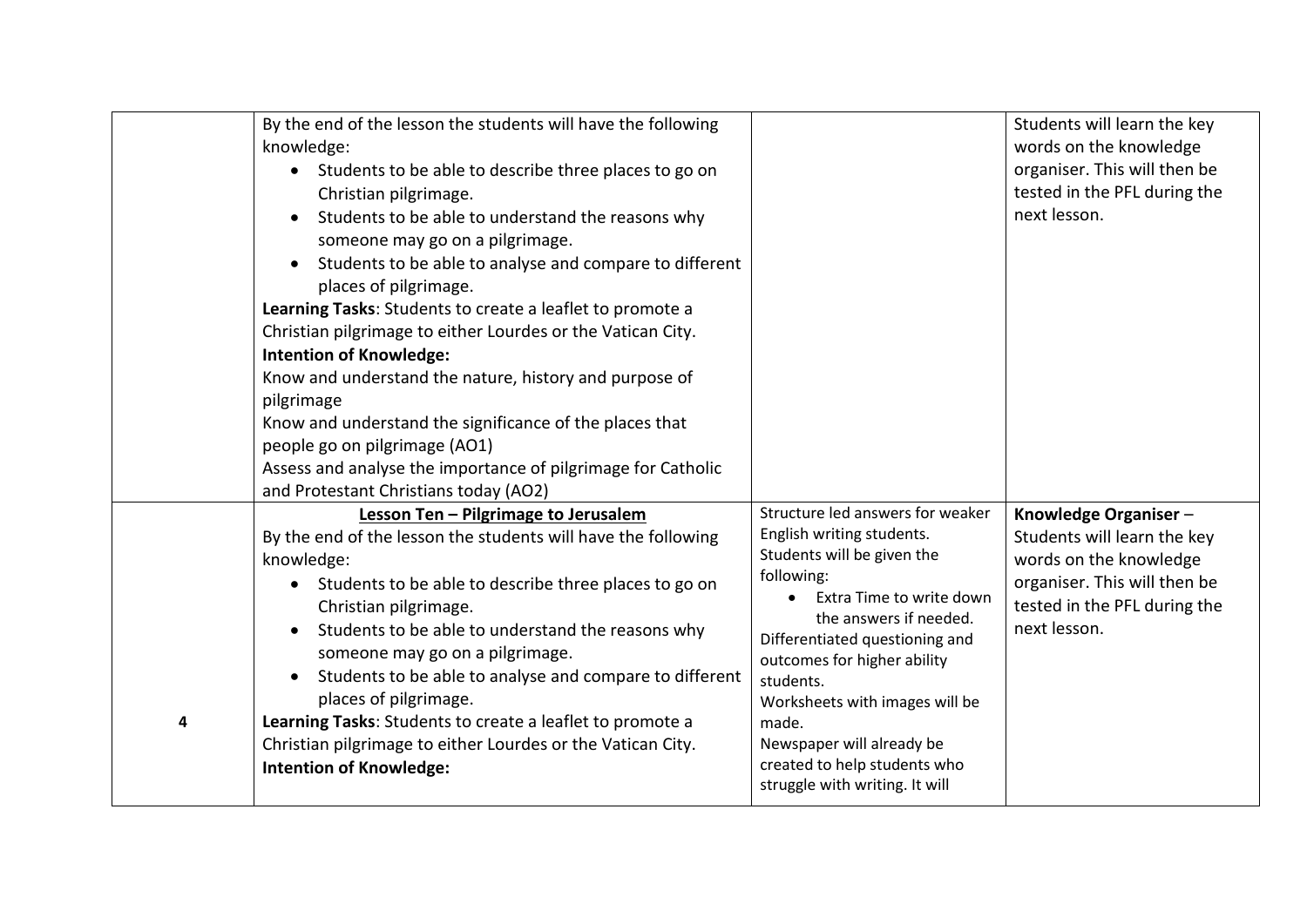|   | Know and understand the nature, history and purpose of<br>pilgrimage<br>Know and understand the significance of the places that<br>people go on pilgrimage (AO1)<br>Assess and analyse the importance of pilgrimage for Catholic<br>and Protestant Christians today (AO2)<br>Lesson Eleven - Pilgrimage to The Vatican City<br>By the end of the lesson the students will have the following<br>knowledge:<br>• Students to be able to describe three places to go on<br>Christian pilgrimage.<br>Students to be able to understand the reasons why<br>$\bullet$<br>someone may go on a pilgrimage.<br>Students to be able to analyse and compare to different<br>$\bullet$<br>places of pilgrimage.<br>Learning Tasks: Students to create a leaflet to promote a<br>Christian pilgrimage to either Lourdes or the Vatican City. | become a gap filling exercise for<br>them.<br>Differentiated questioning and<br>outcomes for higher ability<br>students.<br>Worksheets with images will be<br>made<br>Students will be given historical<br>questions to stretch and<br>challenge. | Knowledge Organiser-<br>Students will learn the key<br>words on the knowledge<br>organiser. This will then be<br>tested in the PFL during the<br>next lesson. |
|---|----------------------------------------------------------------------------------------------------------------------------------------------------------------------------------------------------------------------------------------------------------------------------------------------------------------------------------------------------------------------------------------------------------------------------------------------------------------------------------------------------------------------------------------------------------------------------------------------------------------------------------------------------------------------------------------------------------------------------------------------------------------------------------------------------------------------------------|---------------------------------------------------------------------------------------------------------------------------------------------------------------------------------------------------------------------------------------------------|---------------------------------------------------------------------------------------------------------------------------------------------------------------|
|   | Know and understand the nature, history and purpose of<br>pilgrimage<br>Know and understand the significance of the places that<br>people go on pilgrimage (AO1)<br>Assess and analyse the importance of pilgrimage for Catholic<br>and Protestant Christians today (AO2)<br>Lesson Nine-Celebration of Knowledge                                                                                                                                                                                                                                                                                                                                                                                                                                                                                                                | IRT feedback is to differ                                                                                                                                                                                                                         | Knowledge Organiser - Students                                                                                                                                |
| 5 | Students will complete a celebration of knowledge to show off what<br>they have learnt this half term. This is traditionally completed as<br>twenty questions, however, this can be adjusted and can be made to<br>be more practical.<br><b>Lesson Ten - DIRT Feedback</b>                                                                                                                                                                                                                                                                                                                                                                                                                                                                                                                                                       | depending on each student and<br>the work that they have<br>completed.                                                                                                                                                                            | will be tested on all of the key<br>words for this week. They have<br>learnt each stage individually now<br>they must try and learn all the<br>words.         |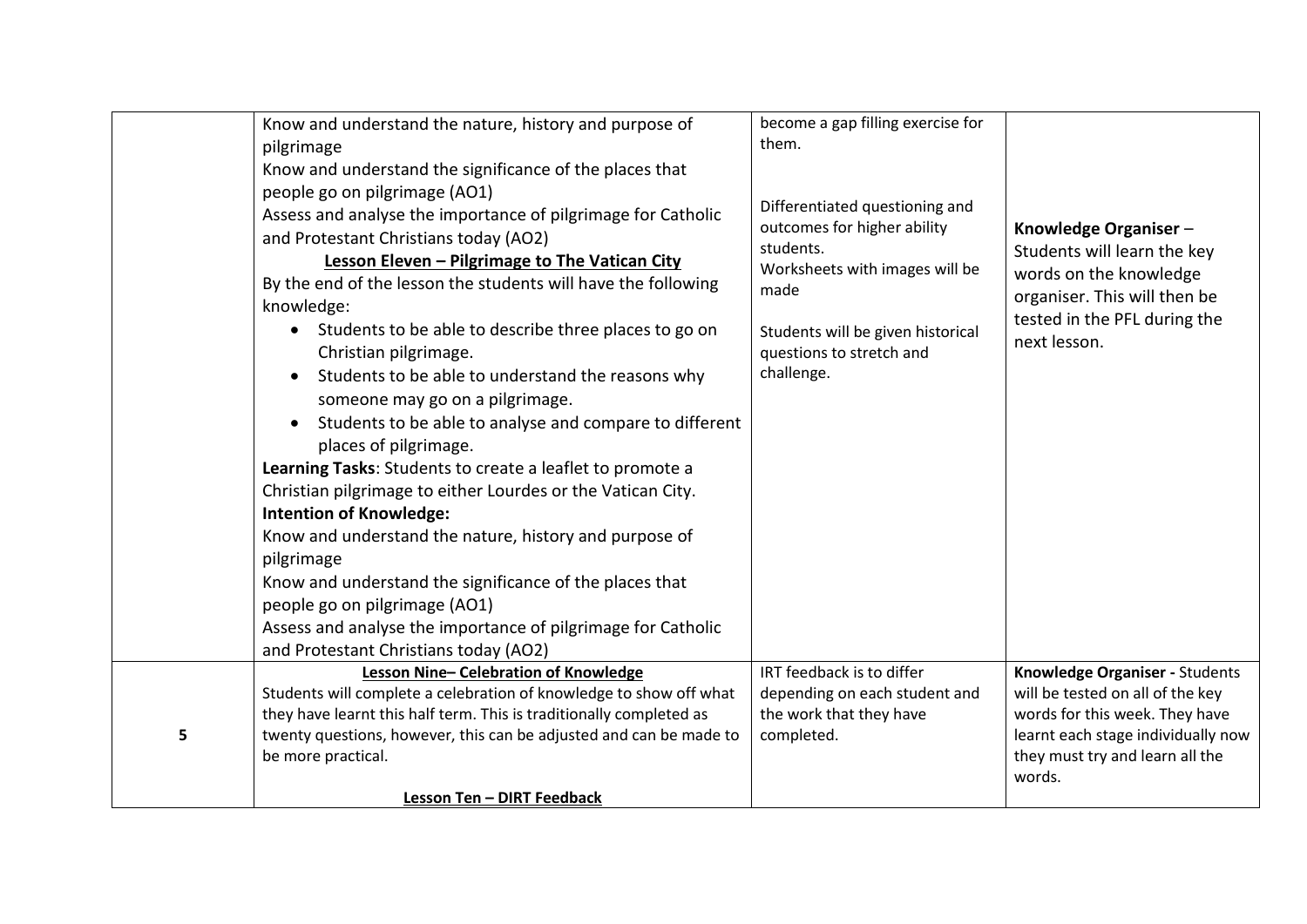|   | Evaluation of learning that has taken place and an evaluation of the   |                                     |                                    |
|---|------------------------------------------------------------------------|-------------------------------------|------------------------------------|
|   | books and ensure that they are up to the right level and any work      |                                     |                                    |
|   | missing or feedback needed is completed during this lesson.            |                                     |                                    |
|   | Lesson Eleven - Reteach Lesson                                         | Knowledge organisers can be         | Knowledge Organiser - Students     |
|   | Revisit and Reteach certain elements of the course and evaluate how    | used to aid any students who feel   | will be tested on all of the key   |
|   | the half term has gone and set targets for improvements in the         | they have not made the required     | words for this week. They have     |
|   | future.                                                                | progress.                           | learnt each stage individually now |
|   | This should be the first half of the half term condensed into the main | Word banks, sentence starters       | they must try and learn all the    |
|   | points you want the students to re learn.                              | will be available to those students | words.                             |
|   | Students will be questioned with new and targeted questions and        | who need them.                      |                                    |
|   | work to ensure they have all made progress this half term              | Students who need to be             |                                    |
| 6 |                                                                        | stretched and challenged will be    |                                    |
|   | Lesson Twelve-Reteach lesson Two                                       | done so by outcome also.            |                                    |
|   | Revisit and Reteach certain elements of the course and evaluate how    | Questions will vary to try and test |                                    |
|   | the half term has gone and set targets for improvements in the         | them.                               | Knowledge Organiser - Students     |
|   | future.                                                                |                                     | will be tested on all of the key   |
|   | This should be the second half of the half term condensed into the     | Knowledge organisers can be         | words for this week. They have     |
|   | main points you want the students to re learn.                         | used to aid any students who feel   | learnt each stage individually now |
|   | Students will be questioned with new and targeted questions and        | they have not made the required     | they must try and learn all the    |
|   | work to ensure they have all made progress this half term              | progress.                           | words.                             |
|   |                                                                        | Word banks, sentence starters       |                                    |
|   |                                                                        | will be available to those students |                                    |
|   |                                                                        | who need them.                      |                                    |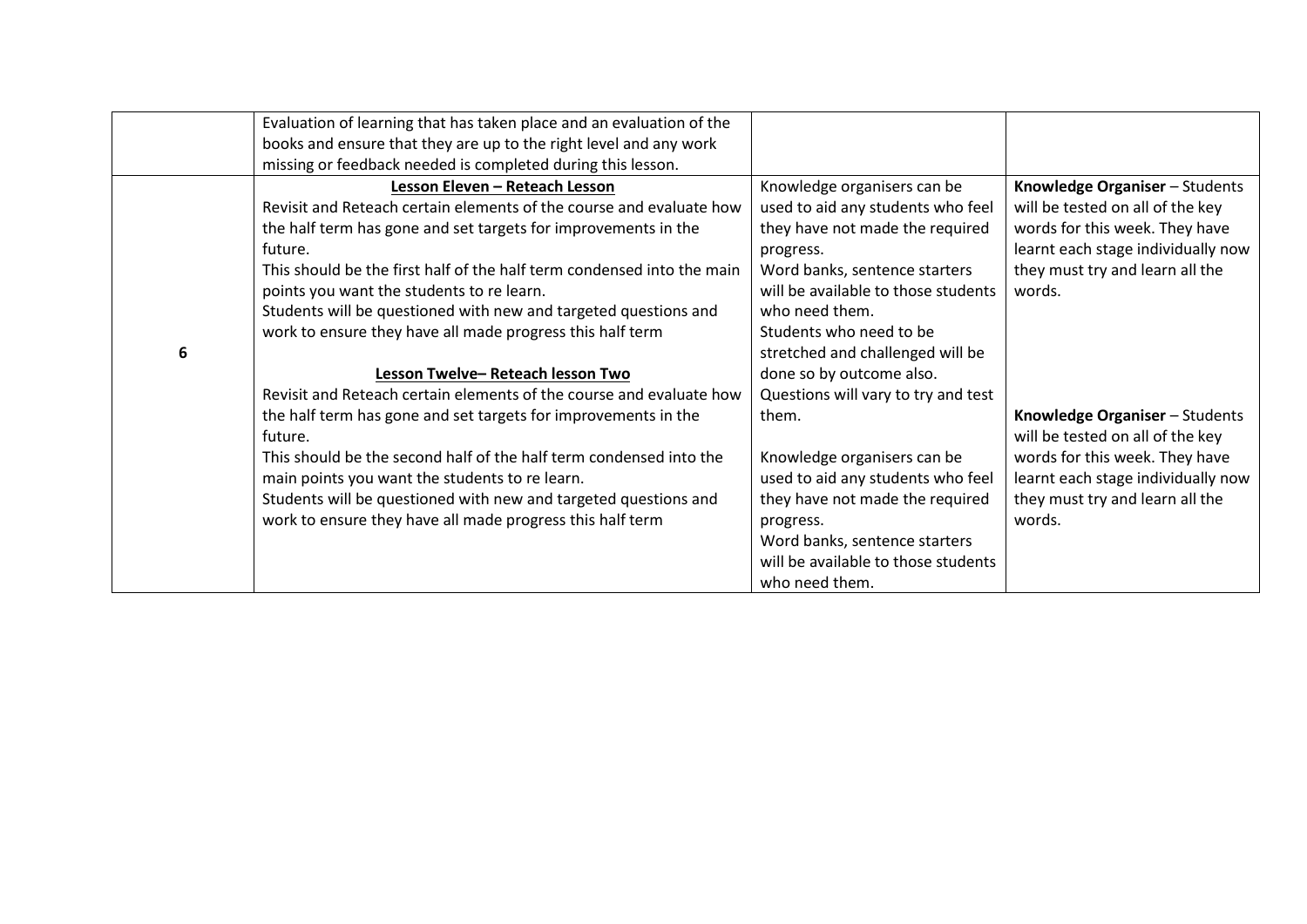| <b>Subject: Religious Education</b><br><b>Year 9 Half Term Six</b>                                                                                                                                                                                                                                                                                                                                                                                                                                                                                                                                                                                                                                                                |                                        |                                                                                                |  |
|-----------------------------------------------------------------------------------------------------------------------------------------------------------------------------------------------------------------------------------------------------------------------------------------------------------------------------------------------------------------------------------------------------------------------------------------------------------------------------------------------------------------------------------------------------------------------------------------------------------------------------------------------------------------------------------------------------------------------------------|----------------------------------------|------------------------------------------------------------------------------------------------|--|
| Core skill focus                                                                                                                                                                                                                                                                                                                                                                                                                                                                                                                                                                                                                                                                                                                  |                                        |                                                                                                |  |
| Year group: Year 9                                                                                                                                                                                                                                                                                                                                                                                                                                                                                                                                                                                                                                                                                                                | <b>Module title: GCSE RE Practices</b> | Length of module: 6 weeks                                                                      |  |
| Sequence - where does this module fit? Links to past and future learning:<br>Module intent / knowledge to be gained<br>In developing the KS3 SOW DLSA is mindful of the both the National Framework for Catholic<br>Intent<br>Schools: Come and See and the local SACRE areas of study (Liverpool and Knowsley). The SOW is<br>The aim of this unit is to continue to enable<br>sequenced in such a way that it builds directly on Come and See, yet allows for the development<br>students to understand the different practices<br>of knowledge of key areas of Roman Catholic Christianity that students from the county sector<br>that Catholic will undertake in their lives.<br>Students will use the knowledge they gained |                                        | will have little or no knowledge of having taken a thematic approach to the study of religion. |  |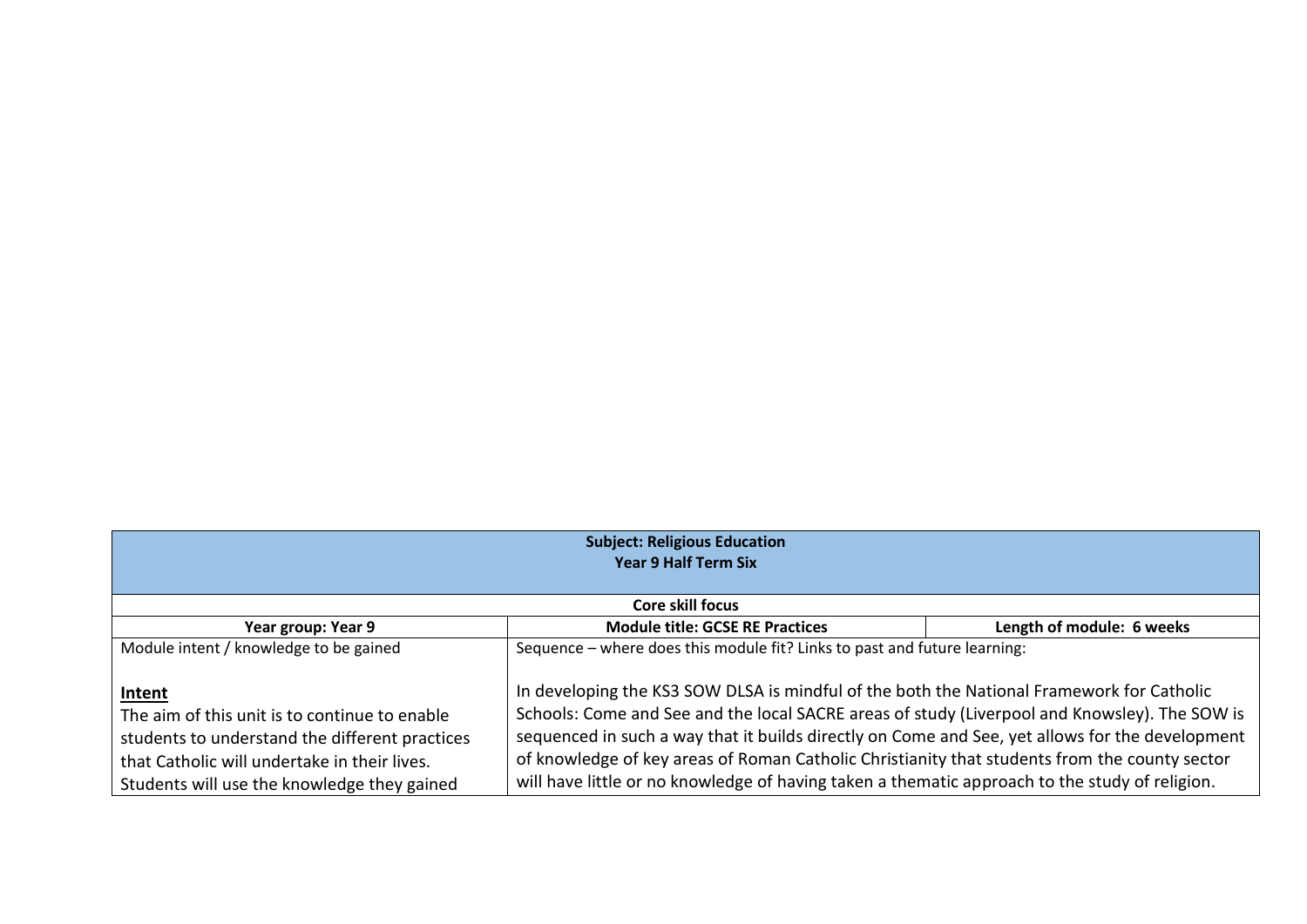about Catholic beliefs. It will enable to students to analyse how Catholics interpret their beliefs and how this affects how they practise their faith. This unit continues the academic skills needed at GCSE and develop them further and allows students to develop their extended writing ability in turn meaning that they are more confident as each lesson passes. Another intent of this unit is to build upon the knowledge of Catholic practices which was first taught during year 7 unit two. Students will already have the knowledge and recall of the topics but at this level they will need to not only understand and describe Catholic practices but to be able to analyse and evaluate each practise and its importance.

### **Knowledge**

The knowledge of this unit will be built upon firstly the knowledge from year 7 that students have learnt about Catholic practices. Secondly, students will be building upon the knowledge they have gained in this first two unit of GCSE which was Catholic beliefs. This builds upon that knowledge by allowing students to understand how the beliefs impact the practices they completed and how they completed them. Students will then move onto the first topic which is what is liturgical worship and the different ways in which Catholics can pray and worship.

KS4: This is unit two of four that students will complete to ensure knowledge for paper one: **Edexcel Catholic Christianity.** The four units are called:

- Beliefs and teachings
- Practices
- Sources of Wisdom and Authority
- Forms of Expression.

# **Catholic Philosophy**

- Catholic Philosophy
- Family and Relationship

## **Judaism**

- Beliefs and teachings
- Practices

In this unit, students will learn begin to learn about the Catholic practices. In unit one students learn about the beliefs of Catholics now in this unit they take those beliefs and learn how they are used within practise.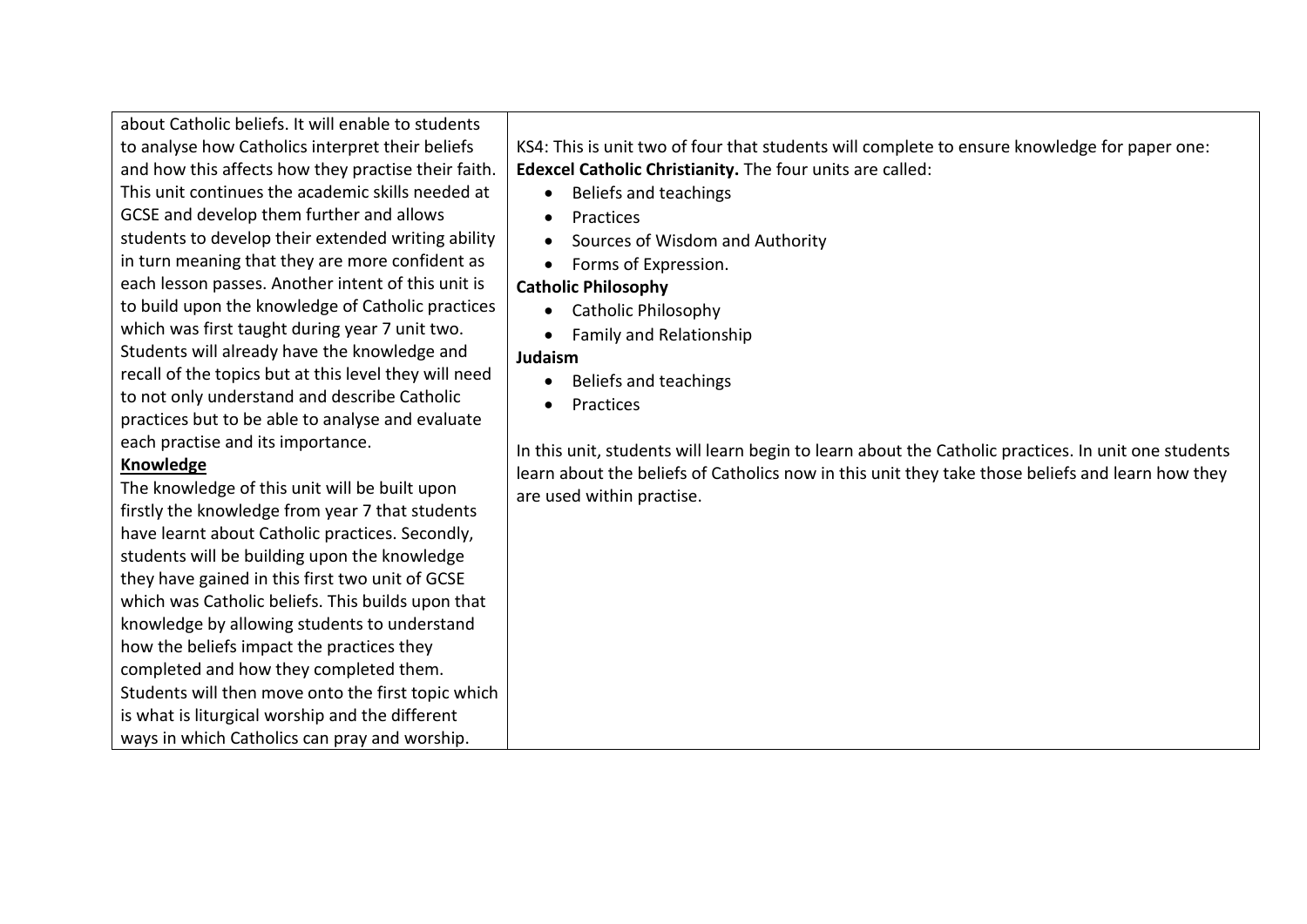|                                                                             | This is then followed up by the different ways in                                     |                                                       |                                                                   |                                                            |
|-----------------------------------------------------------------------------|---------------------------------------------------------------------------------------|-------------------------------------------------------|-------------------------------------------------------------------|------------------------------------------------------------|
|                                                                             | which Catholics pray and the different versions of                                    |                                                       |                                                                   |                                                            |
| prayers.                                                                    |                                                                                       |                                                       |                                                                   |                                                            |
| This is then followed up by Catholics taking their                          |                                                                                       |                                                       |                                                                   |                                                            |
|                                                                             | worship practically and learning about the                                            |                                                       |                                                                   |                                                            |
| Catholic pilgrimages. Each practise will build                              |                                                                                       |                                                       |                                                                   |                                                            |
|                                                                             | upon the last, allowing students to compare the                                       |                                                       |                                                                   |                                                            |
|                                                                             | different practices and the importance of each of                                     |                                                       |                                                                   |                                                            |
| them.                                                                       |                                                                                       |                                                       |                                                                   |                                                            |
| Key words:                                                                  |                                                                                       |                                                       | Data rich seating plans with a full rational                      |                                                            |
|                                                                             | <b>Catholic Practices - A way of showing devotion to God or to the Religion of</b>    |                                                       |                                                                   | Model responses to scaffold pupils who need additional     |
| Christianity.                                                               |                                                                                       |                                                       |                                                                   | support to demonstrate how knowledge is to be applied.     |
|                                                                             | Sacrament - An outward sign of an inward gift, instituted by Christ, in order to      |                                                       | Re-teach weeks based upon the data gained from                    |                                                            |
| give grace to a human being"                                                |                                                                                       |                                                       |                                                                   | assessment points - where sufficient knowledge is not      |
|                                                                             | Liturgical Worship - The structured form of worship. For example, mass on a           |                                                       |                                                                   | being retained and retrieved. Re-teaching must take        |
| Sunday is liturgical worship.                                               |                                                                                       |                                                       | place.                                                            |                                                            |
|                                                                             | Funeral Rite - A ceremony or group of ceremonies held in connection with              |                                                       | The use of knowledge organisers and homework to                   |                                                            |
|                                                                             | the <b>burial</b> or cremation of a dead person.                                      |                                                       | ensure learning is retained.                                      |                                                            |
|                                                                             | <b>Prayer -</b> A solemn request for help or expression of thanks addressed to God or |                                                       | Gunning fox index to be applied to reading material to assess its |                                                            |
| another deity.                                                              |                                                                                       |                                                       | suitability for students.                                         |                                                            |
| Week number                                                                 |                                                                                       |                                                       |                                                                   | <b>Homework</b>                                            |
|                                                                             | Learning activity / intention of knowledge                                            |                                                       | <b>Stretch &amp; Support activities</b>                           |                                                            |
|                                                                             | Lesson One - Forms of Popular Piety (1)                                               |                                                       | Students will be given the                                        | Knowledge Organiser-<br>Students will learn the first five |
| By the end of the lesson the students will have the following<br>knowledge: |                                                                                       |                                                       | following:<br>Extra Time to write down the                        | key words on the knowledge                                 |
|                                                                             |                                                                                       |                                                       | answers if needed.                                                | organiser. This will then be                               |
|                                                                             | Describe what popular piety is                                                        |                                                       | Pictures to aid their learning.                                   | tested in the PFL during the                               |
|                                                                             | Why forms of piety are important for Catholics                                        |                                                       | Students with any dyslexia will                                   | next lesson.                                               |
|                                                                             |                                                                                       | Whether Liturgical or none liturgical worship is more | be given the opportunity of an                                    |                                                            |
|                                                                             | important for Catholics                                                               |                                                       | overlay.                                                          |                                                            |
|                                                                             |                                                                                       |                                                       |                                                                   |                                                            |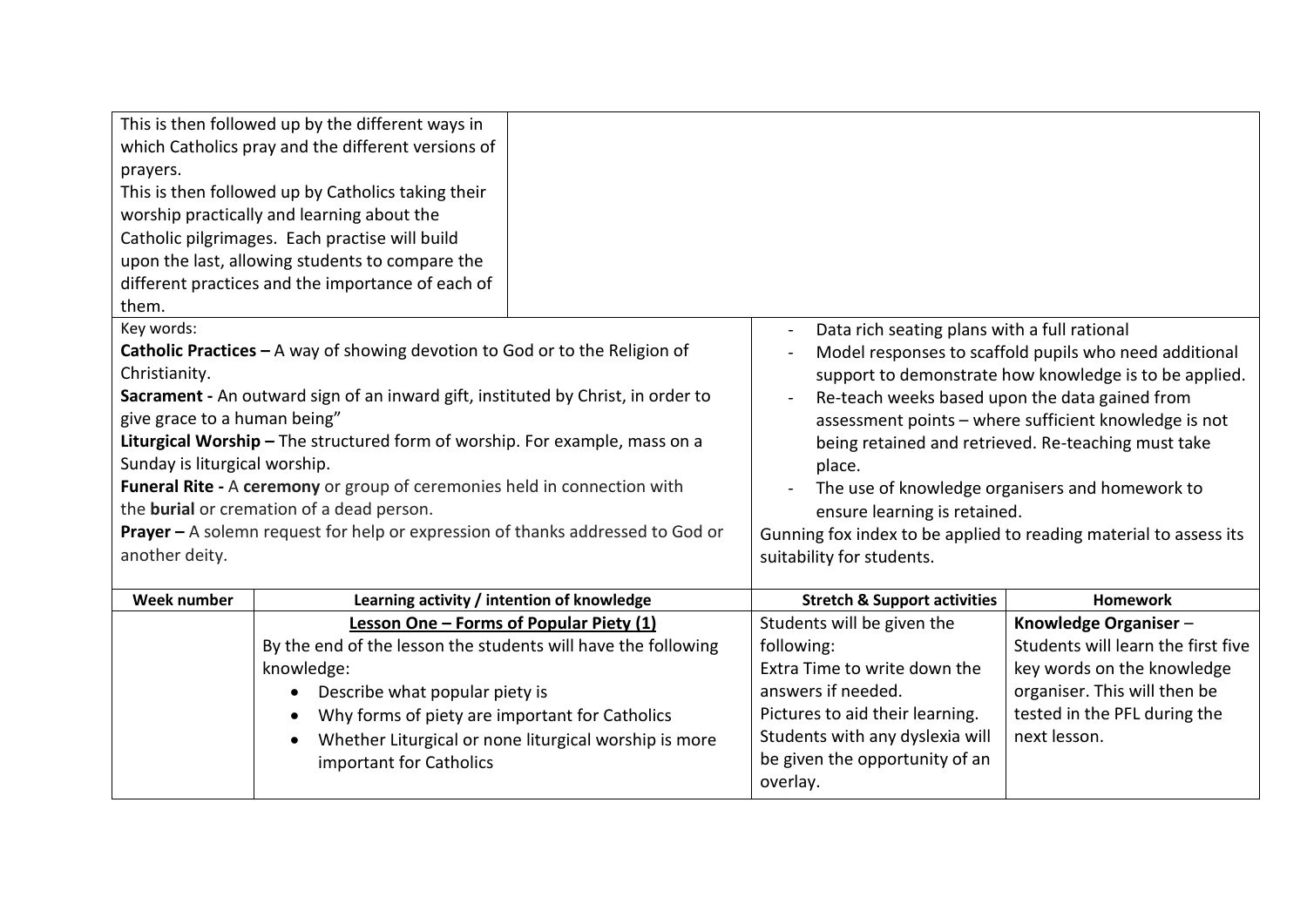| $\mathbf{1}$ | Learning Tasks: Students to create their own plan for popular<br>piety.<br>Learning Tasks: Students to be given exam style questions as<br>practice.<br><b>Intention of Knowledge:</b><br>Know and understand the nature and importance of Mass for<br>Catholics (AO1)<br>Know and understand the divergent attitudes towards worship<br>(AO1)<br>Assess and analyse the teaching of Lumen Gentium paragraph<br>7 for Catholics (AO2)                                                                                                                                    | <b>Stretch and Challenge:</b><br>1) Write an extended<br>writing piece about the<br>most important form of<br>popular piety<br>Students will be given different<br>choices depending on their<br>skill level.<br>Differentiation will be made by<br>outcomes.                                                                                                                                                                                                |                                                                                                                                                                          |
|--------------|--------------------------------------------------------------------------------------------------------------------------------------------------------------------------------------------------------------------------------------------------------------------------------------------------------------------------------------------------------------------------------------------------------------------------------------------------------------------------------------------------------------------------------------------------------------------------|--------------------------------------------------------------------------------------------------------------------------------------------------------------------------------------------------------------------------------------------------------------------------------------------------------------------------------------------------------------------------------------------------------------------------------------------------------------|--------------------------------------------------------------------------------------------------------------------------------------------------------------------------|
|              | Lesson Two - Forms of Popular Piety (2)<br>By the end of the lesson the students will have the following<br>knowledge:<br>Describe what popular piety is<br>Why forms of piety are important for Catholics<br>Whether Liturgical or none liturgical worship is more<br>important for Catholics<br>Learning Tasks: Students to create their own plan for popular<br>piety.<br>Learning Tasks: Students to be given exam style questions as<br>practice.<br><b>Intention of Knowledge:</b><br>Know and understand the nature and importance of Mass for<br>Catholics (AO1) | Extension recap questions will<br>be on the board for higher<br>ability students.<br>Structure led answers for<br>weaker English writing<br>students.<br>For stretch and challenge<br>students will have to try and<br>provide more than one reason for<br>each answer.<br>Differentiation will also be made<br>by outcomes.<br>Stretch and challenge questions<br>will be available throughout the<br>lesson and also on the<br>whiteboard, so there should | Knowledge Organiser-<br>Students will learn the first five<br>key words on the knowledge<br>organiser. This will then be<br>tested in the PFL during the<br>next lesson. |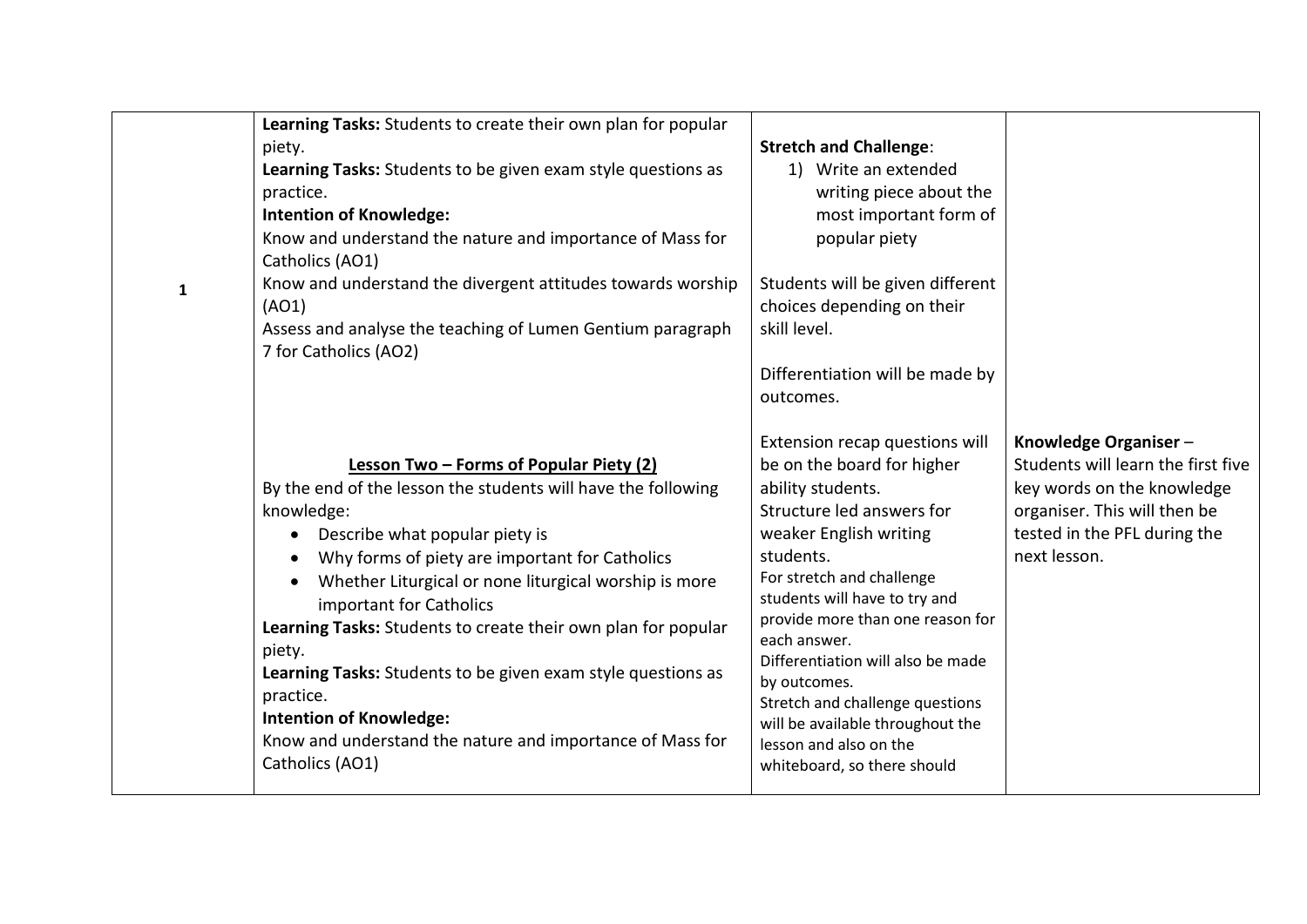| Know and understand the divergent attitudes towards worship         | never be a time when a student is<br>not writing or completing a task. |                                    |
|---------------------------------------------------------------------|------------------------------------------------------------------------|------------------------------------|
| (AO1)                                                               |                                                                        |                                    |
| Assess and analyse the teaching of Lumen Gentium paragraph          | Lower ability students will be                                         | Knowledge Organiser-               |
| 7 for Catholics (AO2)                                               | given images to support their                                          | Students will learn the first five |
| Lesson Three - Forms of Popular Piety (3)                           | work.                                                                  | key words on the knowledge         |
| By the end of the lesson the students will have the following       |                                                                        | organiser. This will then be       |
| knowledge:                                                          |                                                                        | tested in the PFL during the       |
| Describe what popular piety is<br>$\bullet$                         |                                                                        | next lesson.                       |
| Why forms of piety are important for Catholics<br>$\bullet$         |                                                                        |                                    |
| Whether Liturgical or none liturgical worship is more<br>$\bullet$  |                                                                        |                                    |
| important for Catholics                                             |                                                                        |                                    |
| Learning Tasks: Students to create their own plan for popular       |                                                                        |                                    |
| piety.                                                              |                                                                        |                                    |
| Learning Tasks: Students to be given exam style questions as        |                                                                        |                                    |
| practice.                                                           |                                                                        |                                    |
| <b>Intention of Knowledge:</b>                                      |                                                                        |                                    |
| Know and understand the nature and importance of Mass for           |                                                                        |                                    |
| Catholics (AO1)                                                     |                                                                        |                                    |
| Know and understand the divergent attitudes towards worship         |                                                                        |                                    |
| (AO1)                                                               |                                                                        |                                    |
| Assess and analyse the teaching of Lumen Gentium paragraph          |                                                                        |                                    |
| 7 for Catholics (AO2)                                               |                                                                        |                                    |
| <b>Lesson Four - The Rosary</b>                                     | Students will be given the                                             | Knowledge Organiser-               |
| Students are to be able to describe what the Rosary is<br>$\bullet$ | following:                                                             | Students will learn the first five |
| used for by Catholics                                               | Extra Time to write down the                                           | key words on the knowledge         |
| Students are to be able to understand what each part<br>$\bullet$   | answers if needed.                                                     | organiser. This will then be       |
| of the Rosary means during prayer                                   | Pictures to aid their learning.                                        | tested in the PFL during the       |
| Know and understand the nature and importance of Mass for           | Students with any dyslexia will be                                     | next lesson.                       |
| Catholics (AO1)                                                     | given the opportunity of an                                            |                                    |
|                                                                     | overlay.                                                               |                                    |
|                                                                     |                                                                        |                                    |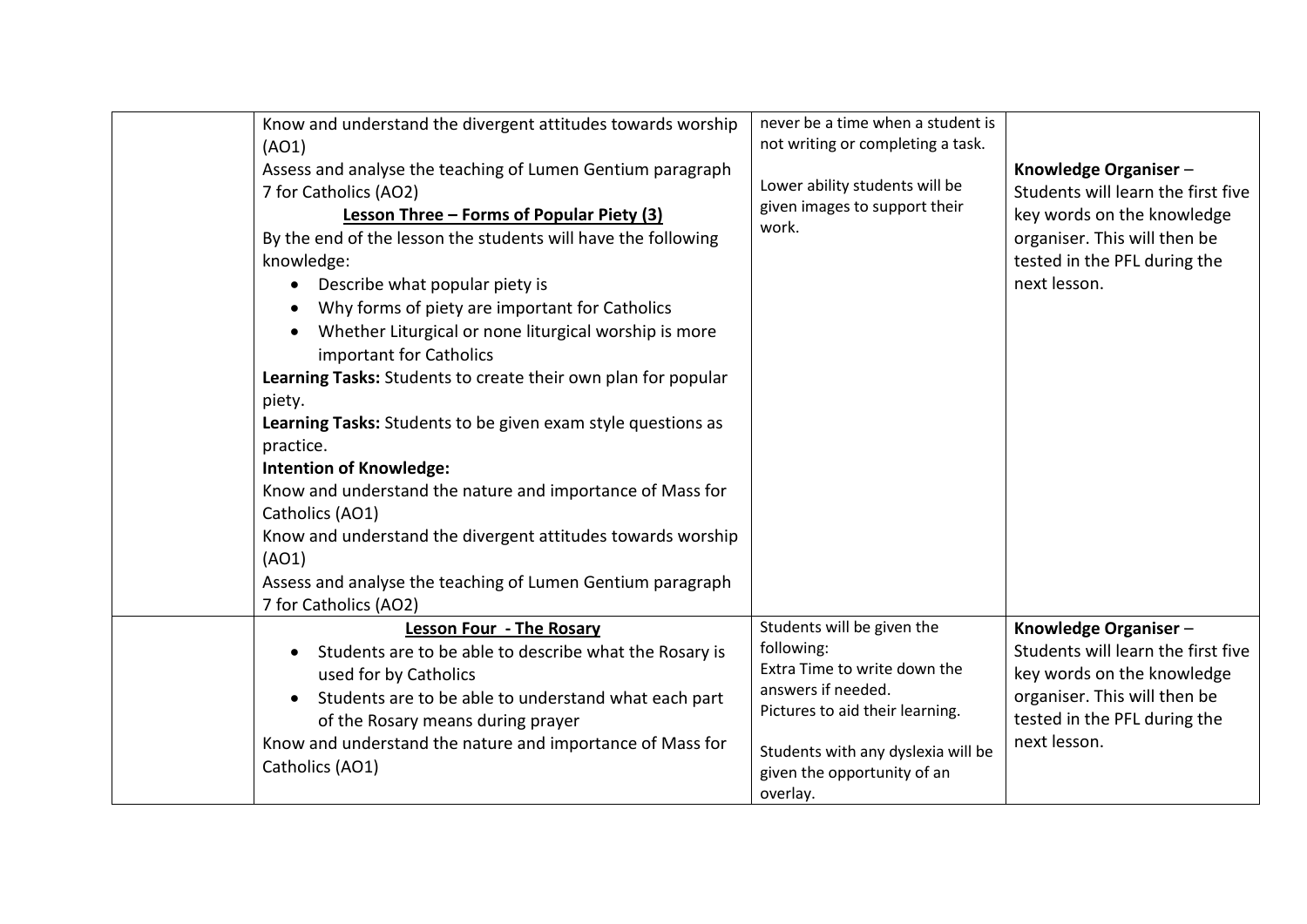| $\overline{2}$ | Know and understand the divergent attitudes towards worship<br>(AO1)<br>Assess and analyse the teaching of Lumen Gentium paragraph<br>7 for Catholics (AO2)<br>Lesson Five - Exam Practise and Revision<br>Students are to learn about exam techniques for the<br>$\bullet$<br>exam.<br>This is also an opportunity for revision on the first two<br>topics of the GCSE Exam<br>Lesson Six - Exam Practise and Revision<br>Students are to learn about exam techniques for the<br>exam.<br>This is also an opportunity for revision on the first two topics of<br>the GCSE Exam<br>Lesson Seven - Exam Practise and Revision<br>Students are to learn about exam techniques for the<br>$\bullet$<br>exam.<br>This is also an opportunity for revision on the first two topics of<br>the GCSE Exam | For stretch and challenge<br>students will have to try and<br>provide more than one reason for<br>each answer.<br>Differentiation will also be made<br>by outcomes.<br>Stretch and challenge questions<br>will be available throughout the<br>lesson and also on the<br>whiteboard, so there should<br>never be a time when a student is<br>not writing or completing a task.<br>Lower ability students will be<br>given images to support their<br>work.<br>Extension recap questions will<br>be on the board for higher<br>ability students.<br>Structure led answers for<br>weaker English writing<br>students. | Knowledge Organiser-<br>Students will learn the first five<br>key words on the knowledge<br>organiser. This will then be<br>tested in the PFL during the<br>next lesson. |
|----------------|---------------------------------------------------------------------------------------------------------------------------------------------------------------------------------------------------------------------------------------------------------------------------------------------------------------------------------------------------------------------------------------------------------------------------------------------------------------------------------------------------------------------------------------------------------------------------------------------------------------------------------------------------------------------------------------------------------------------------------------------------------------------------------------------------|--------------------------------------------------------------------------------------------------------------------------------------------------------------------------------------------------------------------------------------------------------------------------------------------------------------------------------------------------------------------------------------------------------------------------------------------------------------------------------------------------------------------------------------------------------------------------------------------------------------------|--------------------------------------------------------------------------------------------------------------------------------------------------------------------------|
|                | Lesson Eight - Exam Practise and Revision<br>Students are to learn about exam techniques for the<br>$\bullet$<br>exam.<br>This is also an opportunity for revision on the first two<br>$\bullet$<br>topics of the GCSE Exam<br>Lesson Nine - Exam Practise and Revision                                                                                                                                                                                                                                                                                                                                                                                                                                                                                                                           | Structure led answers for weaker<br>English writing students.<br>Students will be given the<br>following:<br>Extra Time to write down<br>$\bullet$<br>the answers if needed.                                                                                                                                                                                                                                                                                                                                                                                                                                       | Knowledge Organiser-<br>Students will learn the first five<br>key words on the knowledge<br>organiser. This will then be<br>tested in the PFL during the<br>next lesson. |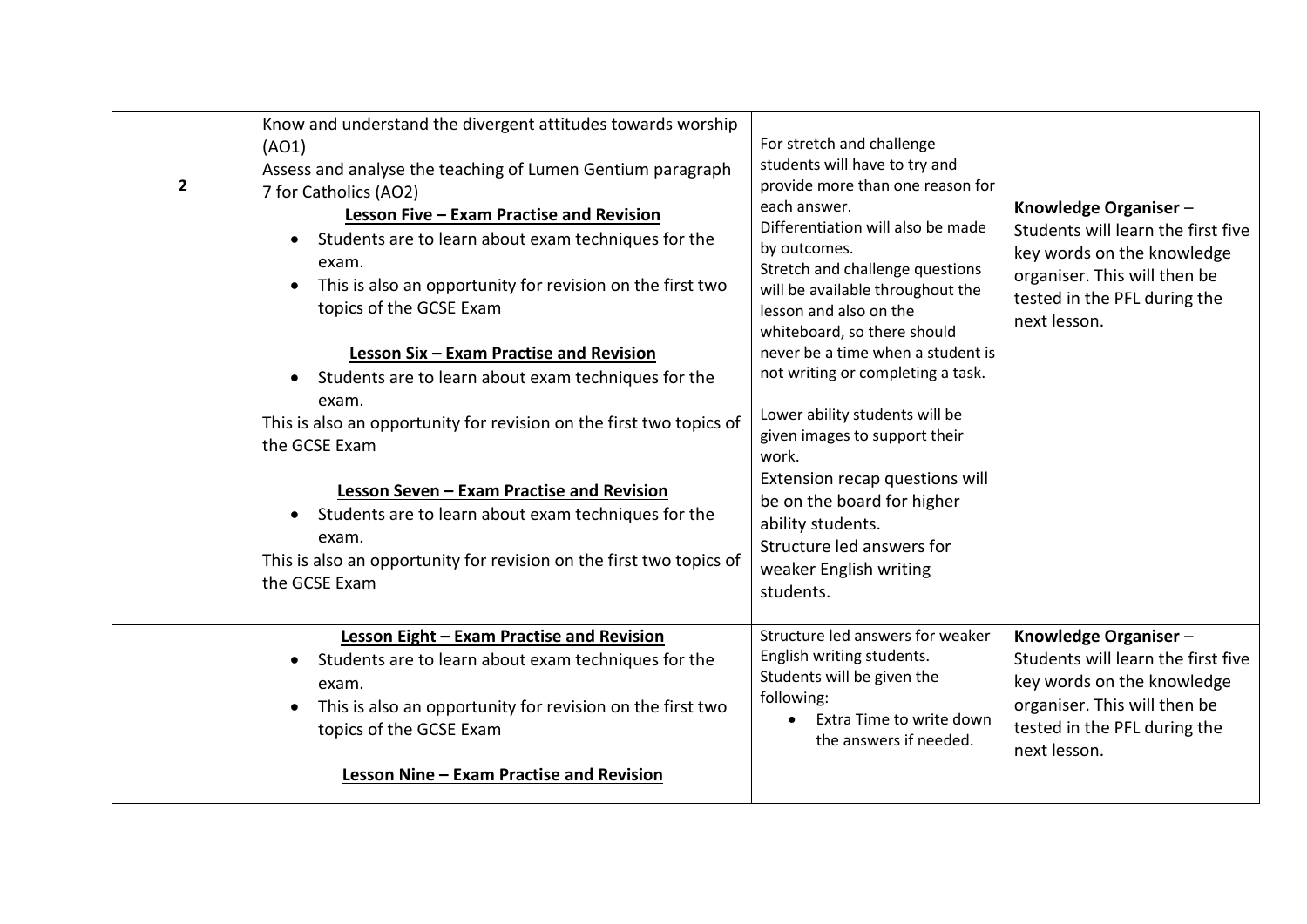| 3 | • Students are to learn about exam techniques for the<br>exam.<br>This is also an opportunity for revision on the first two topics of<br>the GCSE Exam<br>Lesson Ten - Exam Practise and Revision<br>Students are to learn about exam techniques for the<br>exam.<br>This is also an opportunity for revision on the first two topics of<br>the GCSE Exam                                                                                                                                                                                                                                                                                  | Sheet to be differentiated to use<br>sentence starters and gap fill for<br>lower ability groups.<br>Differentiation by outcome when<br>giving feedback on the exam<br>question.<br>Sentence starters there to help<br>lower ability students.                                                                                                                                                                                         | Knowledge Organiser-<br>Students will learn the first five<br>key words on the knowledge<br>organiser. This will then be<br>tested in the PFL during the<br>next lesson.                                                                                                                                                                             |
|---|--------------------------------------------------------------------------------------------------------------------------------------------------------------------------------------------------------------------------------------------------------------------------------------------------------------------------------------------------------------------------------------------------------------------------------------------------------------------------------------------------------------------------------------------------------------------------------------------------------------------------------------------|---------------------------------------------------------------------------------------------------------------------------------------------------------------------------------------------------------------------------------------------------------------------------------------------------------------------------------------------------------------------------------------------------------------------------------------|------------------------------------------------------------------------------------------------------------------------------------------------------------------------------------------------------------------------------------------------------------------------------------------------------------------------------------------------------|
| 4 | Lesson Eleven - Exam Practise and Revision<br>Students are to learn about exam techniques for the<br>$\bullet$<br>exam.<br>This is also an opportunity for revision on the first two<br>$\bullet$<br>topics of the GCSE Exam<br>Lesson Twelve - Exam Practise and Revision<br>Students are to learn about exam techniques for the<br>exam.<br>This is also an opportunity for revision on the first two topics of<br>the GCSE Exam<br>Lesson Thirteen - Exam Practise and Revision<br>Students are to learn about exam techniques for the<br>exam.<br>This is also an opportunity for revision on the first two topics of<br>the GCSE Exam | Structure led answers for weaker<br>English writing students.<br>Students will be given the<br>following:<br>Extra Time to write down<br>the answers if needed.<br>Differentiated questioning and<br>outcomes for higher ability<br>students.<br>Worksheets with images will be<br>made.<br>Newspaper will already be<br>created to help students who<br>struggle with writing. It will<br>become a gap filling exercise for<br>them. | Knowledge Organiser-<br>Students will learn the first five<br>key words on the knowledge<br>organiser. This will then be<br>tested in the PFL during the<br>next lesson.<br>Knowledge Organiser-<br>Students will learn the first five<br>key words on the knowledge<br>organiser. This will then be<br>tested in the PFL during the<br>next lesson. |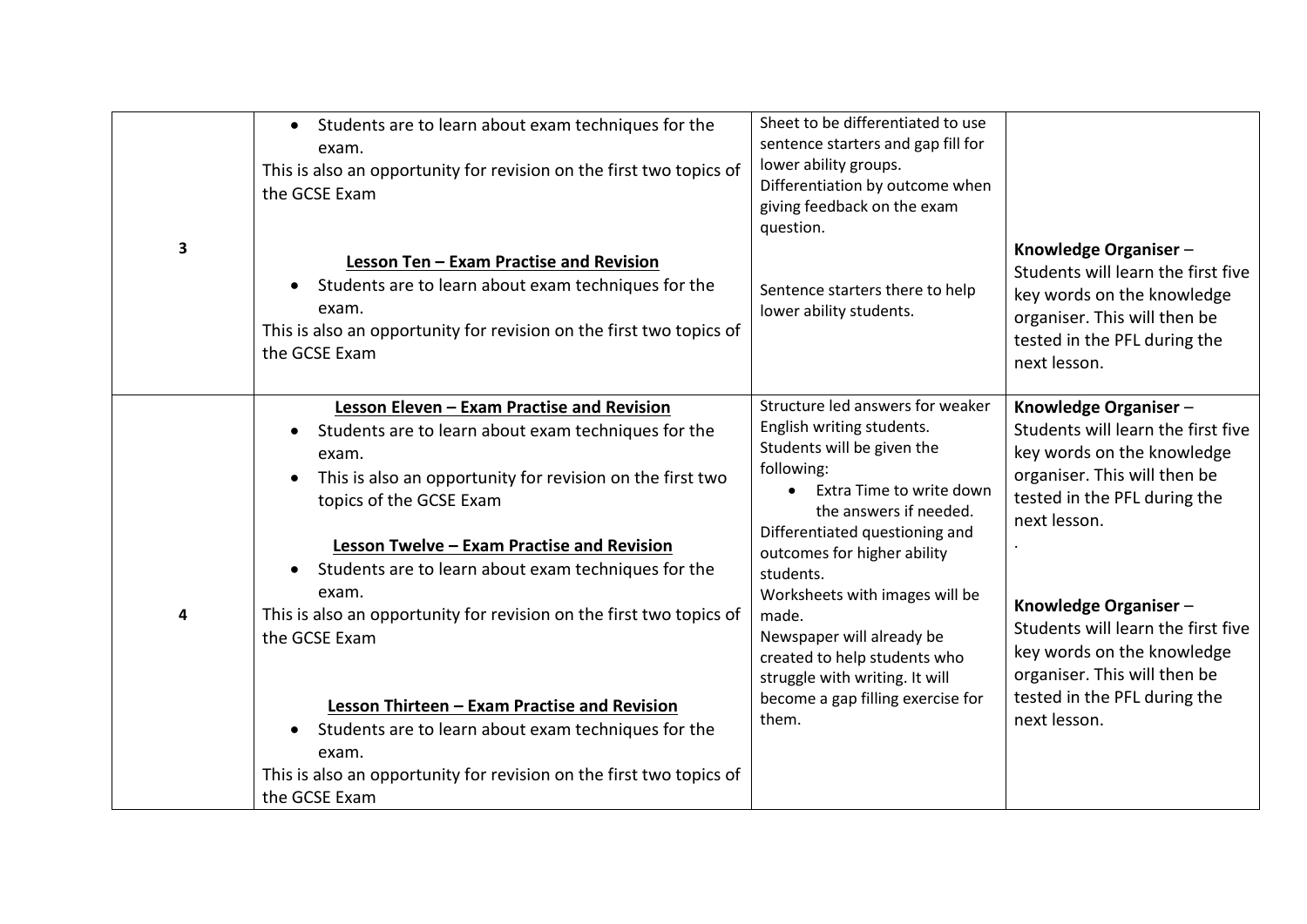|   |                                                                        | Differentiated questioning and<br>outcomes for higher ability |                                    |
|---|------------------------------------------------------------------------|---------------------------------------------------------------|------------------------------------|
|   |                                                                        | students.                                                     |                                    |
|   |                                                                        | Worksheets with images will be                                |                                    |
|   |                                                                        | made                                                          |                                    |
|   |                                                                        |                                                               |                                    |
|   |                                                                        | Students will be given historical                             |                                    |
|   |                                                                        | questions to stretch and                                      |                                    |
|   |                                                                        | challenge.                                                    |                                    |
|   | Lesson Nine-Celebration of Knowledge                                   | IRT feedback is to differ                                     | Knowledge Organiser - Students     |
|   | Students will complete a celebration of knowledge to show off what     | depending on each student and                                 | will be tested on all of the key   |
|   | they have learnt this half term. This is traditionally completed as    | the work that they have                                       | words for this week. They have     |
| 5 | twenty questions, however, this can be adjusted and can be made to     | completed.                                                    | learnt each stage individually now |
|   | be more practical.                                                     |                                                               | they must try and learn all the    |
|   |                                                                        |                                                               | words.                             |
|   | Lesson Ten - DIRT Feedback                                             |                                                               |                                    |
|   | Evaluation of learning that has taken place and an evaluation of the   |                                                               |                                    |
|   | books and ensure that they are up to the right level and any work      |                                                               |                                    |
|   | missing or feedback needed is completed during this lesson.            |                                                               |                                    |
|   | Lesson Eleven - Reteach Lesson                                         | Knowledge organisers can be                                   | Knowledge Organiser - Students     |
|   | Revisit and Reteach certain elements of the course and evaluate how    | used to aid any students who feel                             | will be tested on all of the key   |
|   | the half term has gone and set targets for improvements in the         | they have not made the required                               | words for this week. They have     |
|   | future.                                                                | progress.                                                     | learnt each stage individually now |
|   | This should be the first half of the half term condensed into the main | Word banks, sentence starters                                 | they must try and learn all the    |
|   | points you want the students to re learn.                              | will be available to those students                           | words.                             |
|   | Students will be questioned with new and targeted questions and        | who need them.                                                |                                    |
|   | work to ensure they have all made progress this half term              | Students who need to be                                       |                                    |
| 6 |                                                                        | stretched and challenged will be                              |                                    |
|   | Lesson Twelve-Reteach lesson Two                                       | done so by outcome also.                                      |                                    |
|   | Revisit and Reteach certain elements of the course and evaluate how    | Questions will vary to try and test                           |                                    |
|   | the half term has gone and set targets for improvements in the         | them.                                                         | Knowledge Organiser - Students     |
|   | future.                                                                |                                                               | will be tested on all of the key   |
|   |                                                                        |                                                               | words for this week. They have     |